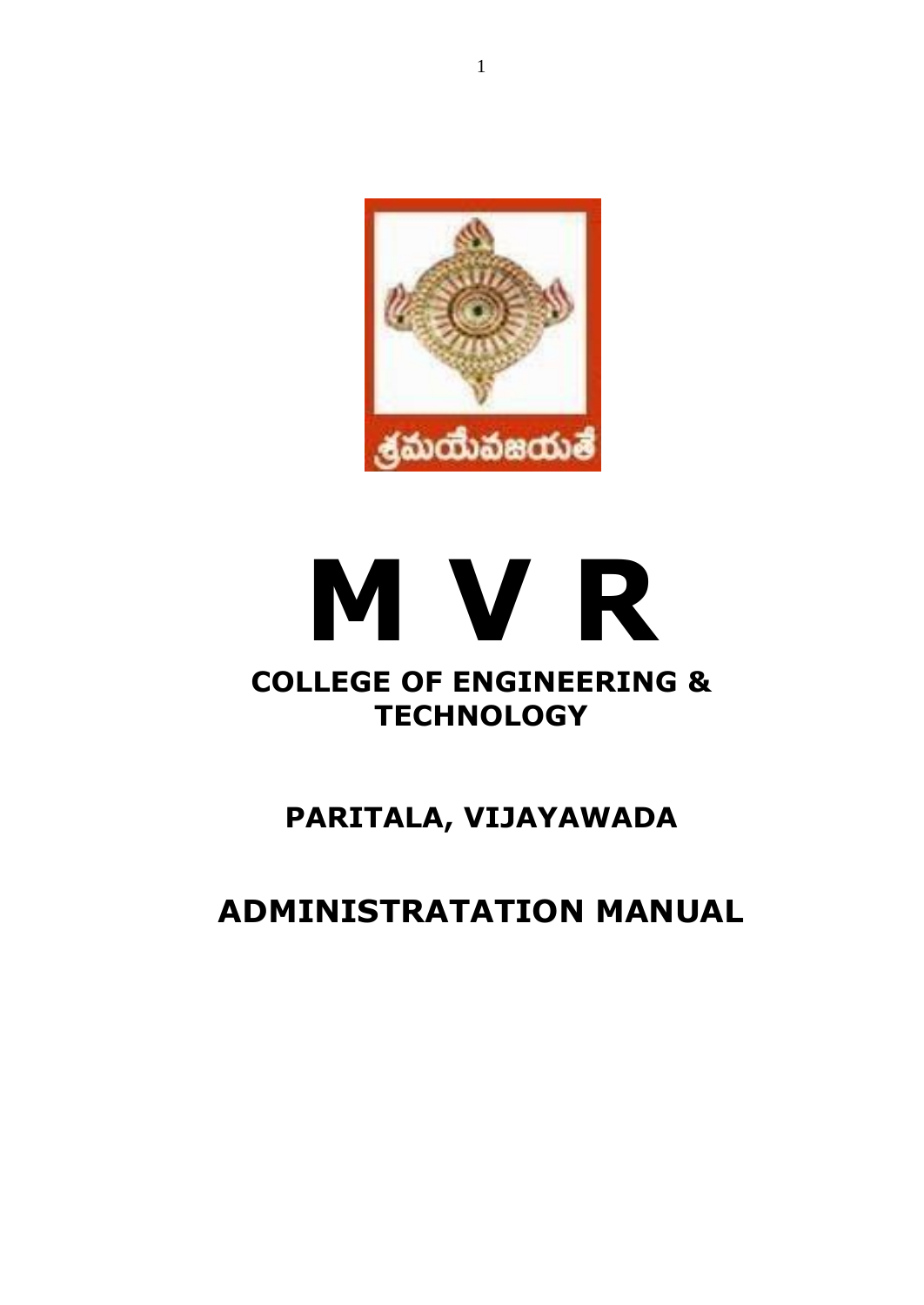#### **QUALITY POLICY**

Our institution aspires for global recognition through systematic and Meticulous transformation of our students into highly motivated graduates Enriched with professional competence, managerial skills, built-in dynamism and humanism.

#### **Vision of the Institute**:

To be the best in producing global technocrats, highly creative, sound in research And Ethical leaders who contribute to the social and economical development of the Country.

#### **Mission of the Institute:**

- 1. To Empower global community by graduating talented and skilled technocrats
- 2. To make them think Rationally, Critically & Creatively for their lifelong Engagement.
- 3. To lead innovative work through cutting edge advances by preserving our Culture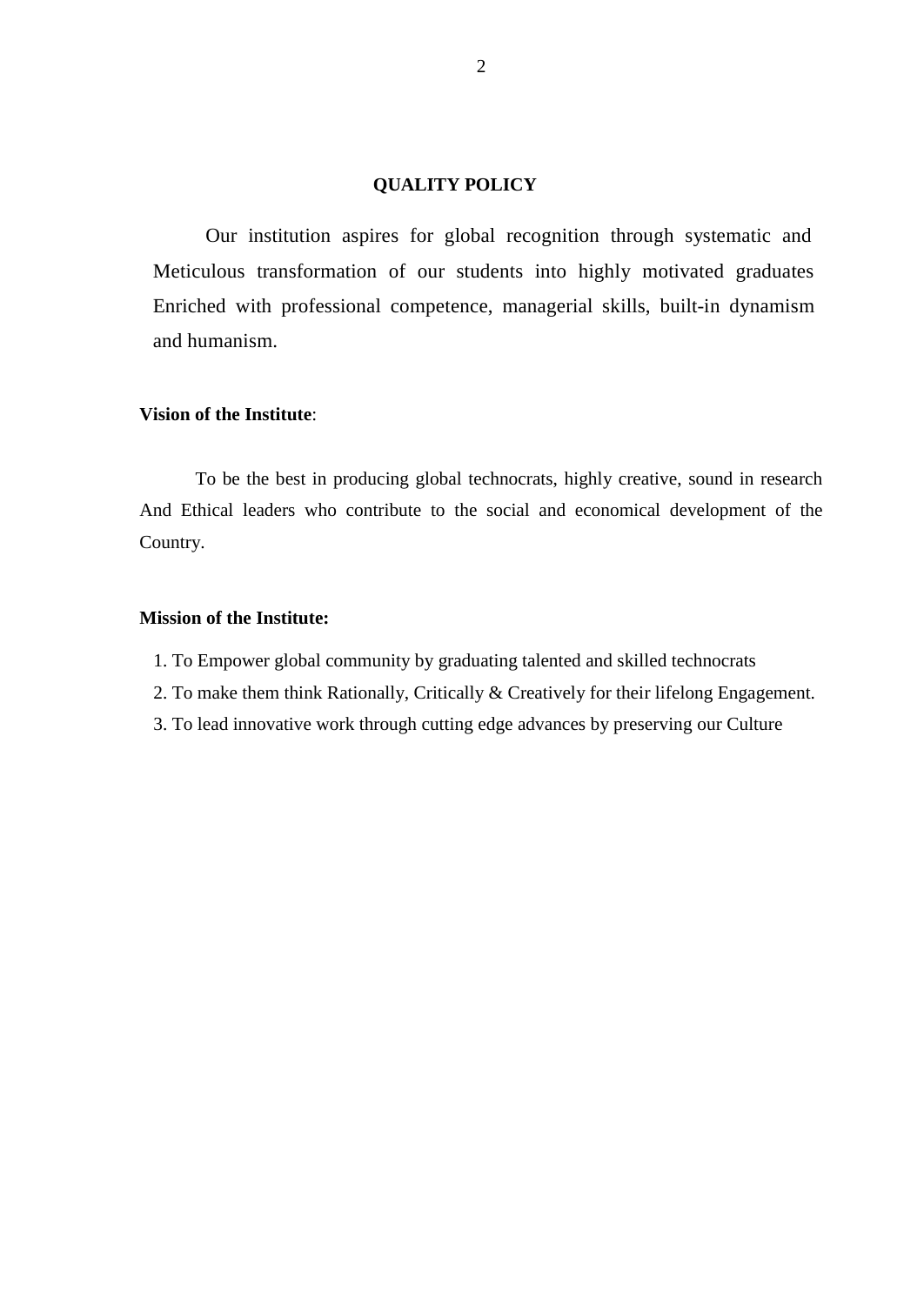## **INDEX FOR FACULTY RELATED RULES & REGULATIONS**

| Sl.No.                  | <b>Description</b>                                                 | Page No. |
|-------------------------|--------------------------------------------------------------------|----------|
| 1                       | <b>Code of ethics for Teachers</b>                                 | 5        |
| $\overline{2}$          | Dress Code & ID Card - Faculty                                     | 5        |
| 3                       | <b>Communicating with parents</b>                                  | 5        |
| $\overline{\mathbf{4}}$ | <b>Course Diary</b>                                                | 6        |
| 5                       | Academic work of a Teacher and<br>Work load<br><b>Distribution</b> | 6        |
| 6                       | Class adjustment before going on leave                             | 7        |
| $\overline{7}$          | Procedure for relief on resignation                                | 7        |
| 8                       | <b>Leave rules</b>                                                 | 8        |
| 9                       | <b>T.A. Rules</b>                                                  | 10       |
| 10                      | <b>Salary Structure for faculty</b>                                | 11       |
| 11                      | <b>Promotion Policy</b>                                            | 12       |
| 12                      | Incentives to Faculty for R & D Activities                         | 13       |
| 13                      | <b>Sponsoring the Faculties for Higher Studies</b>                 | 14       |
| 14                      | <b>Incentives for Faculty Performance</b>                          | 14       |
| 15                      | <b>Retention for Senior Faculty</b>                                | 14       |
| 16                      | <b>Structure of Non-Teaching Staff</b>                             | 15       |
| 17                      | Leave Rules & Regulations for Non-Teaching Staff                   | 15       |
| 18                      | <b>Co-Curricular Activities</b>                                    | 17       |
| 19                      | <b>Code of Ethics for Students</b>                                 | 18       |
| 20                      | <b>Dress Code – Students</b>                                       | 18       |
| 21                      | <b>ID</b> Card                                                     | 18       |
| 22                      | <b>Leave Rules for Students</b>                                    | 18       |
| 23                      | <b>Attendance Policy</b>                                           | 19       |
| 24                      | <b>Action Against Late Coming Students</b>                         | 19       |
| 25                      | <b>Indiscipline – Punishment</b>                                   | 20       |
| 26                      | <b>Prohibition of Cell Phones</b>                                  | 21       |
| 27                      | <b>Incentives for Students</b>                                     | 22       |
| 28                      | Division of Work for Administrative Staff (OS)                     | 23       |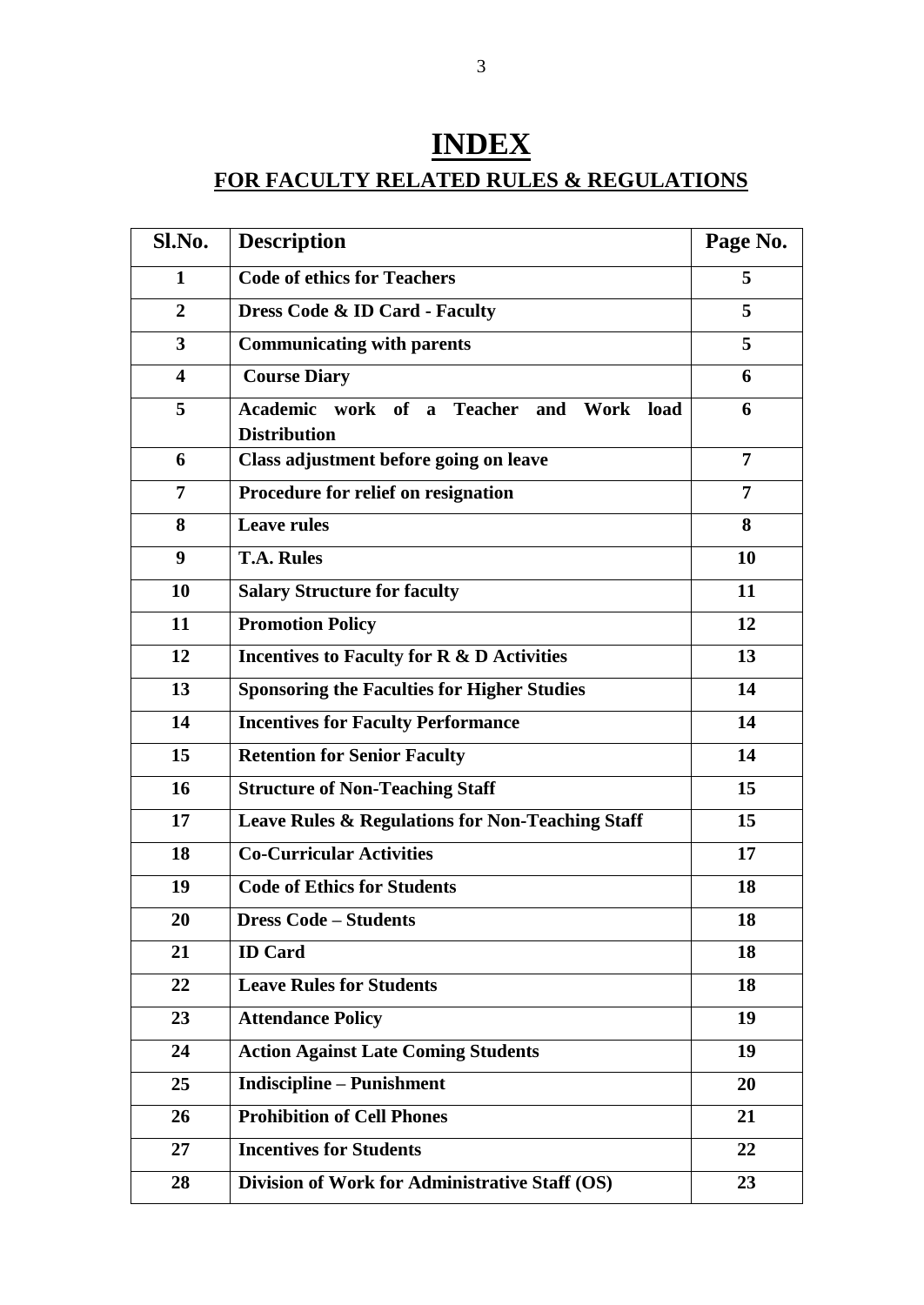| 29 | Maintainance In-Charge & Accountant                                                      | 24 |
|----|------------------------------------------------------------------------------------------|----|
| 30 | Office Assistant - $1 & 2$                                                               | 25 |
| 31 | Bus In-Charge & PA to Principal                                                          | 26 |
| 32 | <b>Duties of Examination Section</b>                                                     | 27 |
| 33 | <b>Instructions to Invigilators</b>                                                      | 27 |
| 34 | <b>Norms for Conducting University Practical</b><br><b>Examinations</b>                  | 29 |
| 35 | <b>Role of Training and Placement Officer</b>                                            | 30 |
| 36 | <b>Rules and Regulations for Library</b>                                                 | 30 |
| 37 | <b>Various Committees in the Institution</b>                                             | 32 |
| 38 | <b>Various Events in the Institution</b>                                                 | 38 |
| 39 | <b>Duties and Responsibilities</b>                                                       | 38 |
| 40 | <b>Duties and Responsibilities of Principal</b>                                          | 39 |
| 41 | <b>Duties and Responsibilities of Vice Principal</b><br>(Academic)/Academic Co-Ordinator | 40 |
| 42 | <b>Duties and Responsibilities of Head of Department</b>                                 | 42 |
| 43 | Duties and Responsibilities of Dean of Academics &<br><b>Discipline</b>                  | 43 |
| 44 | <b>Duties and Responsibilities of Dean of Student Affairs</b>                            | 44 |
| 45 | <b>Duties and Responsibilities of Examination In-Charge</b>                              | 45 |
| 46 | <b>Duties and Responsibilities of Dean of Faculty</b><br>Development and R & D           | 46 |
| 47 | Duties and Responsibilities of Training & Placement<br><b>Officer</b>                    | 47 |
| 48 | <b>Duties and Responsibilities of Laboratory Assistant</b>                               | 48 |
| 49 | Duties and Responsibilities of Subject teacher for<br>Laboratory                         | 49 |
| 50 | Duties and Responsibilities of Faculty In-Charge for<br>Laboratory                       | 50 |
| 51 | <b>Duties and Responsibilities of Class Coordinator</b>                                  | 51 |
| 52 | <b>Duties and Responsibilities of Mentor</b>                                             | 52 |
| 53 | <b>Duties and Responsibilities of Maintenance In-Charge</b>                              | 52 |
| 54 | <b>Stock Verification</b>                                                                | 53 |
| 55 | <b>Financial Policy &amp; Budget Plan</b>                                                | 54 |
| 56 | <b>Purchase Procedure, Finance, Audit</b>                                                | 55 |
| 57 | Pay & Allowances, Student Fees, Computerization &<br><b>Audit</b>                        | 56 |
| 58 | <b>Self Appraisal Report - Faculty</b>                                                   | 57 |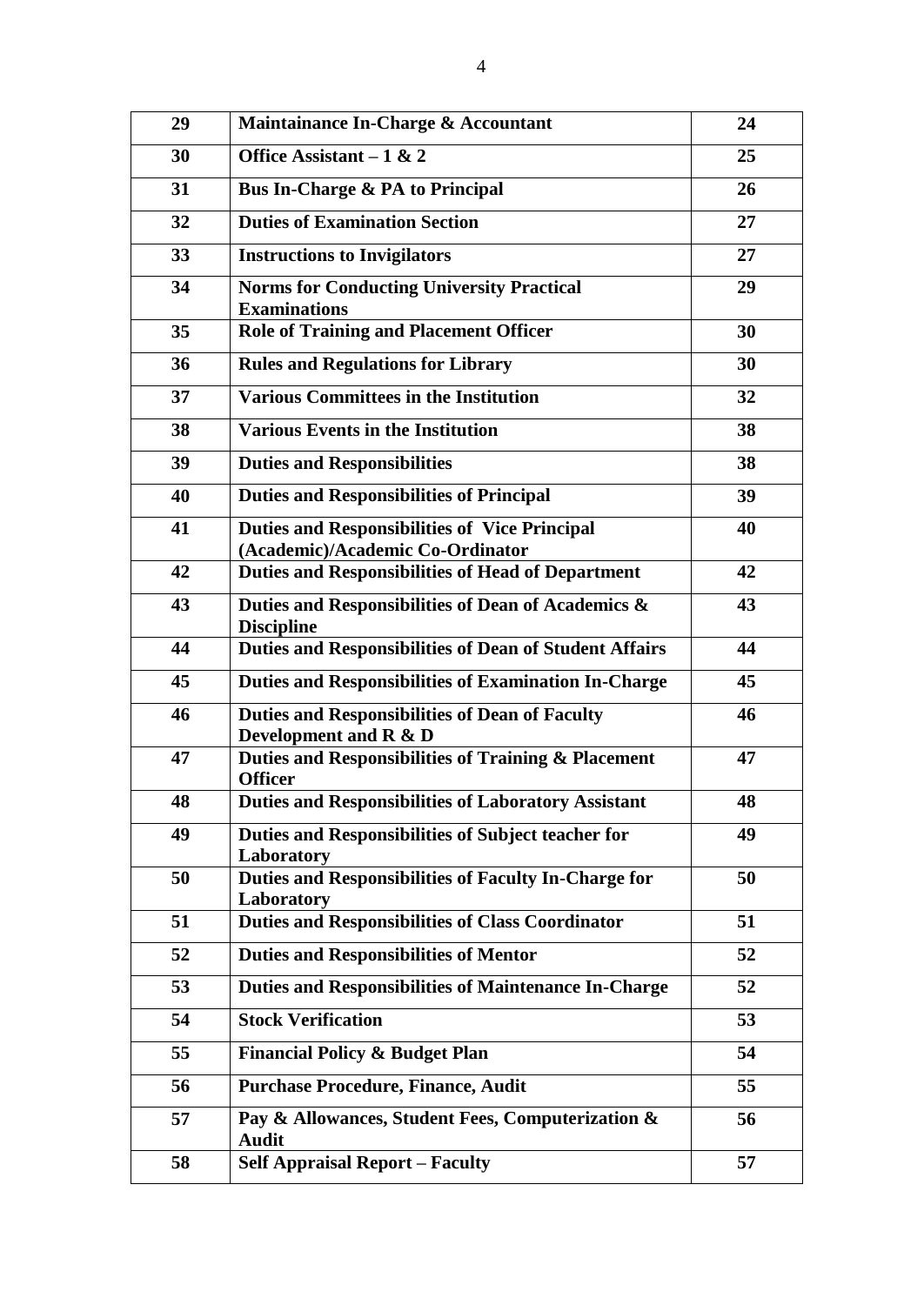## **1. FACULTY RELATED RULES & REGULATIONS**

## **1.1. CODE OF ETHICS FOR TEACHERS:**

#### **In fulfillment of their obligations to the teaching profession, teachers will strive to:**

- Advance the interests of the teaching profession through responsible ethical practices.
- Regard themselves as learners and engage in continual professional development.
- Be truthful when making statement about their qualifications and competencies,
- Contribute to the development and promotion of sound educational policy,
- Contribute to the development of an open and reflective professional culture.
- Treat colleagues and associates with respect, working with them in a very congenial environment.
- Assist newcomers to the profession, disclosure is required by the law or serves compelling professional purpose,
- Respect confidential information on colleagues unless
- Speak out if the behavior of a colleague is seriously in breach of this code.

### **1.2. DRESS CODE: FACULTY:**

Following is the dress code for the faculty of Institute:

Gentlemen : Tucked in shirts and shoes with neat shaving

Ladies : Saree

#### **1.3. ID CARD:**

It is Mandatory for staff to wear ID cards at all times when they are In the campus

#### **1.4. COMMUNICATING WITH PARENTS:**

• Faculty should not summon parents to the Institute under any circumstances. Faculty should always intouch with Parents regarding progress of student. If anyone absent it is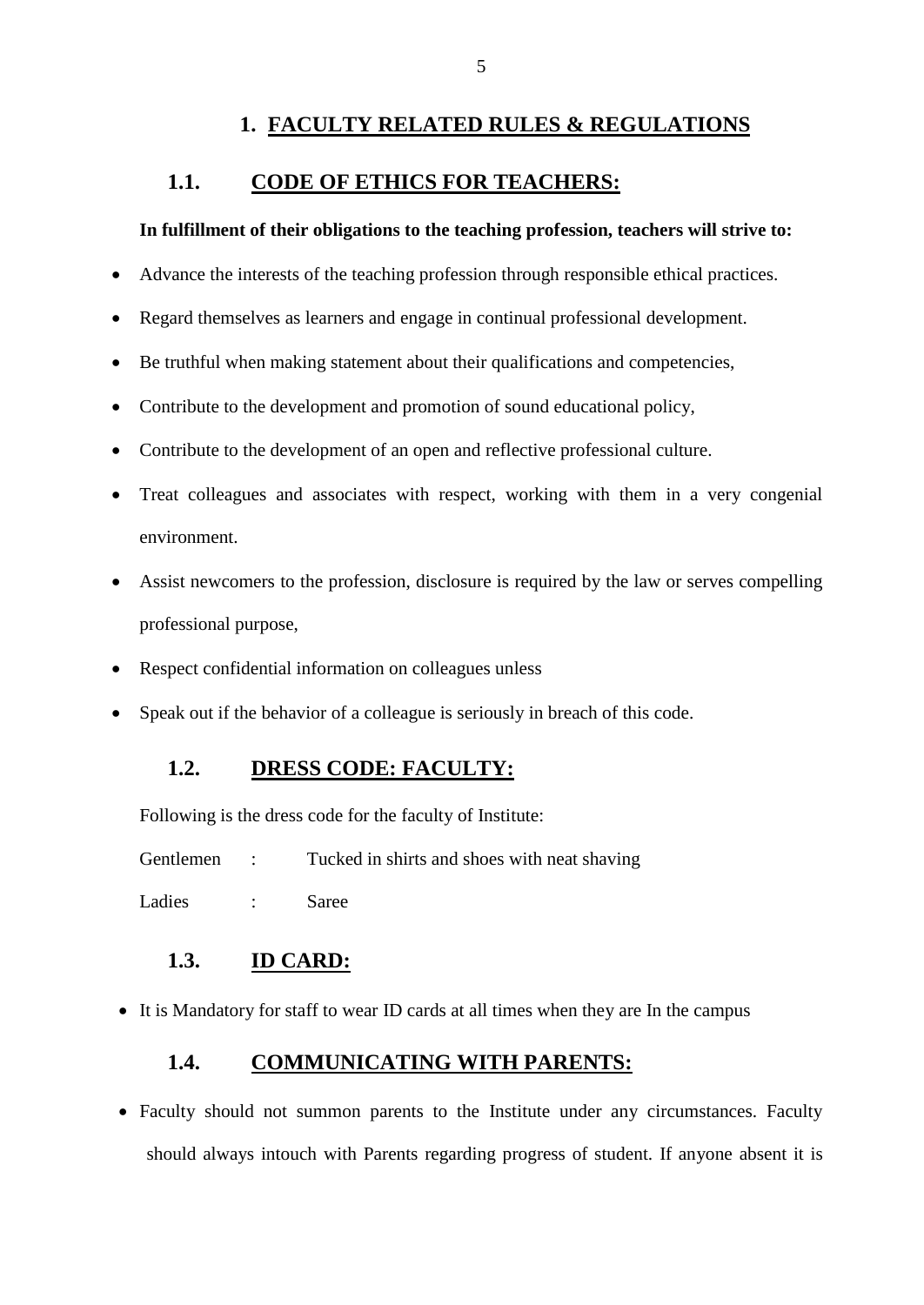the responsibility of the faculty (Mentor) to communicate with parents. Parents shall be invited to the campus only on the recommendation of the College Discipline Committee.

### **1.5. COURSE DIARY:**

Ever teacher must maintain a course diary for each subject offered during semester/year.

It shall have following details: However a teacher should prepare his lesson plan and notes before 15 days from the commencement of class work otherwise HODs should not assign him to the class work.

- $\triangleright$  Syllabus
- Academic Calendar
- $\triangleright$  Lecture Plan
- $\triangleright$  Lecture notes for each period
- $\triangleright$  Date and time of preparation
- $\triangleright$  Date and time of delivery

#### **1.6. ACADEMIC WORK OF A TEACHER & WORK LOAD DISTRIBUTION:**

- Class Room Lectures.
- Laboratory Guidance / Instruction.
- Curriculum Development.
- Development of Learning Resource Material / Course Files.
- Development of Laboratories, Manuals, etc.
- Student Evaluation and Assessment including examination duties of University/assessment agencies supported by the institution.
- Participation in Co-curricular and Extracurricular work.
- Students Counselling.
- Continuing Education, Summer schools / Winter schools, Symposia conducting and participation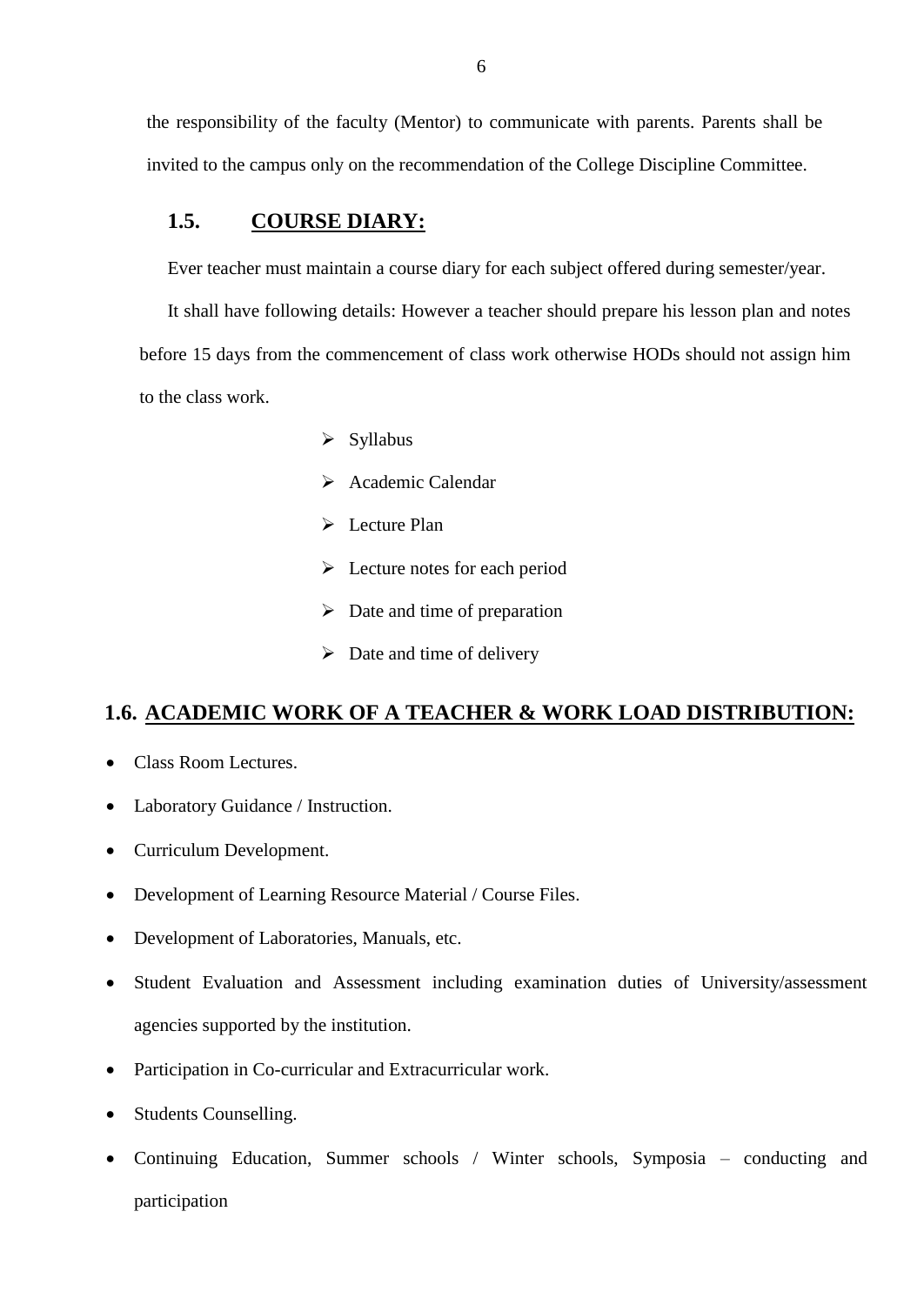- Books, Publications, Seminars.
- Self-up-gradation by acquiring higher qualifications, keeping abreast of developments in his / her own field.
- Out of the weekly working hours, the minimum contact hours of a teacher (teaching load) should be as follows as per the UGC/AICTE:
	- $\triangleright$  Principal / Dean: 4 hours / week
	- $\triangleright$  HOD/Professor: 12 hours / week
	- Associate/Asst. Professor: 16 to 22 hours / week

#### **\*Laboratory load Considered as half of teaching load**

## **1.7. CLASS ADJUSTMENT BEFORE GOING ON LEAVE:**

- As per the rules of the institute staff members must adjust their classes before one day and show the consent of the substitute teacher to the HOD before going on leave.
- All the staff members are advised to strictly follow the above procedure; failing which the leave will be treated as unauthorized with loss of pay.

### **1.8. PROCEDURE FOR RELIEF ON RESIGNATION:**

- As per the service rules of the Institute, faculty members intending to resign are required to give 1 month notice (Both sides) however any faculty member should not be relieved in the middle of the Academic Year.
- To ensure compliance of the above, staff should deposit following original Certificates.
	- $\geq 10^{\text{th}}$  or equivalent
	- $\triangleright$  Intermediate
	- B.Tech. & M.Tech. / B.Sc. & M.Sc/Ph.D/OD's
- Institute reserves the right to relieve the staff at any time during notice period.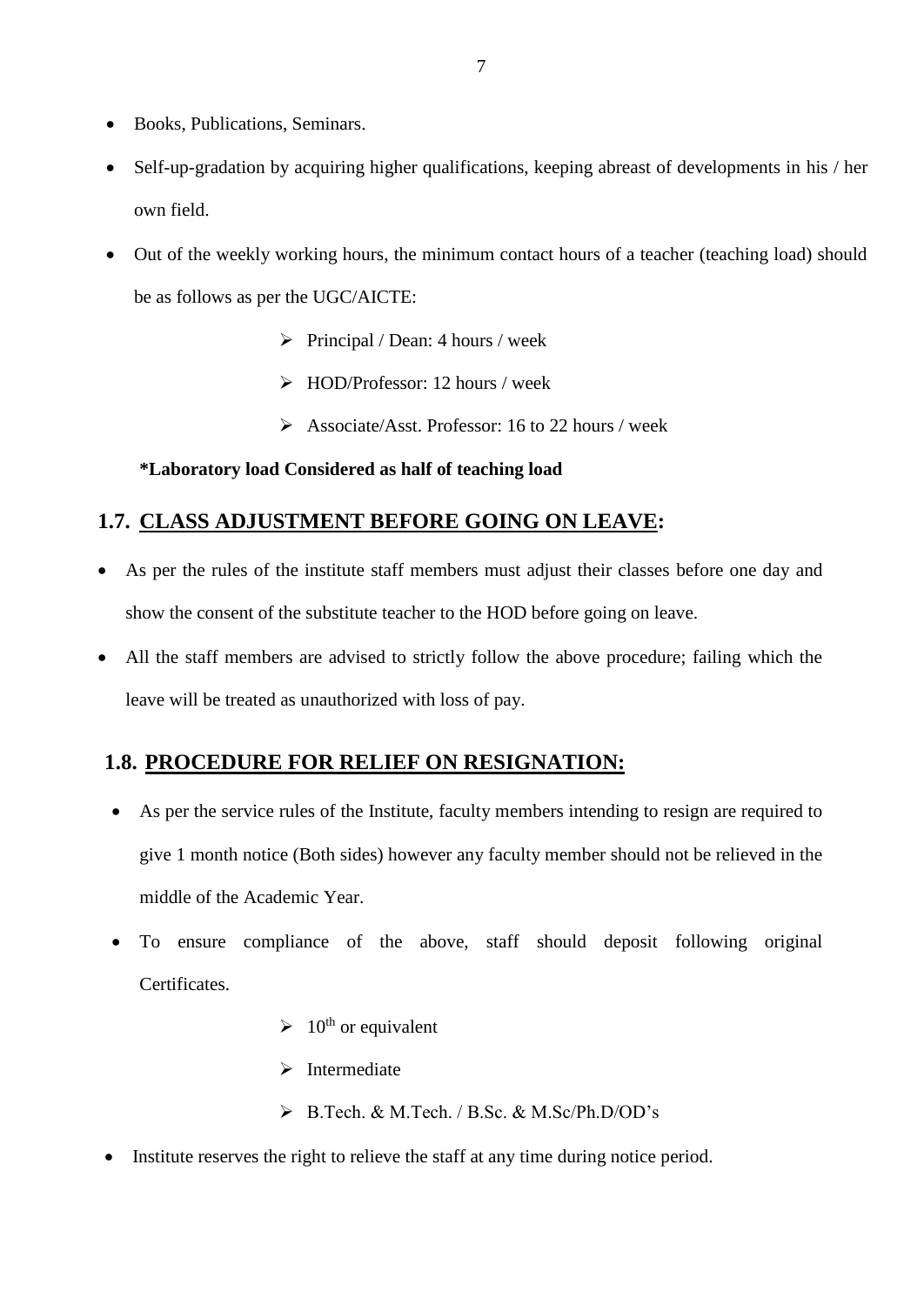- The Management may terminate an employee if he / she is involved in political activity / a criminal case / has failed to do his duty leading to moral turpitude / based on student feedback / negligence of duty.
- However every academic year staff member should give undertaking for continuation of next year(before summer).

### **1.9. LEAVE RULES:**

### **1.9A. CASUAL LEAVE:**

- Teachers can avail **Twelve days** of casual leave during Academic year i.e. June to May for the candidates having less than **two years** experience in the Institute. However a teacher is having more than two years experience in the institute or outside of the institute can avail **Fifteen Days** for the Academic year.
- This leave can be availed only on pro-rata basis i.e. @ one day per month (for twelve days). @ one and half day per month ( for fifteen days).
- C.L. can be availed only on prior sanction. In case of emergencies, the employee can be absent from duty and the leave reported on resuming duty after the C.L. is availed. This is permitted only in an emergency.
- Leave availed during any month shall not exceed three days.
- Casual leave can not be prefixed and / or suffixed to holidays.
- This leave can not be carried forward to the next year.
- Un–availed casual leave will lapse.

### **1.9B. SPECIAL LEAVE:**

- A Teacher is eligible to avail Five Days of special leave during a calendar year for the following Special Occasions:
	- $\triangleright$  Hospitalization (severe condition)
	- Marriage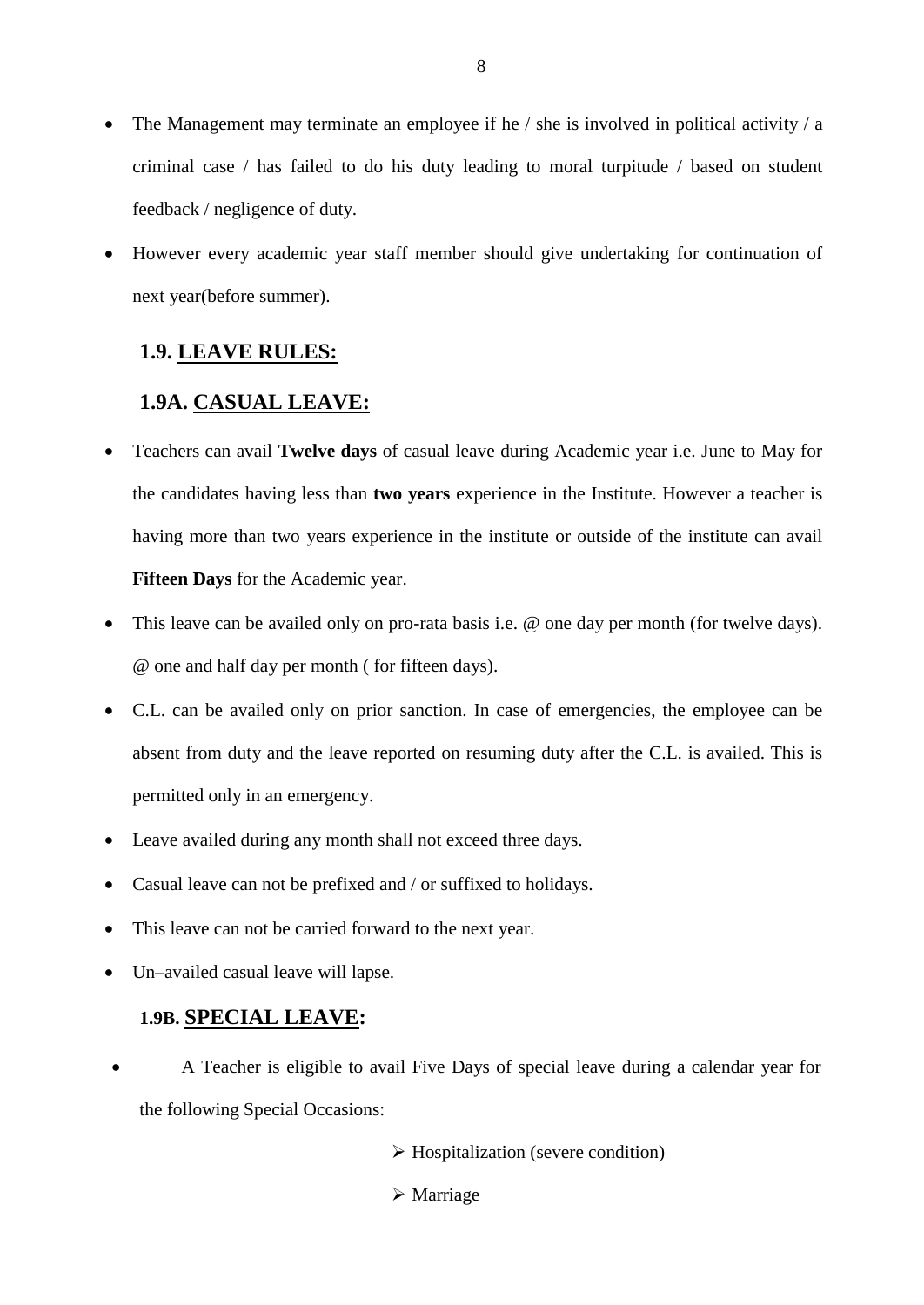- $\triangleright$  Any other contingency Documentary proof is a must for availing special leave.
- Leaves for research work

#### **Sanction of this leave is solely at the discretion of the Management/Principal**.

Special leave cannot be prefixed or suffixed to holidays. Both are not permitted.

### **1.9C. COMPENSATORY LEAVE:**

• Teaching & Non-Teaching Faculties are eligible for any compensatory leave at the discretion of the Management/Principal

### **1.9D. EXTRA –ORDINARY LEAVE:**

This is considered when long leave is required on health or specific personal reasons.

No salary is paid during this period and this period will not be considered for increment or promotion.

#### **Sanction of this leave is solely at the discretion of the Management/Principal**.

#### **1.9E. VACATION LEAVE:**

- Teaching Staff who have completed one year of service from the date of Joining in this institution are eligible for this kind of leave.
- Maximum of **three weeks** in a year can be given to the teaching staff depending on the discretion of the **Calendar of JNTUK.**
- Staff has to obtain prior sanction before proceeding on vacation. However, staff has to attend essential duties during vacation as and when called for.
- Remaining staff will get proportionally vacation decided by management/principal

#### **1.9F. MATERNITY LEAVE:**

Maternity leave can be granted to married female teaching staff who have completed three years of service from the date of joining in this institution for a period of not exceeding **45 days** at a time during her confinement (both pre-natal and post natal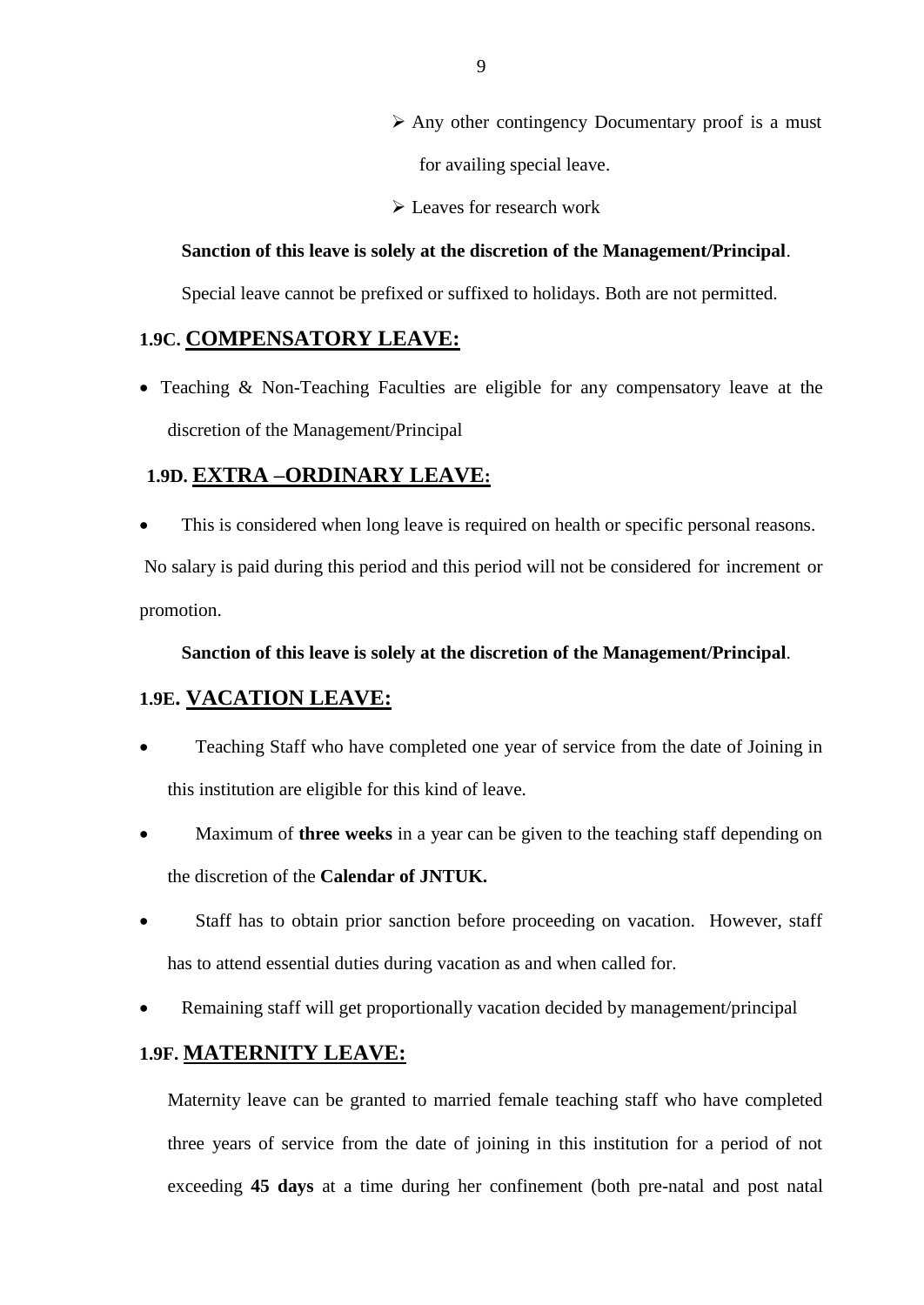periods put together and only for one occasion in the entire period of her service in the institution. The payment for the maternity leave shall be restricted to half-pay for a period of one month only. The remaining **15 (fifteen) days** leave out of **45 days** shall be on loss of pay. For remaining female faculty leave will be sanctioned for **45 days** without pay. However her services will be continued as per norms

#### **1.9G. ON DUTY:**

Faculties deputed by the institute to attend Conferences / Seminars / Workshops/ Examinations (Spot Valuations), Observer and other College or Institute work shall be deemed to be as "On Duty" or on terms specified by the Principal from time to time.

#### **1.10. T.A. RULES:**

#### **1.10A. INSIDE OF THE CITY:**

The Staff members visiting places /Companies/Organizations with in the city and its suburbs will be paid as per the following.

- Actual bus fare or train fare or auto fare
- Actual auto fare if some luggage has to be carried which cannot be taken in a bus
- If own vehicle is used actual fuel expenses will be paid.
- Maximum of Rs.100 will be sanctioned as a DA (Actual Bill) based on necessity.

#### **1.10B. OUTSIDE THE CITY:**

- For Travel outside the city suburbs, i.e., outside the station T.A. will be paid for the Actual charges
- Any other mode of transport-Actual limited to the maximum of eligible rail fare.
- Maximum of Rs.200 will be sanctioned as a DA (Actual Bill).
- Maximum of Rs.1000 will be sanctioned as a lodging expenses

## **The above procedure may be varied for Professors & Deans / HODs and for type of city.**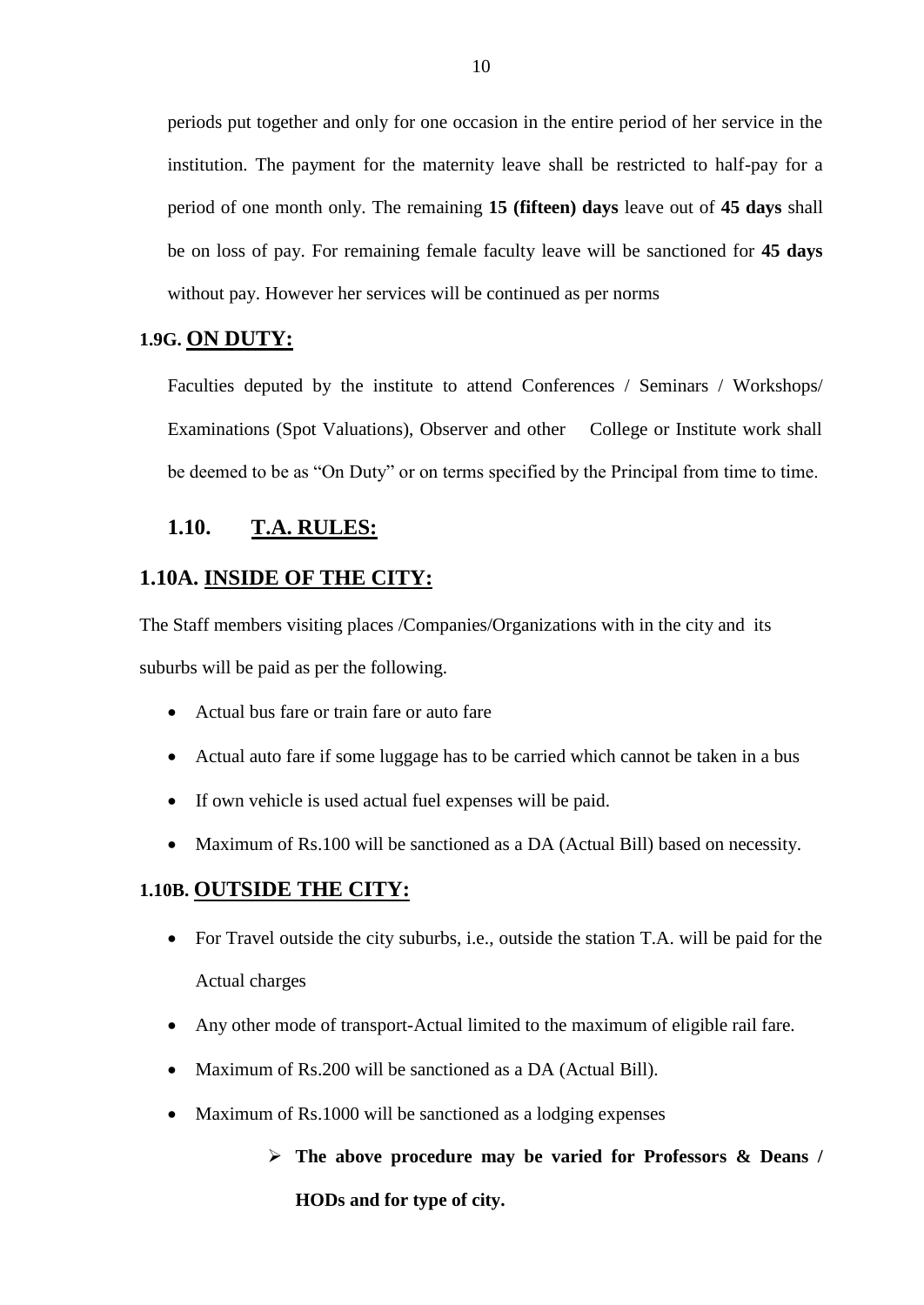**The amounts will be sanctioned on producing actual bills (It is Mandatory).**

## **1.11. SALARY STRUCTURE FOR FACULTY:**

- The pay scales of teaching faculty shall be fixed by the Selection Committee as per the scales promulgated by the AICTE from time to time. Currently, the following are the scales as per the Sixth Pay commission prescribed by the AICTE. Every year Ratification will be conducted for the faculty members in the University.
- Salaries for the employee will be paid  $5<sup>th</sup>$  of every month.

| S.NO | <b>CATEGORY</b>                           | <b>BASIC PAY BAND</b>     | <b>GRADE PAY</b> |
|------|-------------------------------------------|---------------------------|------------------|
| 1.   | <b>Assistant Professor</b>                | $Rs.15600 - 39100$        | Rs. 6000         |
| 2.   | <b>Assistant Professor (Senior Scale)</b> | $R_s$ . 1 5 6 0 0 - 39100 | Rs. 7000         |
| 3.   | <b>Assistant Professor</b>                | Rs.15600 - 39100          | Rs. 8000         |
| 4.   | Associate Professor (Senior Scale)        | Rs. 37400-67000           | Rs. 9000         |
| 5.   | Professor                                 | Rs.37400 - 67000          | Rs. 10000        |
| 6.   | Professor (Senior Scale)                  | Rs.37400 - 67000          | Rs. 12000        |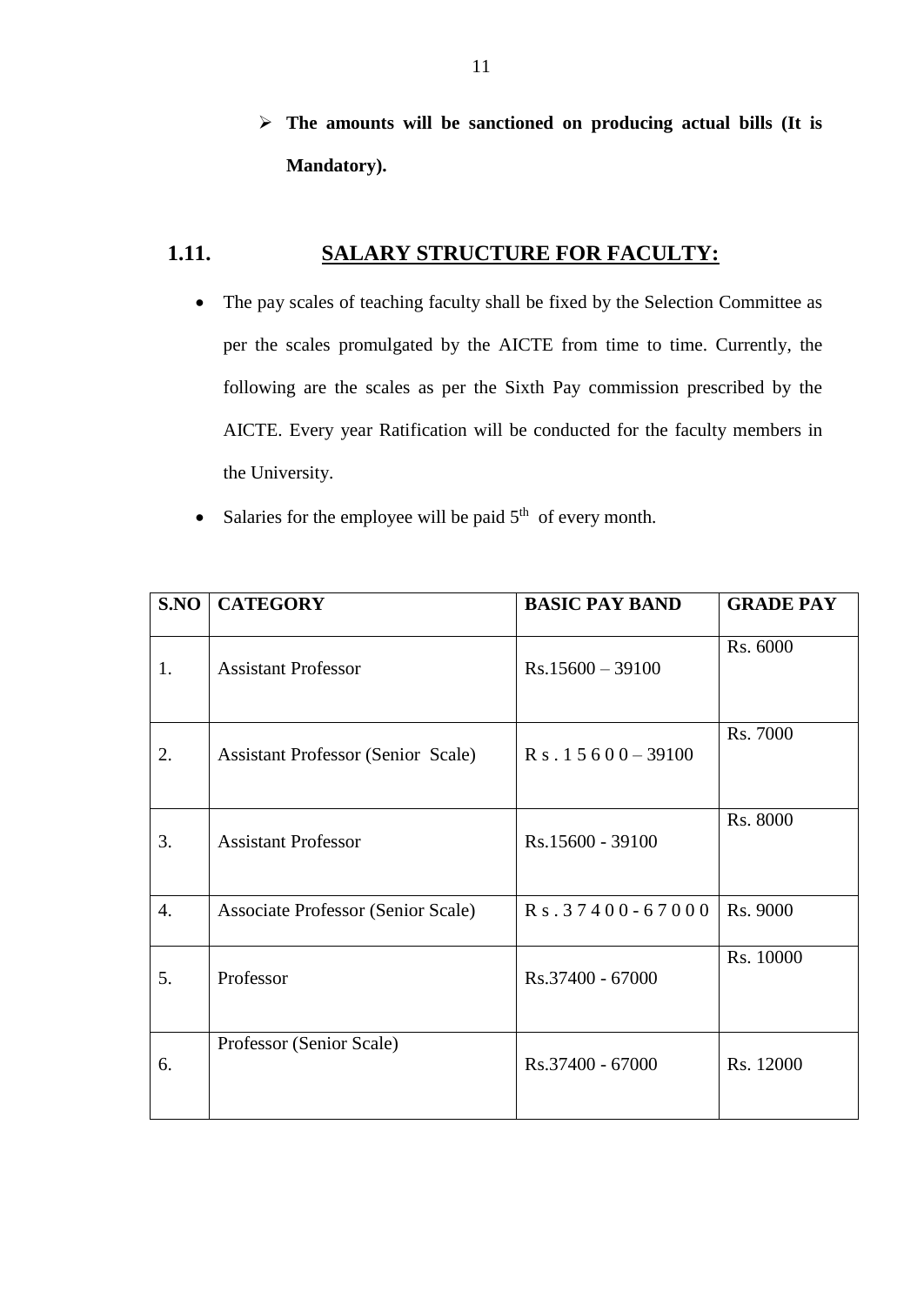#### **1.11A. ANNUAL INCREMENT:**

• Annual increment of 6 to 10% of Net pay for every year based on date of joining and self appraisal produced by faculty.

## **1.12. PROMOTION POLICY:**

- Staff members belonging to Engineering branches may be promoted as Associate Professors on completion of 5 years of service provided they posses post-graduate qualifications. These promotions are need based i.e. to fulfill the cadre ratio required as per AICTE norms.
- Staff members belonging to other disciplines shall be promoted as Associate Professors based on University selection only.
- Ph.D. holders having minimum 5 years experience shall be promoted as Associate Professors irrespective of their discipline and selection by the university.
- Staff belonging to Basic Sciences & Humanities and Management Science with 10 years of teaching experience (in Engineering Colleges) shall be considered for promotion as Associate Professors without insisting on Ph.D. or university selection.
- Promotion to the cadre of Professor is either through the university selection committee or governing body only.
- While promoting staff to higher cadre, due weightage shall be given to feedback, involvement in extra-curricular activities and administrative responsibilities.
- Experienced candidates working in reputed institutes may be given pay protection without insisting on fulfilling the above norms.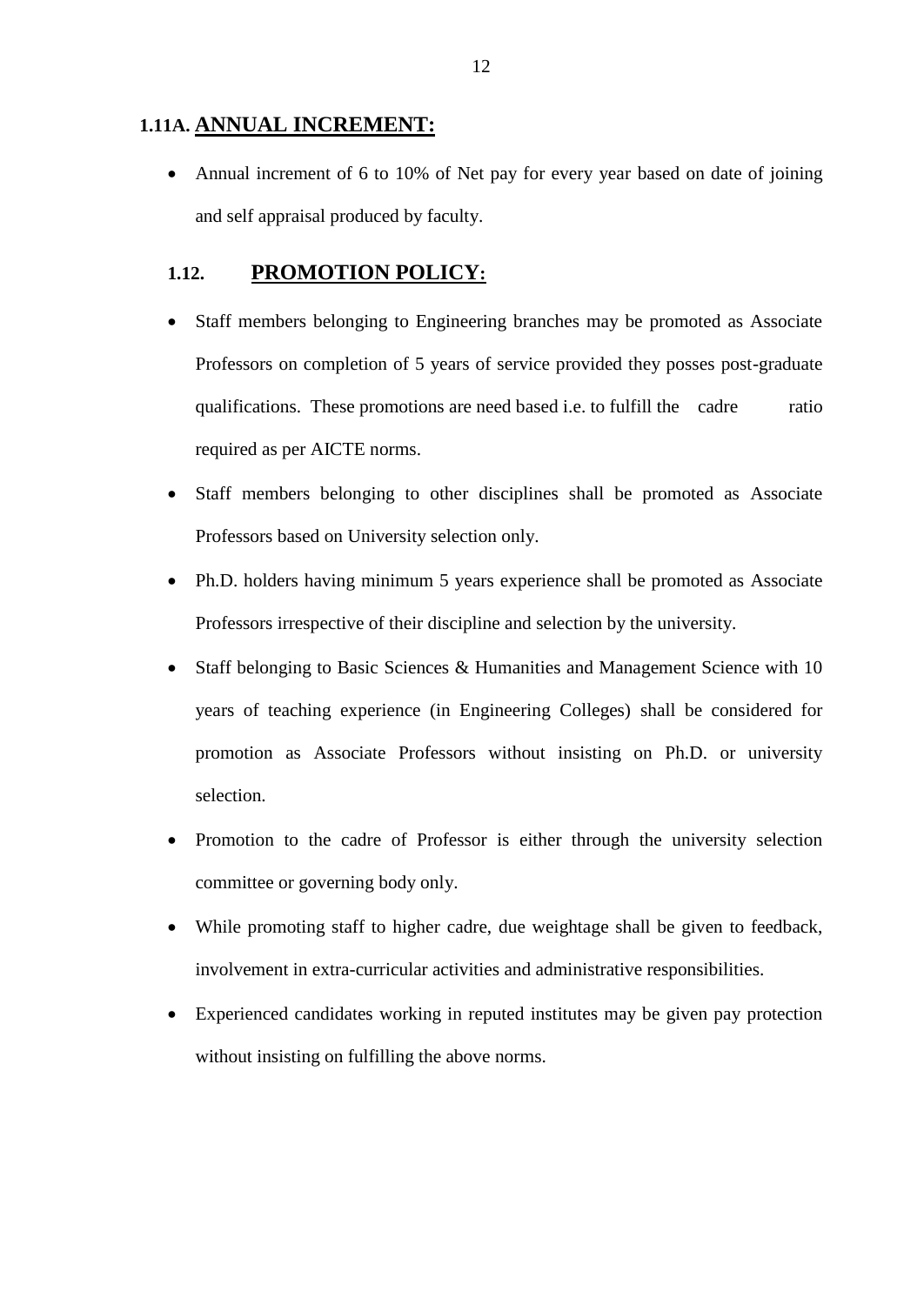#### **1.13. INCENTIVES TO FACULTY FOR R&D ACTIVITIES:**

For Research papers presentations (National & International Levels) within the country, the Institute will sanctioned on duty for travelling period on presentation day. In addition to that following incentives will be paid.

- For national level conference Rs.1000.
- For international level conference Rs.1500.
- For conferences sponsored by IIT / NIT / IIIT / IIM / IEEE / springer / elsewher and other repetitive sponsored agencies 50% of the registration fee as a incentive.
- Faculty will be sanctioned on duty for attending workshops and symposia for the period of workshops as follows
- For local institutions only on duty will be sanctioned (Discretion of HOD).
- For universities and higher learning institutes (IITs, NITs) on duty as well as registration will be paid.
- The Institute will bear half of the registration charges for publishing research papers in National/International Journals.
- For Research papers presentations (National & International Levels) outside of the country, the Institute will sanctioned on duty for travelling period on presentation day as well as 50% of travelling expenses for outstanding research (Discretion of HOD & Principal).
- For the faculty who is having 2 to 5 lakhs R&D funding will be given Rs.10000 as a incentive.
- For the faculty who is having 5 to 10 lakhs R&D funding will be given Rs.15000 as a incentive.
- For the faculty who is having above 10 lakhs R&D funding will be given Rs.20000 as a incentive.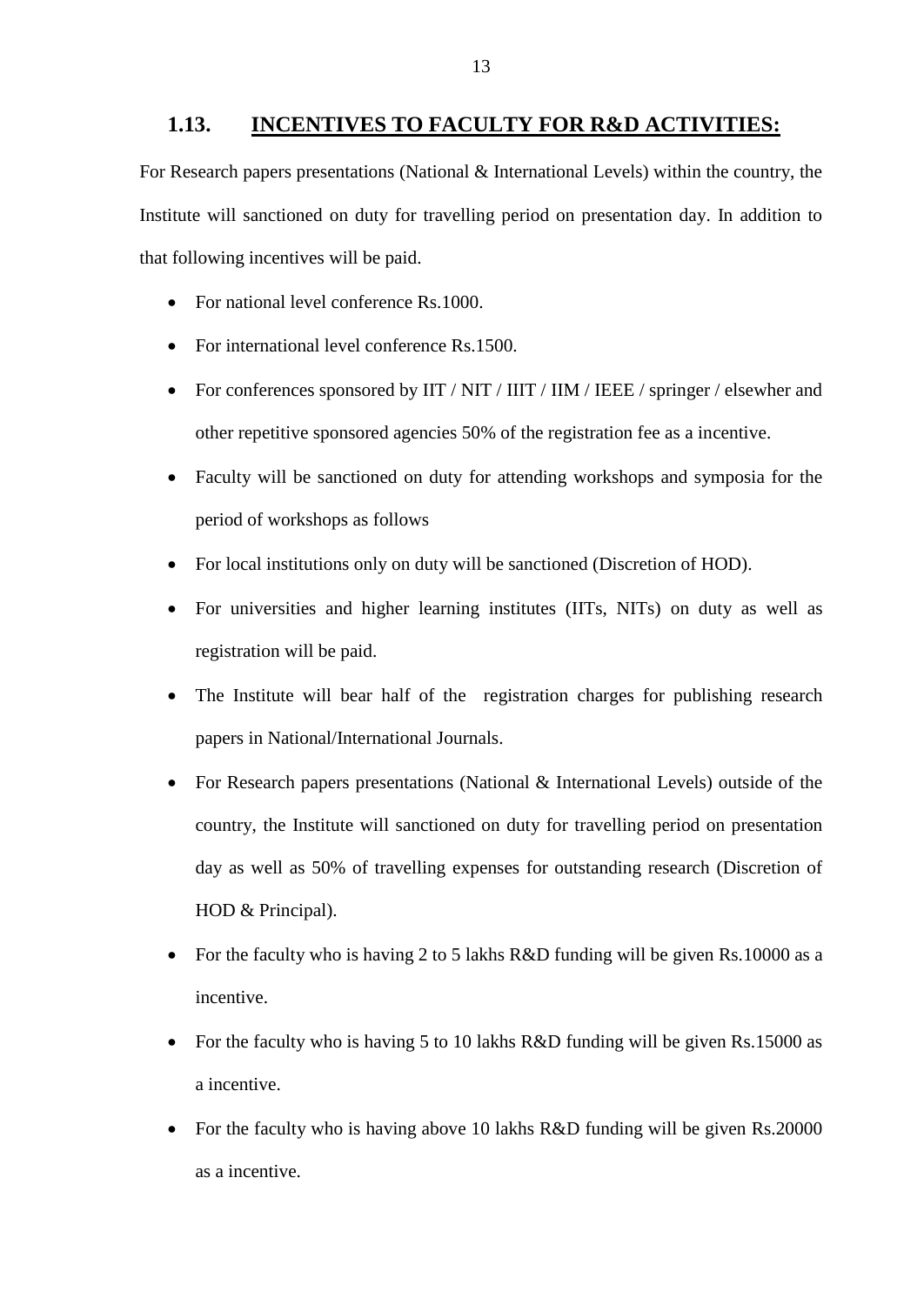For the faculty who is having above 25 lakhs R&D funding will be given Rs.25000 as a incentive.

## **1.14. SPONSORING THE FACULTIES FOR HIGHER STUDIES:**

## **FACULTY PURSUING Ph.D / M.Phill:**

- Faculty pursuing Ph.D. in approved institutes is eligible to avail leave against future vacation as applicable to PG Courses.
- In addition to FUTURE VACATION, they can avail O.D. for interacting with their guides, without disrupting the class-work. To avail this facility, faculty has to submit proof of visiting their guides on day-to-day basis.

## **1.15. INCENTIVES FOR FACULTY PERFORMANCE:**

- For every department semester wise highest pass percentage obtained faculty will be awarded Rs. 2,000/- Cash prize.
- For every department year wise based on pass percentage, R&D Work, Contribution to department and based on self appraisal best teacher will be awarded.
- Co-operative service scheme is planning to incorporate among the faculty

## **1.16. RETENTION FOR SENIOR FACULTY:**

 All the faculty working from 3 years will be honored by providing 3 ELs and special allowances of Rs.5,000/- (January) and more than 3 years will be honored by providing 5 ELs and special allowances of Rs.10,000/- per year(January). However, above 5 years service people will be provided Medical Insurance and EPF Facility.

## **1.17. NON-TEACHING STAFF**

- Mode of selection is based on Merit and recommendation of selection committee.
- All administrative staff will be paid State Government Salaries.

## **1.18. STRUCTURE OF NON-TEACHING STAFF:**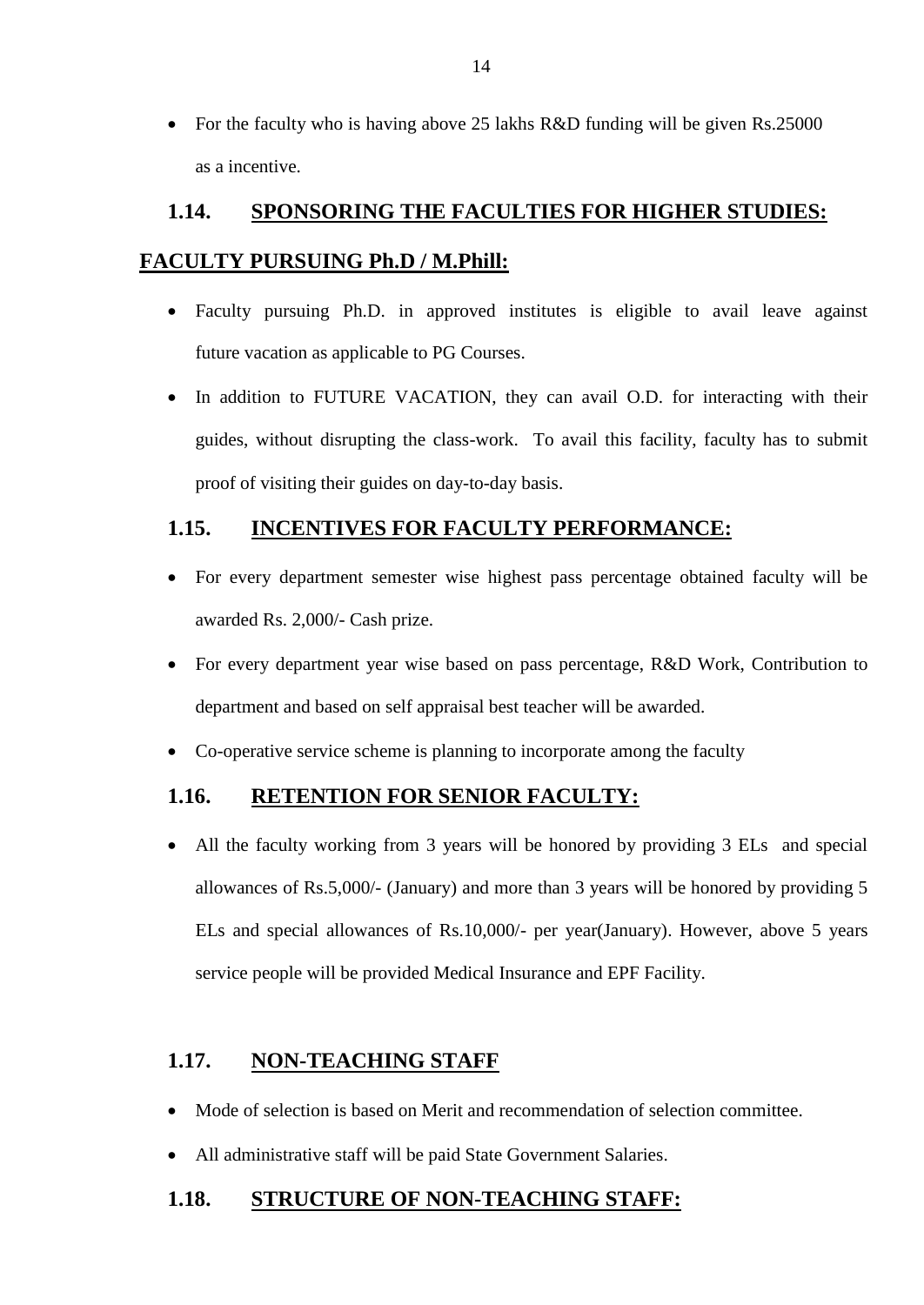

#### **1.19. LEAVE RULES FOR NON-TEACHING STAFF:**

 All administrative staff are eligible to avail only 12 days for academic year except this all rules are similar to teaching staff.

#### **1.20. REGULATIONS FOR NON-TEACHING STAFF**

#### **All the Non Teaching staff and scavengers must reach the college by 8am and leave**

#### **the college by 5pm daily**

- Lab Assistants / Technicians should be punctual to the college and should sign the attendance register in the morning and evening.
- Lab Assistants / Technicians should be present 10 minutes before the commencement of the Lab.
- Lab Assistants / Technicians are responsible for the lab equipment and should ensure that the equipment is not damaged / lost.
- Lab Assistants / Technicians will have to periodically maintain / repair the lab equipment. Equipment not in working condition should be immediately brought to the notice of concerned lab faculty member / HOD.
- Lab Assistants / Technicians have to ensure the cleanliness and neatness of the lab.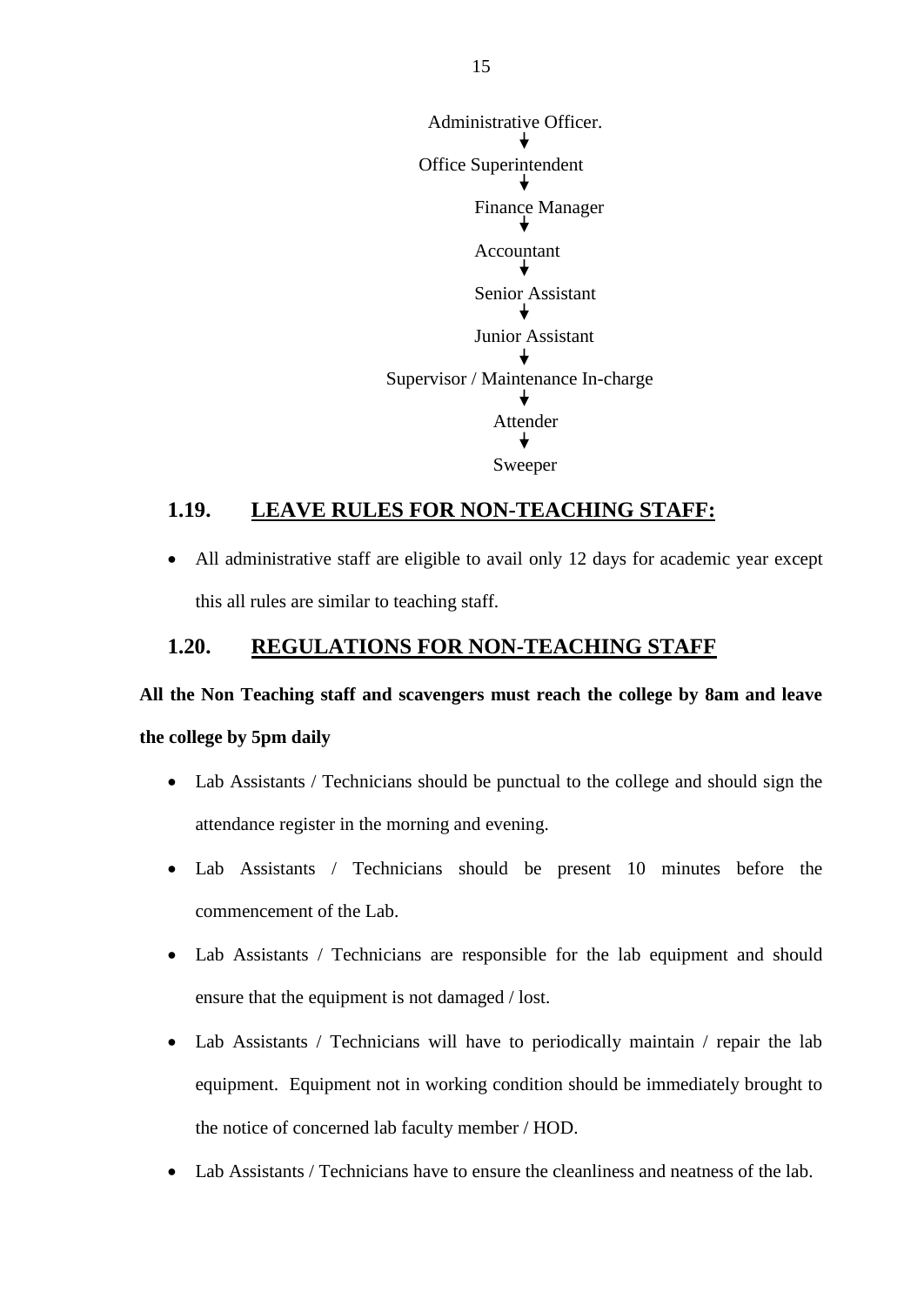- If applying for CL/CCL, besides obtaining the approval of the HOD, the concerned lab faculty member should be informed, so that he is aware of the alternate lab assistant arrangement.
- The CL/CCL should be applied keeping in view the timetable of the labs.
- The Lab Assistants / Technicians should keep the HOD informed, if they are summoned for work to be done in other departments of the college.
- A pleasing and good conduct is to be maintained in the college. The Lab Assistants / Technicians should be sincere and responsible.
- Any unexpected breakdowns of Lab Machines / Equipments must be reported immediately to the teaching staff in-charge of the particular Lab.
- Damages caused to the Lab Equipment by students due to mishandling must be reported to the concerned staff member for further action.
- The responsibility of Lab Assistant is to identify the requirement of Lab consumables etc. preferably before the beginning of the semester and give the same in writing to Lab –In-charge.
- All maintenance works must be carried out & recorded as per the schedules given by the Lab-In-Charge, without affecting the regular Lab class work.
- Issue register for tools issued to the students must be maintained for each and every Lab.
- Ensure all procurements are recorded properly in stock registers and maintain separate registers for consumables and non-consumables.
- To ensure the availability  $\&$  proper maintenance of "first aid facilities  $\&$  fire fighting equipments".
- Avoid other activities during Lab hours unless assigned by the senior Management.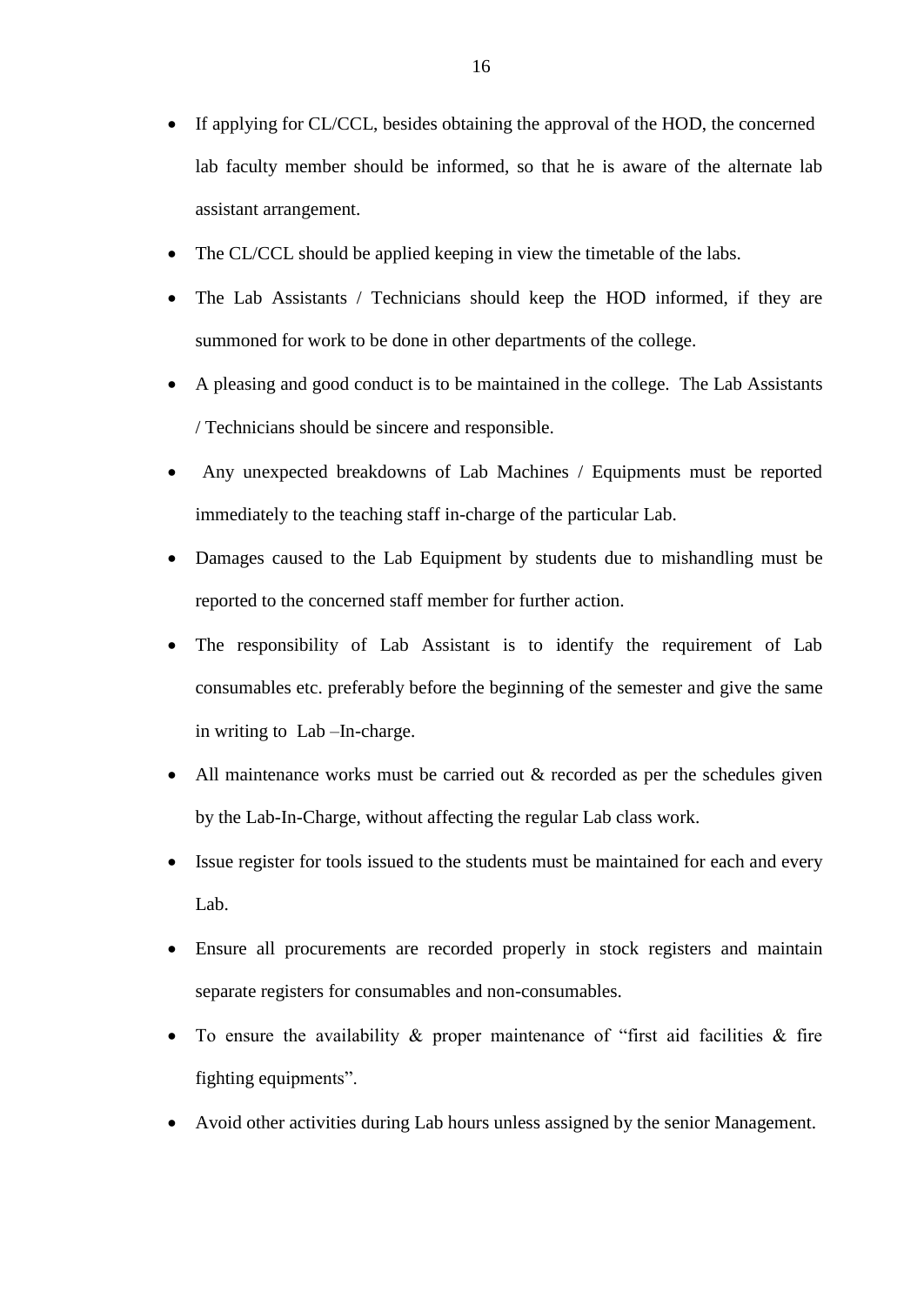- Adjust Lab work to a technician, who is familiar with that Lab, incase of your absence.
- Ensure that the Machine is in proper working condition & then allow the students to do the Job.
- Prepare a plan of maintenance schedule at the beginning of the semester and make sure that it is carried out by Technician in proper manner.
- Lab-In charge should take necessary steps to procure additional equipment / other materials required through HOD.

## **1.21. CO-CURRICULAR ACTIVITIES:**

HODs have to conduct the following activities for their students :

- Technical Seminars
- Technical Quiz / General Quiz
- Cultural Activities
- Guest Lectures
- Student Chapters, activities of Professional bodies.
- Interaction with subject teachers
- Personality Development Programmes.
- Library & Internet Centre
- Sports & Games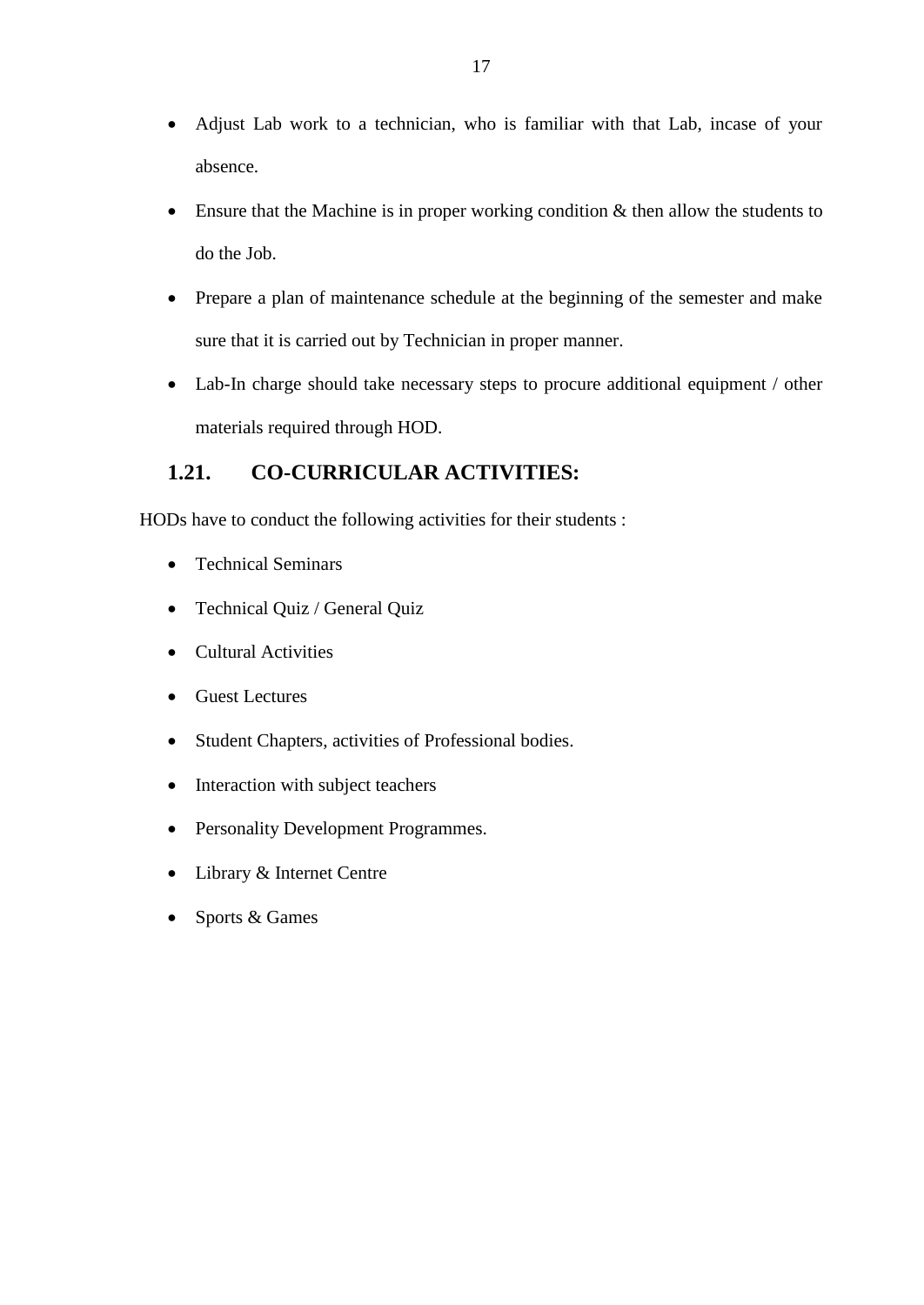### **2. CODE OF ETHICS FOR STUDENTS**

#### **2.1. DRESS CODE: STUDENTS:**

Following is the dress code for the students of Institute:

Gentlemen : Tucked in shirts and shoes with neat shaving

Ladies : Punjabi Dress with shoes

## **2.2. ID CARD:**

- It is Mandatory for students to wear ID cards at all times when they are In the campus
- Staff will take ID cards from students when they are involved in undesirable activities. ID cards can be demanded only to ascertain the identity of students. After noting the details of student, ID card must be returned to the student concerned on the spot.

## **2.3. LEAVE RULES FOR STUDENTS:**

- Students should absent to the college with prior permission from parents duly submitted to H.O.D. and Class Mentor.
- Any student absent without intimation should be allowed to the college if he/she brings parents by producing proper explanation.
- If this is continued twice in a semester he/she may be suspended from the college based on the recommendations of H.O.D. If he/she still irregular he/she may be issued T.C. also.
- Parents and Students should be allowed to communicate to the college only authorized mobile phones only. However, the institution is not responsible if parent and student changes their address and mobile numbers without intimation.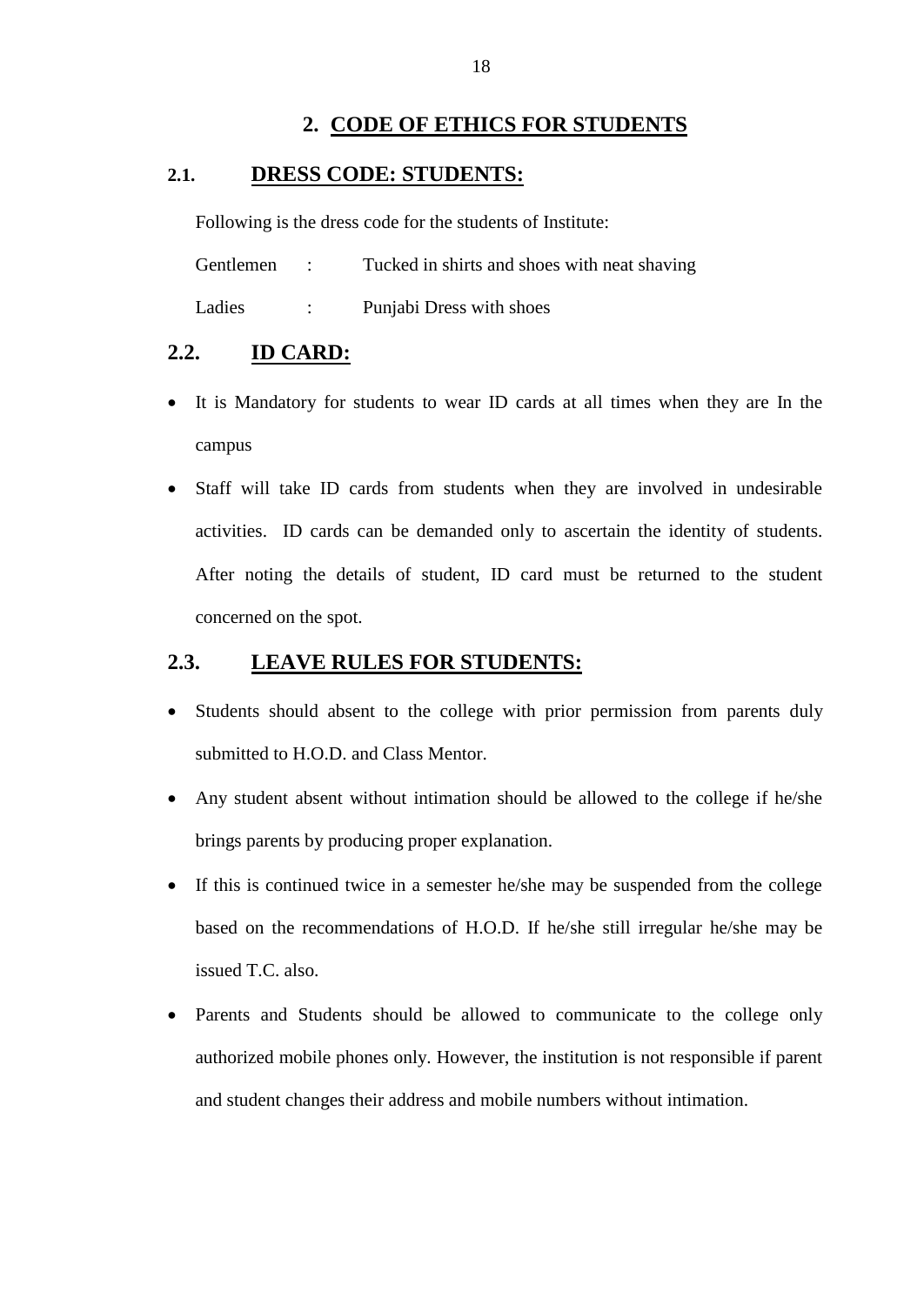#### **2.4. ATTENDANCE POLICY:**

- Staff members must take attendance within first 5 minutes of starting the period.
- Latecomers should not be denied admission into the classes for being late. However, such students need not be given attendance.
- Teachers are advised to refrain from awarding punishments like :
	- $\triangleright$  Dismissal from the class rooms,
	- $\triangleright$  Making them stand in the class rooms,
	- $\triangleright$  Summoning their parents to campus
- Trouble makers in the class rooms must be reported to the HOD/Principal /Director for further action.
- Students violating dress code must not be allowed to attend the lecture classes, laboratories and Library. Faculty members must report such cases to HOD for cancellation of attendance for that day.
- For every 15 days attendance is monitored by H.O.D. if it is below 85% an undertaking from students and parents should be taken.
- If any student is irregular then HOD/Class mentor should take responsibility to intimate parents and students by taking undertaking.
- If any student find irregular and having more backlogs, finds if he/she indiscipline then institution having right to issue T.C. or suitable punishment.
- However, HOD should identify the list of the detained students before one month of closing instructional day of semester.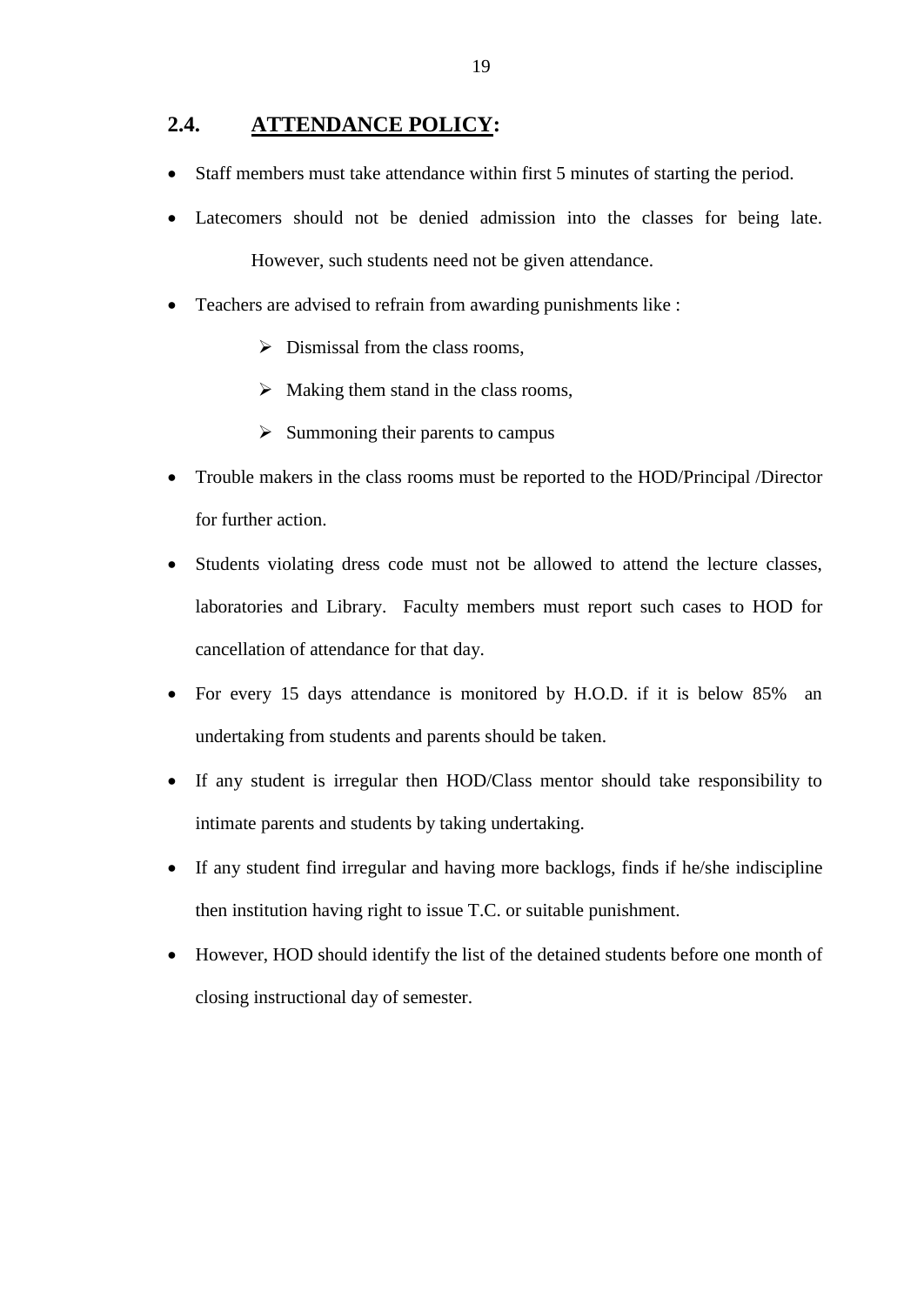## **2.5. ACTION AGAINST LATE COMING STUDENTS:**

- Students are not allowed to the classes if they are coming late however they are allowed into the departments, separate class work will be planned for them.
- If they are regularly late HOD/Class mentor should identify such students appropriate punishment imposed on them.
- Students are not permitted to visit the canteen or sports grounds during class timings. Parents of such students shall be intimated about the absence of their wards during class hours.

## **2.6. INDISCIPLINE – PUNISHMENT:**

- Students should not be denied admission into the classrooms / Labs when they report late for the classes. However, such students shall automatically lose attendance for those Classes.
- Teachers must desist from awarding physical punishments to students indulging in misbehavior in the classrooms. However they can warn such students or report to the HOD/Principal for necessary action.

**Cases of indiscipline, misbehavior or insubordination should be dealt at HOD or Principal level as such teachers should not threaten the students in the name of marks or other punitive action for their lapses or indiscipline**

Following punishments are to be awarded to students indulging in indiscipline activities.

| S.No.          | <b>Offence</b>            | <b>Punishment</b>                                    | <b>Authority to Award</b> |
|----------------|---------------------------|------------------------------------------------------|---------------------------|
|                |                           |                                                      |                           |
|                |                           |                                                      | College<br>Discipline     |
|                | Ragging                   | As per Govt. Orders                                  |                           |
|                |                           |                                                      | Committee (CDC)           |
|                |                           |                                                      |                           |
|                |                           | Disturbing the class by Forfeiture of attendance for |                           |
| $\overline{2}$ |                           |                                                      | Any faculty member        |
|                | making noise (use of cell | one day                                              |                           |
|                |                           |                                                      |                           |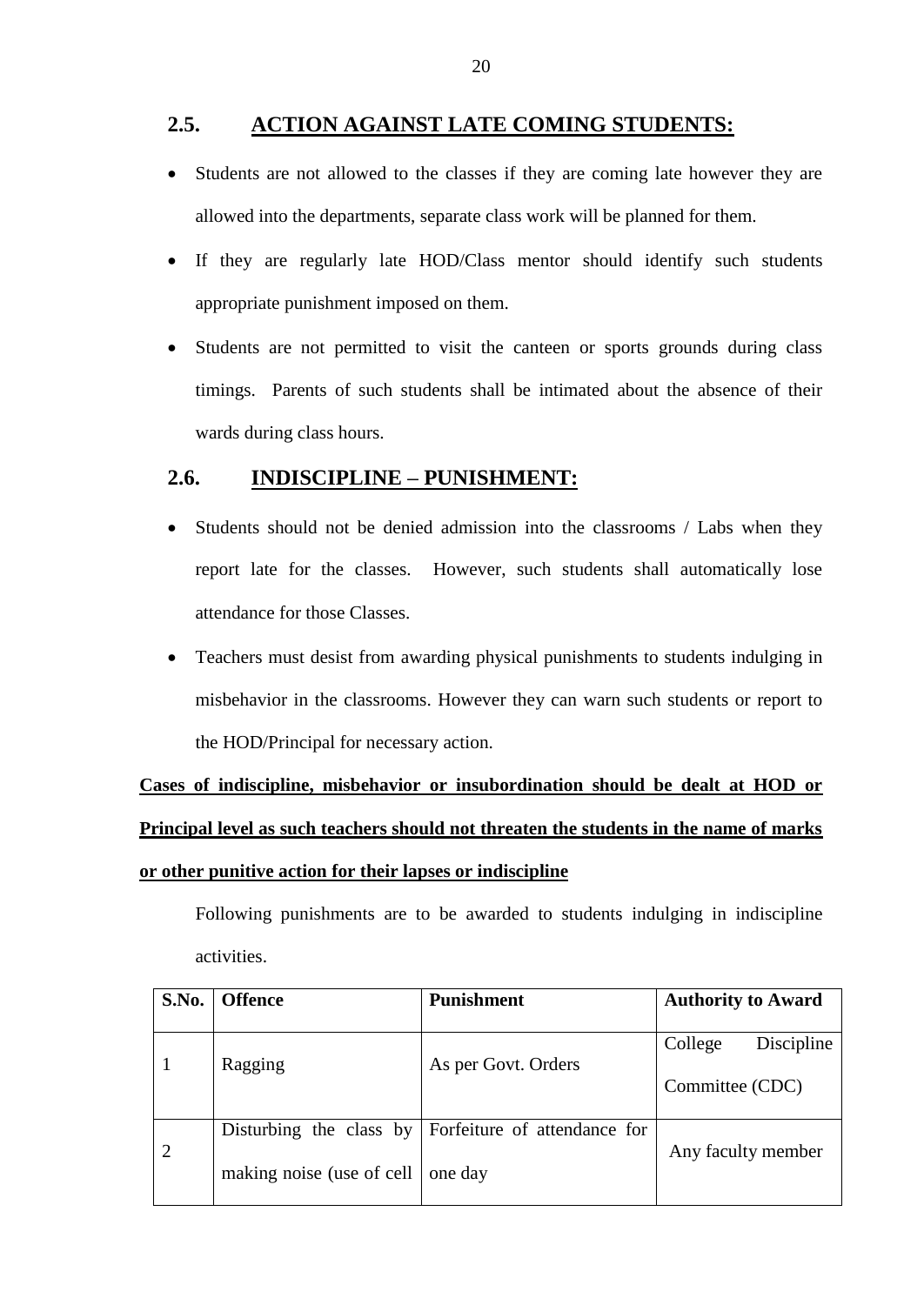|                | phones etc)                                                          |                                                                   |                                      |
|----------------|----------------------------------------------------------------------|-------------------------------------------------------------------|--------------------------------------|
| 3              | Disturbing the class by<br>making noise (use of cell<br>phones etc.) | Suspension from the class                                         | Any faculty member                   |
| $\overline{4}$ | Insubordination                                                      | Punishment as decided by<br><b>CDC</b>                            | <b>CDC</b>                           |
| 5              | Copying<br>in<br>External<br>Examinations                            | As per JNTUK norms                                                | Malpractice<br>prevention committee. |
| 6              | Copying<br>in<br>Internal<br>Examinations                            | Cancellation performance in<br>all subjects held till that day    | HOD/Principal                        |
| 7              | Damages<br>the<br>to<br>Institute's property                         | Recovery of damages from<br>the concerned student(s) $/$<br>class | HOD/Principal                        |

If any student indulges in indiscipline activities repeatedly such cases should be reported to the CDC for deciding the nature and quantum of punishment. Faculty members are advised not to condone indiscipline activities or award punishments, which are not prescribed.

## **2.7. VIOLATION OF DRESS CODE – CONFISCATING ID CARDS:**

It is Mandatory for students to display ID cards at all times when they are in campus otherwise they will be sent out of the campus immediately.

### **2.8. PROHIBITION OF CELL PHONES:**

 Usage of cell phones with cameras is strictly prohibited in the campus. Such cell phones if found during random check-up will be confiscated.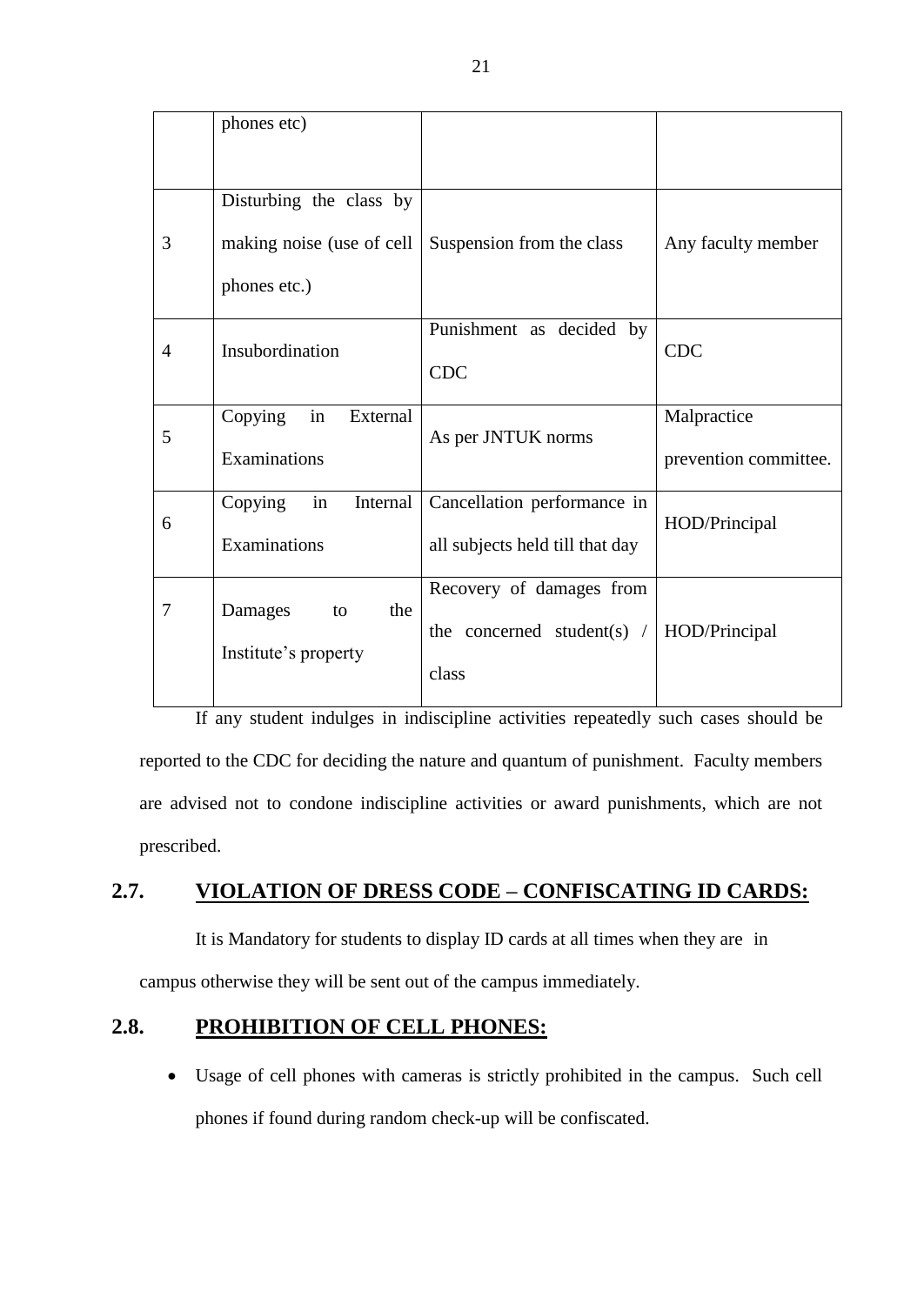- Students must surrender their cell phones to the invigilators during Internal / External examinations. Cell phones found in person during examinations shall be confiscated and possession of cell phone shall be treated as malpractice in the examination.
- Students using the cell phones during regular class hours (including sending SMS) will be suspended for one week. Cell phones will be confiscated for one sem in such cases.

## **2.9. INCENTIVES FOR STUDENTS:**

- Best performance student in semester in department wise will be awarded a cash prize of Rs.2,000/- along with merit certificate.
- Next Best performance student in semester in department wise will be awarded a cash prize of Rs.1,500/- along with merit certificate.
- A Regular student having highest percentage in department wise will be awarded Rs.1,000/- and merit certificate (100%).
- Every year department wise best student will be awarded Rs.3,000/- cash prize.
- If a student secures more than 80% he/she will be awarded with cash prize of Rs.3,000/- and merit certificate.
- If students are interested to develop any working model/project model/showing talent in conferences/student paper presentations shall be encouraged with Rs.1,000/- cash prize.
- Students are encouraged to participate National level sports, University level sports, District level sports. However, for participation University level and National level travelling and accommodation allowances will be bared by the institution.
- $\bullet$  1<sup>st</sup>, 2<sup>nd</sup> prize winner in National and University level will be awarded Rs.1,500/- and Rs. 1,000/- respectively.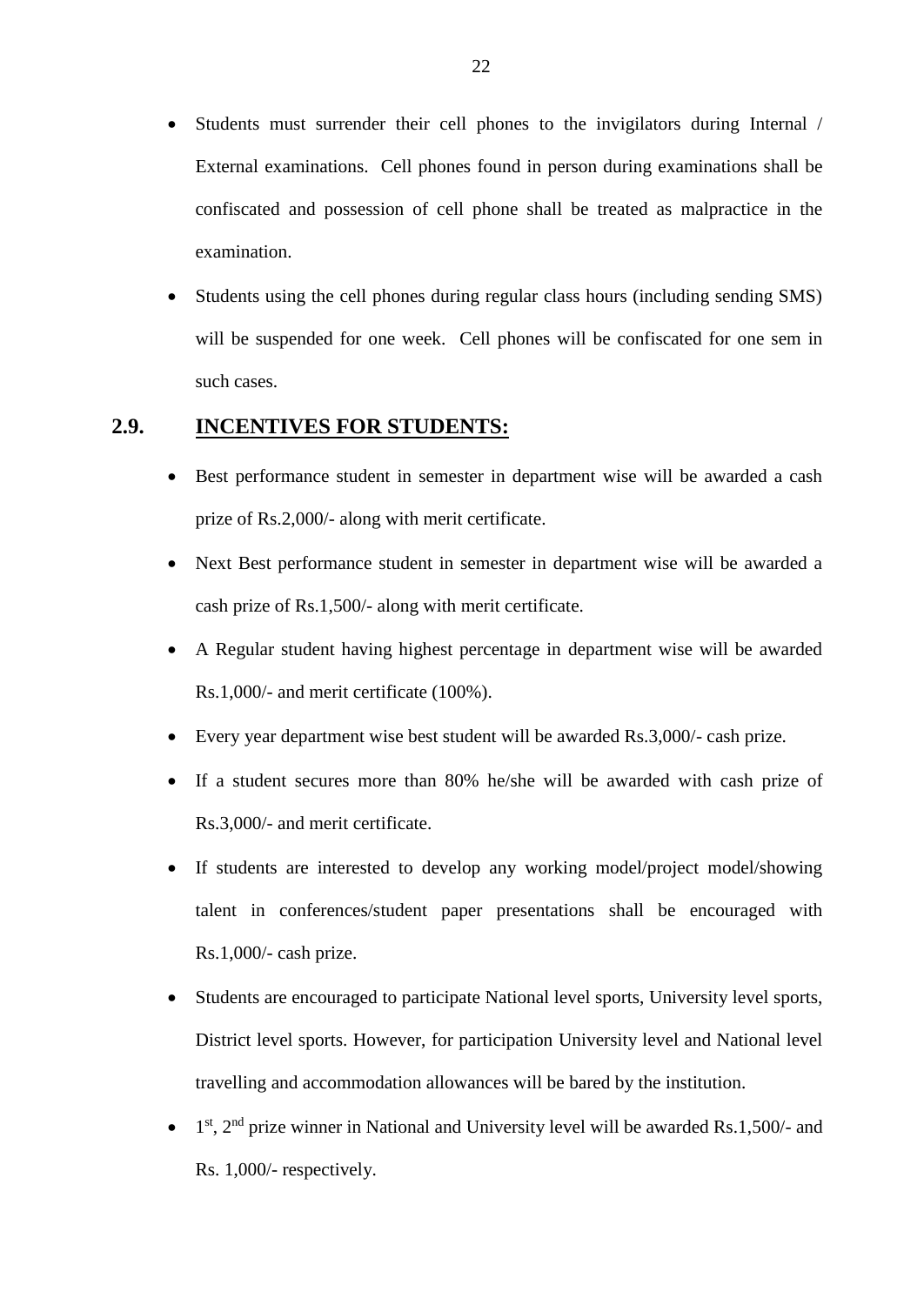#### **3. DIVISION OF WORK FOR ADMINISTRATIVE STAFF:**

The work will be distributed as given below and administrative officer will monitor the work, the progress of work will be communicated to principal and management regularly.

### **3.1. OFFICE SUPERINTENDENT:**

#### **Admission of Students (Spot Admission / Management Quota)**

- 1. Coordination with Directorate of Technical Education / APSHEC / JNTUK and AICTE / Higher Education (Ministry)
- 2. Drafting letters to University / AICTE / Govt. / APSHEC / UGC / HRD / JNTUK /NAAC
- 3. Coordinating with JNT University & AICTE Affiliation work
- 4. Coordination with all concerned for preparation of Calendars, College Magazines, Brochures, Invitation, Greeting Cards and Advertisement etc.
- 5. Collection and Maintenance of Department Activity ( MIS Report )
- 6. Monitoring of all Notice boards
- 7. Liaison with Police / Panchayat / Labour dept. /other Govt. and private agencies as and when required, with the approval of Chairman
- 8. Liaison with Head Office
- 9. Monthly Lab Report
- 10. Principal Cabin files maintenance.
- 11. Preparing Staff Appointment and Relieving order.
- 12. Staff details according to AICTE / JNTUK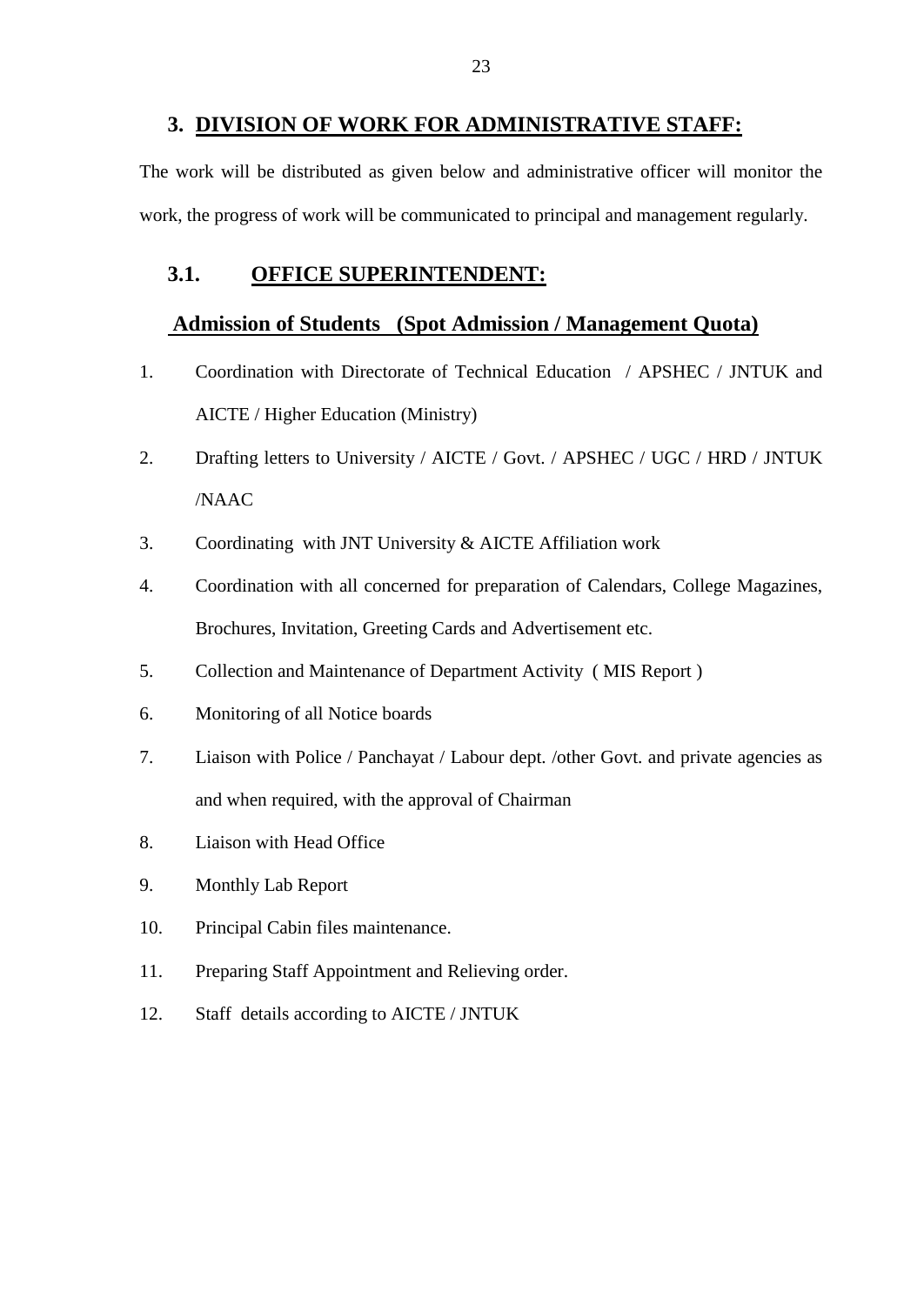#### **3.2. MAINTAINANCE IN-CHARGE:**

- **1.** Cleanliness and Housekeeping of the institution ( Inside & Outside Buildings )
- **2.** Delegation of work and supervision of Attenders & Sweepers Coordination with Department for arrangement of Conference / Seminars / Meeting/Functions etc. including coordination with Transport Dept.
- **3.** Arrangement of Stores / Stationery, Inventory, Annual Stock Verification and Waste Management
- **4.** All the outside work related to purchase & other administrative works.
- **5.** Campus Maintenance
- **6.** Monitoring of Building construction Works
- **7.** Liaison with Purchase / Stores

#### **3.3. ACCOUNTANT:**

- **1.** Staff Salary Maintenance of LIC, IT, EPF etc.
- **2.** Coordination with SC/ST/BC/EBC / Minority /welfare department for Scholarship
- **3.** Group Insurance & Property Insurance Remittance
- **4.** Admission of Students (Convener quota/Management quota)
- **5.** Preparation of Pay Bill for Teaching and Non Teaching
- **6.** All Bank Transactions
- **7.** Liaison with Head Office in Connection with Accounts Maintained of All Account Books.
- **8.** Payment Regarding Purchase & Maintenance of Accounts
- **9.** Daily Financial Report Internal & Consolidated for Head Office.
- **10.** Collection of all fees
- **11.** Remittance IT (TDS Amount) of Staff
- **12.** Preparing DD for University / AICTE and other activities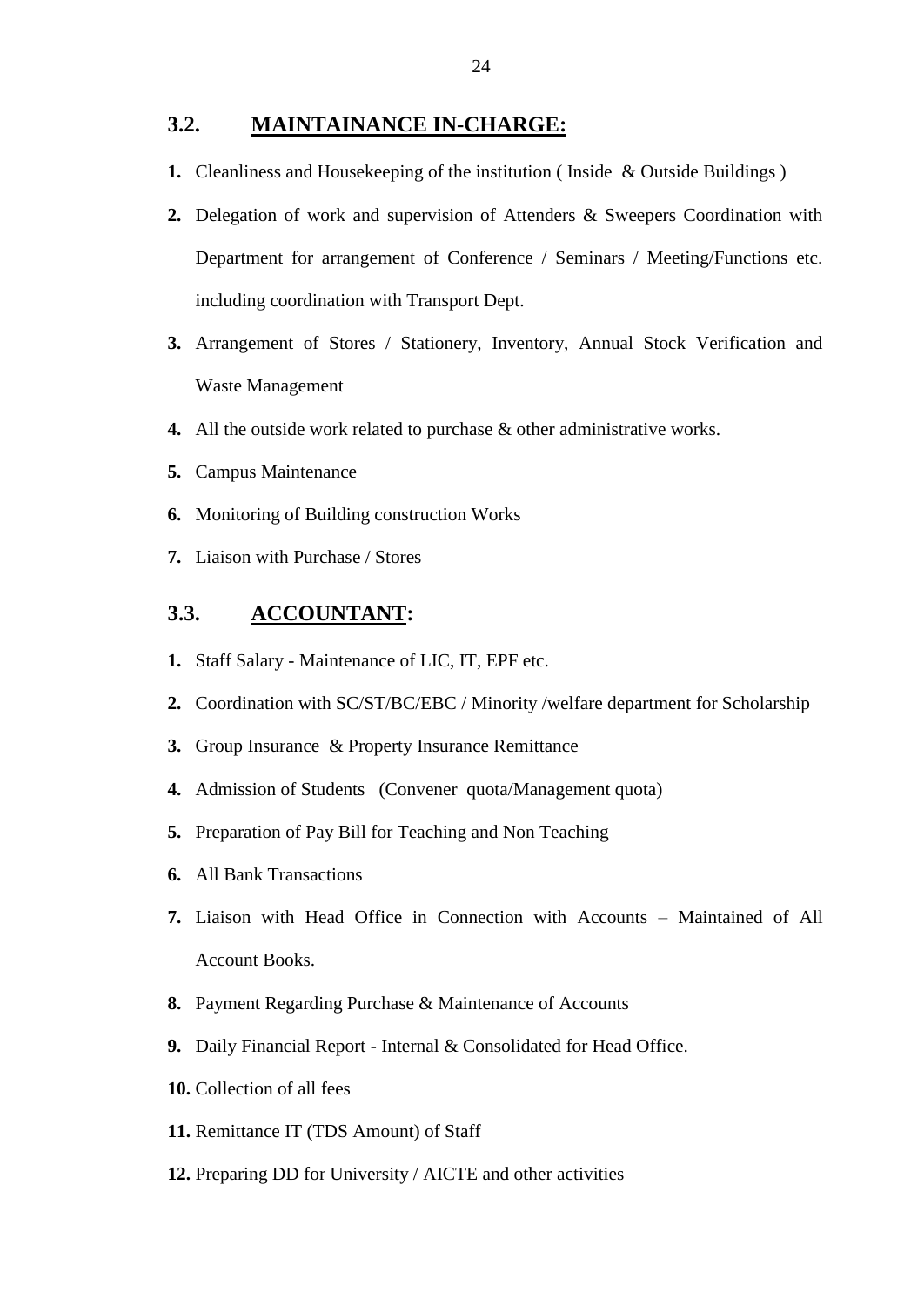**13.** Online uploading for student data for scholarship

- **14.** Collection of Students & Staff Certificates as per Norms and Maintenance
- **15.** Maintenance of Passwords EAMCET, E-CET, I-CET&PGECET
- **16.** Maintaining all original certificates of Teaching Faculty & Non Teaching.

#### **3.4. OFFICE ASSISTANT-1:**

- **1.** Attendance & Leave Letters Maintenance of Teaching and Non-Teaching as per Rules
- **2.** Faculty / Staff vacation details: Maintaining of Teaching & Non Teaching staff Attendance Registers Outward Register – Student Reports & Correspondence and other Correspondence
- **3.** Maintenance of all Record Related to Xerox like Servicing, Accounts Maintenance, Keeping of Record and Filing the Matter Related to Xerox.
- **4.** Issue of T.C / Students & Staff Address Maintenance.
- **5.** Supply of Stationery items to all Depts. according to Indent Maintenance of all Stationery items and Office materials and Students record notebooks.
- **6.** Books, Uniforms, Lab Coats and calculator for First Year UG Students.
- **7.** Assisting to prepare the indent for purchase of Lab materials as sanctioned by Chairman.

#### **3.5. OFFICE ASSISTANT-2:**

- 1. Maintenance of Stock Register ( All Depts soft copy )
- 2. Assisting Admin office whenever requires assistance.
- 3. Inward Letters Collection & Distribution
- 4. Coordination and maintenance of equipments and services, compile feedback and provide prompt services in time
- 5. Issuing ID Cards for Staff & Student and Duplicate ID if necessary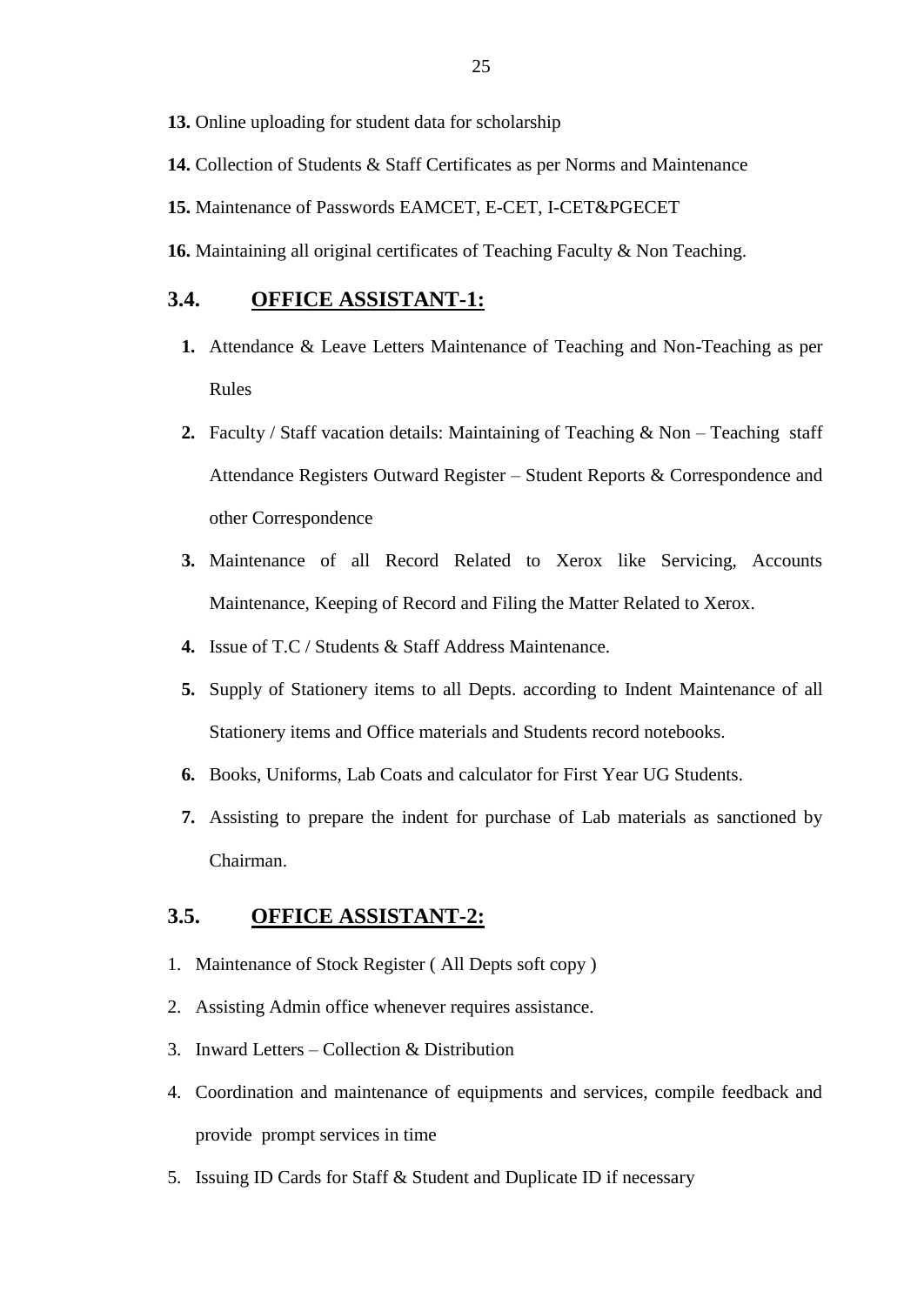- 6. Maintenance of stock register and updating it regularly (Admin office / Exam Cell)
- 7. Stock Inventory Maintenance
- 8. Course Completion / Bonafide / Conduct / Fee details Certificate / RTC Bus Passes Maintenance of Student admission Register

## **3.6. BUS IN-CHARGE:**

- 1. Maintenance of all Buses.(i.e. Fitness, Insurance, Road Tax, Pollution)
- 2. Daily Checking of all Vehicles Meter Readings enter in Log Book
- 3. Maintenance all Bus Repair works
- 4. Daily Checking of Bus Passes

## **3.7. PA TO PRINCIPAL:**

- **1.** Preparing Circulars and other letters
- **2.** Custodian of Students Certificates (Admission Certificates and University Certificates)
- **3.** Sending Daily Attendance Report to Head Office
- **4.** Annual performance review details.
- **5.** Principal Related works.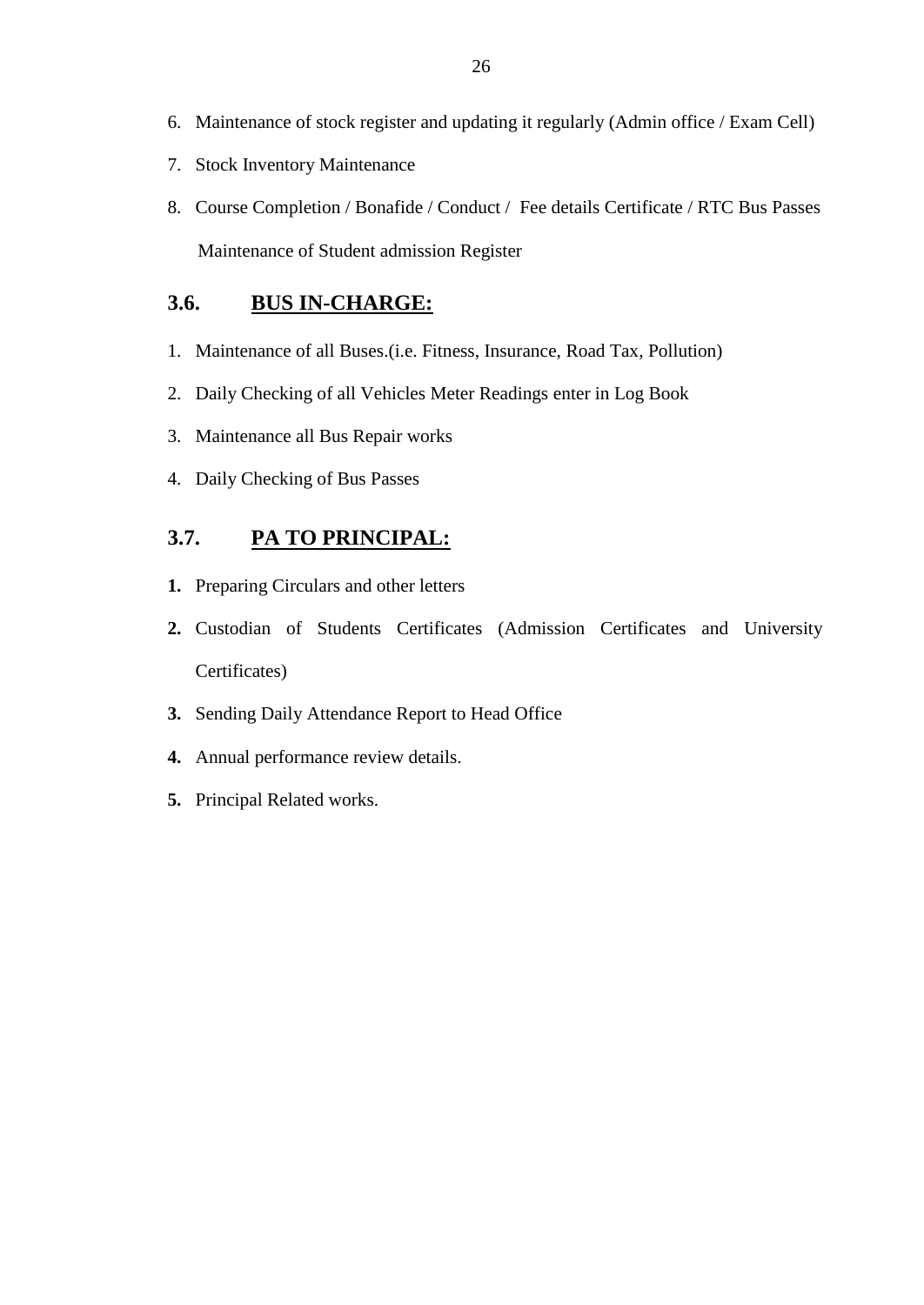#### **4. DUTIES OF EXAMINATION SECTION:**

The examination section will be monitored by following structure.

Chief Superintendent Examination section in-charge Department examination in-charge Online in-charge Examination section assistant

All University examinations, Internal Examination and Online examinations will be monitored by examination section in-charge day to day. He is responsible for coordination of all departments for proper functioning of examination section. He is also communicate with University regarding issues related to students.

All the examiners will be paid remuneration as per the University Norms immediately after the examinations are over.

#### **4.1. INSTRUCTIONS TO INVISILATORS :**

- Report to the Chief Superintendent at least 30 minutes before the commencement of Examination. Collect the seating arrangement, examination stationery and be present at the respective hall at least 15 minutes prior to the commencement of examination.
- The candidates should be present in the examination halls before the commencement of examination and no candidate should be allowed after the commencement of the Examination. Ensure that the candidate should not carry any material except Hall ticket, ID card and non-programmable calculator into the examination halls. Programmable Calculators, Cell Phones and Pagers are not allowed for the examinations.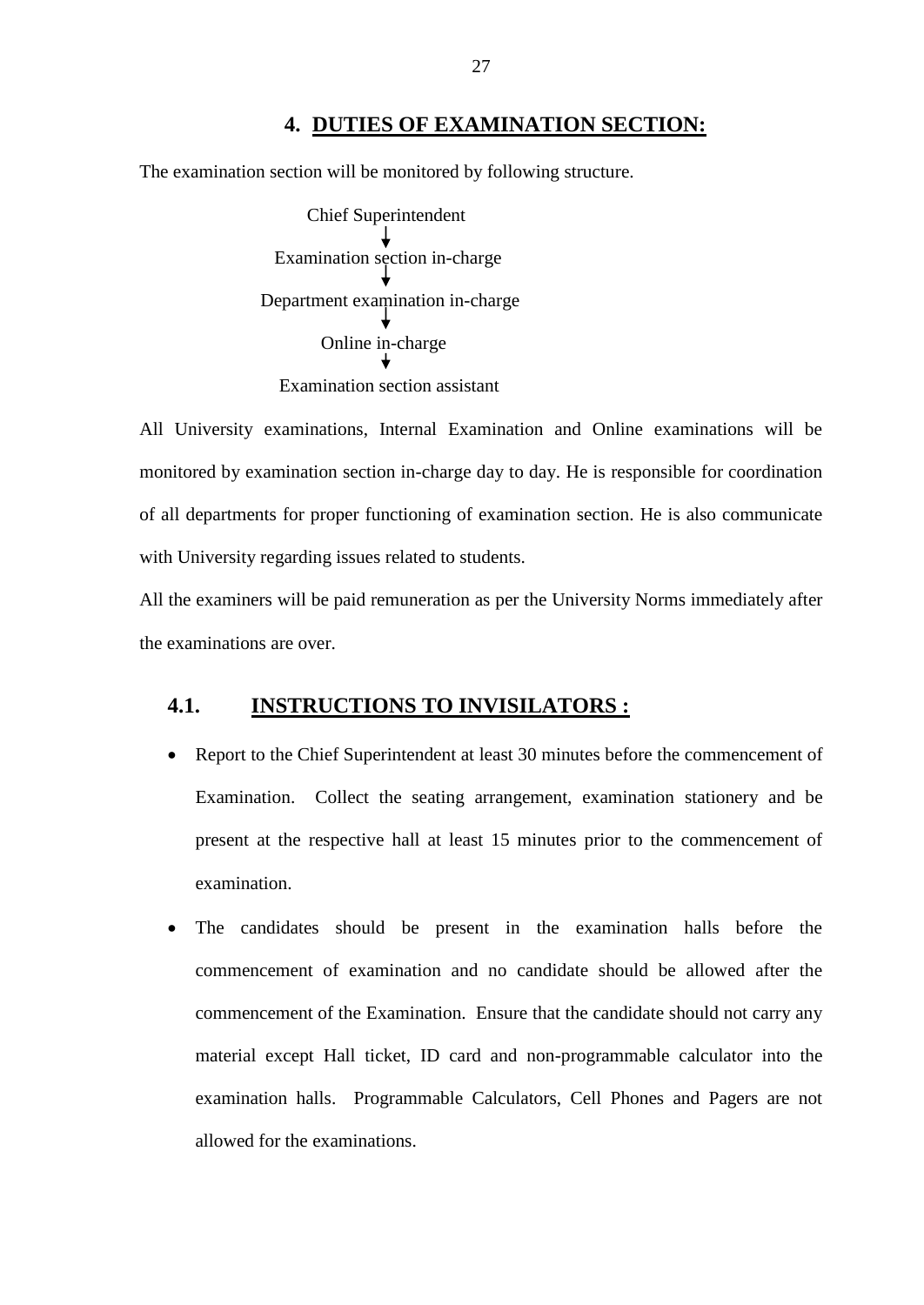- There are four question papers with set number (1, 2, 3 and 4) for each subject. Ensure that the relevant question papers are given for distribution in the hall.
- Distribute the question papers starting with the correct set number from the first candidate onwards and follow the distribution as in EAMCET examination.
- Ask the candidates to enter the set number of question paper received by him / her in the two blocks on the first page of "Main Answer Book" and verify the signature affixed by the candidate. You have to sign on the title page of "Main Answer Book" after checking the Hall Ticket Number and set number of question paper issued to him.
- Every candidate has to enter Serial No. of the "Main Answer Book" and the question paper set number in the "HALL-WISE ATTENDANCE" sheet and he / she has to put his/her signature. Fill up the entries at the bottom of this sheet andaffix your signature.
- Candidates are not allowed to leave the examination hall until 30 minutes from the commencement of examination. Please ensure to collect question papers from the students leaving the hall prior to last 30 minutes.
- Please ensure to collect the answer book from the candidates before they leave the examination hall.
- Please enter the set number of the question paper issued to each candidate in the "Seating Arrangement". If the candidate is "absent" put a cross mark across the Hall Ticket Number in the seating arrangement with red ink.
- At the end of examination collect the answer scripts from the candidates and arrange them as per question paper set number  $(1,2,3,4)$  separately in the increasing order of the Hall Ticket numbers and handover to the officer-in-charge of examinations.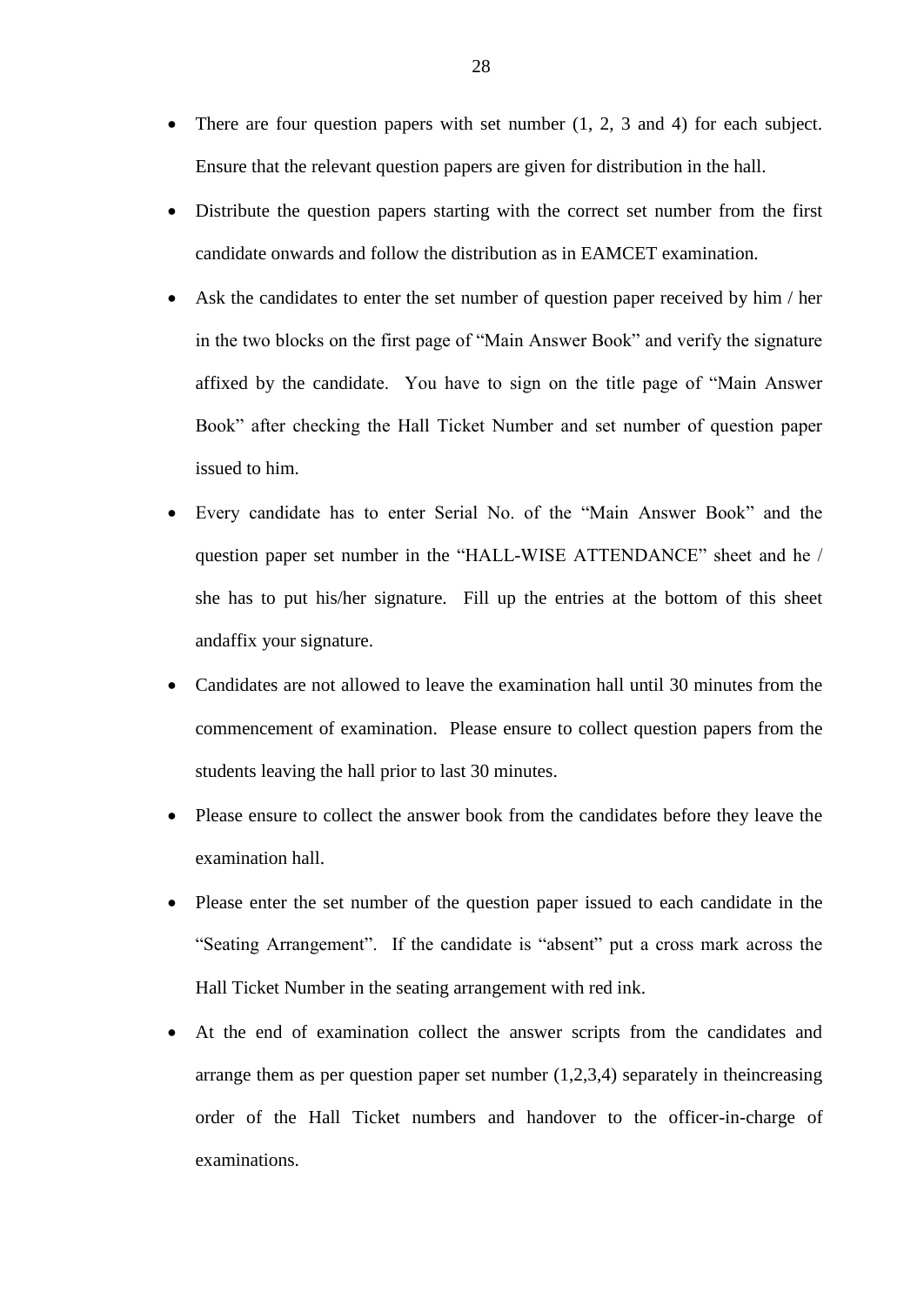- Any correction in the Hall Ticket Number on the first page of "Main Answer Book" should be attested by Observer/Chief Superintendent.
- Drawing sheets should be folded to the size of main answer book and the stamp showing the Hall Ticket Number should be visible on the top after folding.
- If any candidate strikes off all answers in his/her main and additional answer books, ask the candidate to write, "struck off by me" on each page.
- Malpractice cases, if any, should be reported to the Chief Superintendent/Observer immediately. Invigilators should not take the liberty of condoning the defaulters by giving oral warning.
- Additional sheets stamped by the Exam Section only are valid.

## **4.2. NORMS FOR CONDUCTING UNIVERSITY PRACTICAL EXAMINATIONS:**

- Practical examinations have to be conducted in the respective Laboratories / Workshops / Drawing Halls only.
- Both the examiners (Internal and External) have to asses the students for 50% of marks assigned for practicals. Internal examiners have to brief the external examiners regarding allocation of marks for each component of practical activity.
- Marks must be noted on the answer sheets clearly indicating the marks awarded for each component of practical activity.
- Both the examiners must sign on the Answer Sheets as well as on the award lists.

**Exam Cell will provide a copy of this letter to all examiners.**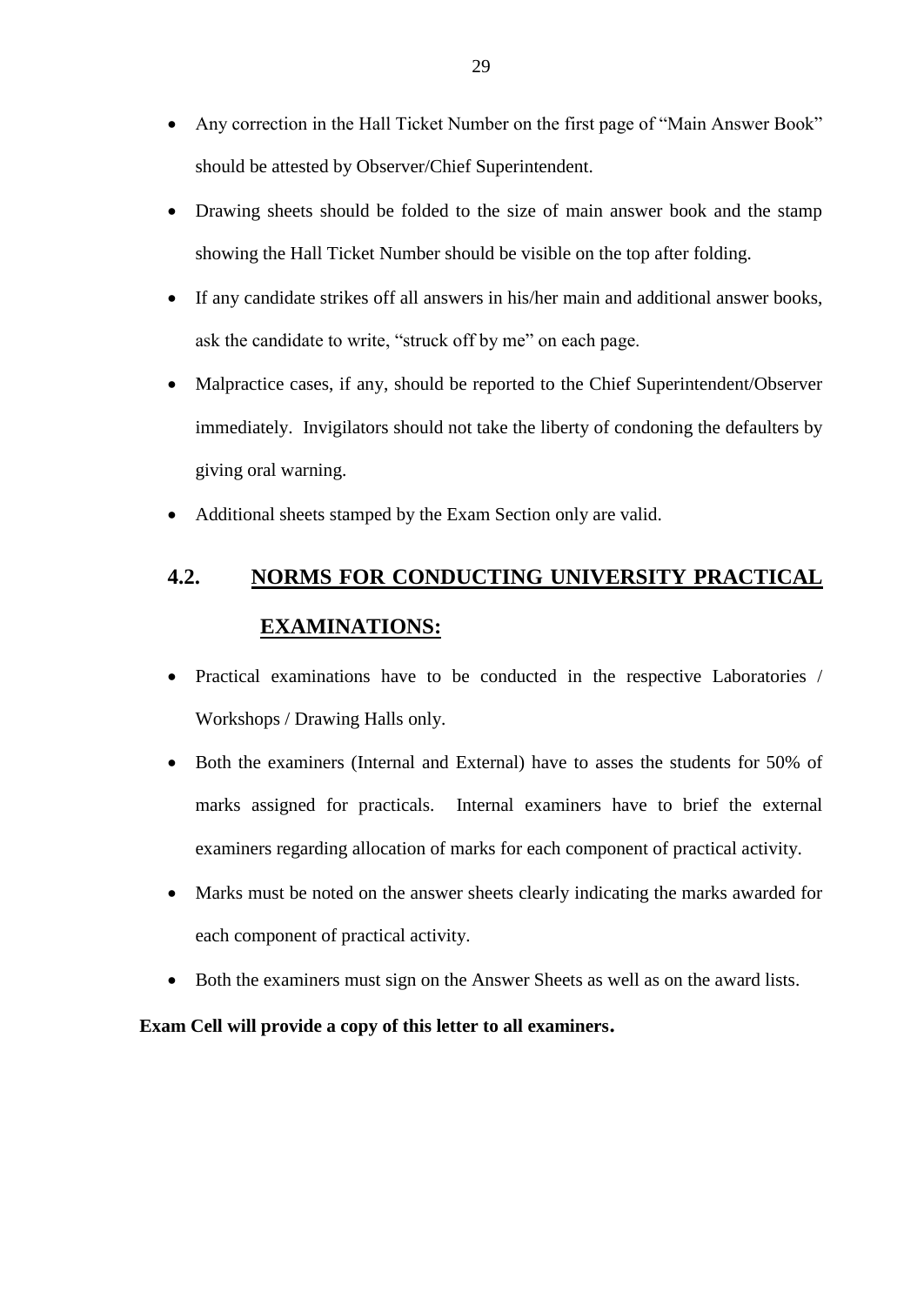#### **5. Role of the Training and Placement officer:**

- **1.** Training and placement of the students in the industry/ other user system.
- **2.** Industry Institute Interaction.
- 3. Arranging Industrial visit of students.
- 4. To arrange for the placement of the students through campus interviews during their course of study as well as after their passing out.
- 5. To arrange for expert lecturers to update the students and the staff regarding recent developments in industry.
- 6. To handle alumni affairs, including maintenance of all relevant details of pass out students and alumni association.
- 7. To arrange in service training program of the teachers according to update their knowledge and skill to teach the updated/ revised curriculum.
- 8. To arrange entrepreneurship camps and to motivate the students for self employment.
- 9. To arrange programmes for guidance and counselling of the students regarding various sources of finance, men and material for self-employment.

### 1. **RULES AND REGULATIONS FOR LIBRARY:**

- 1. Silence must be observed in the Library.
- 2. Personal belongings are not allowed inside the Library.
- 3. Every staff / student of the college is eligible for membership of the Library,
- 4. The Library can be utilized by the students and staff from **9 A.M. to 7 P.M.** on working days.
- 5. All students should sign the entry register of the Library, before entering.
- 6. Books borrowing limit: Faculty 5, Non Teaching staff 2, Student 2.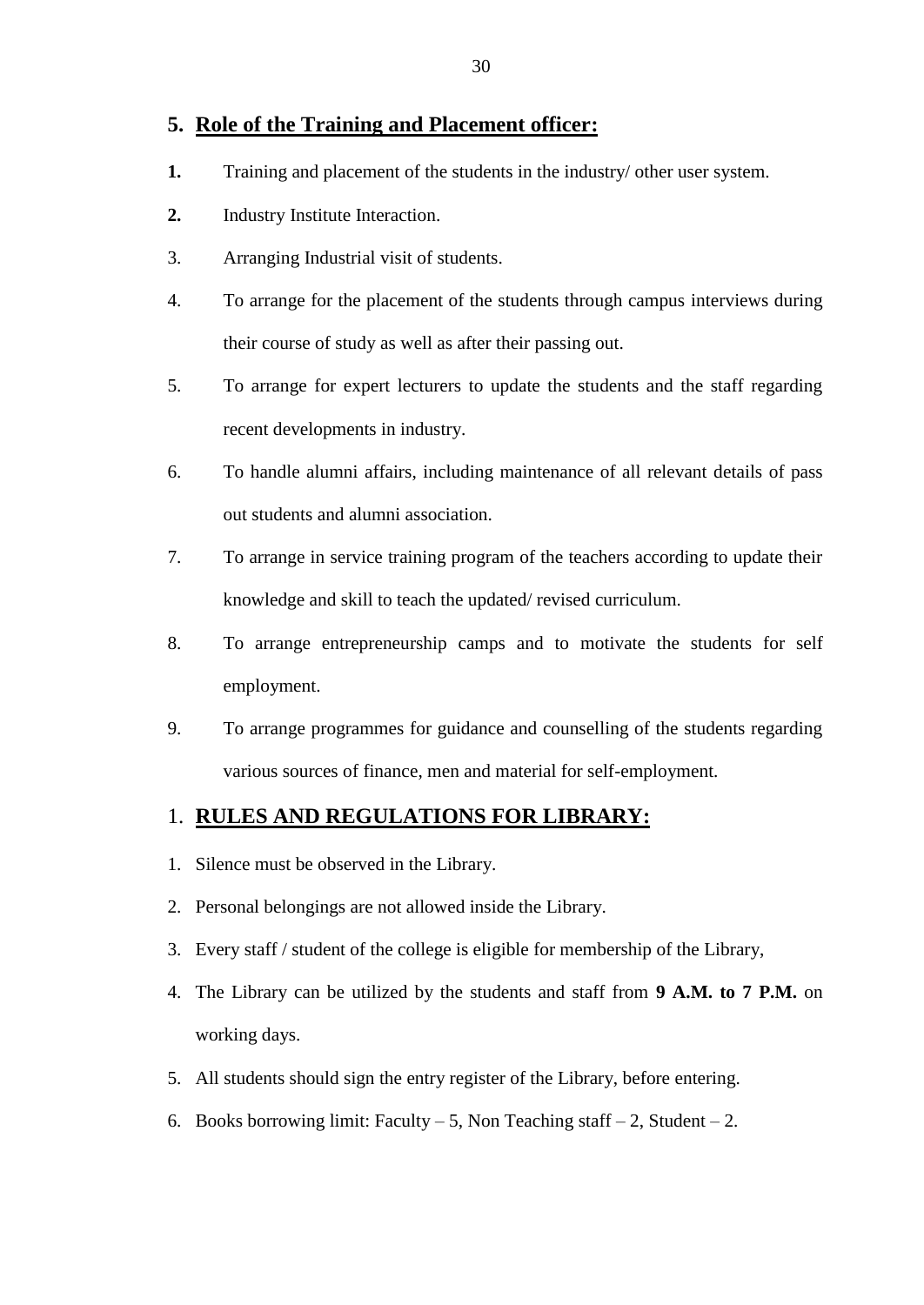- 7. Principal is empowered to increase additional issue of books to whomever he feels necessary.
- 8. Borrower's tickets are not transferable.
- 9. Books are to be handled very carefully. If a book is lost by the student, he/she shall replace the book (same title, author and edition) or shall pay double the cost of the book as fine.
- 10. Members before leaving the issue counter must satisfy themselves as to whether the books which they intend to borrow are in good condition and any damage should be immediately. Reported to the Librarian or library staff, failing which the member to whom the book was issued will be held responsible.
- 11. Members are not permitted to underline, write in, folding / tearing of pages or defaced books in any way whatsoever.
- 12. The borrowed book should be returned on or before due date, If not, overdue charge of Rs.5. per day for students will be collected.
- 13. If the due date falls on holidays, return can be done on the following working day without fine.
- 14. Misbehavior in the library will lead to cancellation of membership and serious disciplinary action.
- 15. A member who has lost borrower's token shall make a written report to the librarian, then original or duplicate library token will be issued on payment of Rs. 50/-
- 16. The members will be responsible for any loss or non return of books issued against their original or duplicate borrower's ticket.
- 17. All final year students should return their library token and library book based on library circular and obtain "NO DUE CERTIFICATE" from the library for getting Hall ticket.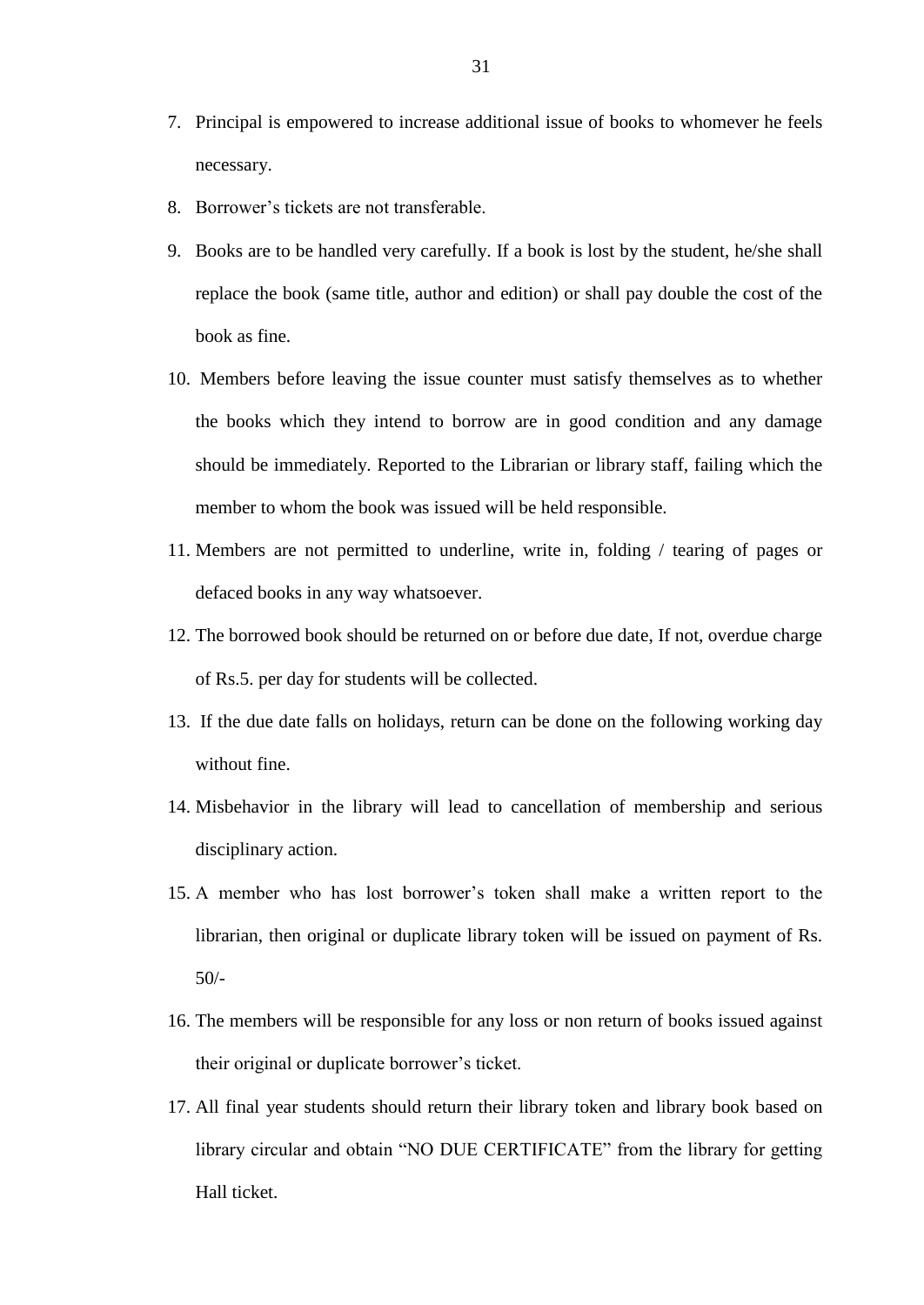18. Similarly the staff members who intend to leave the college should settle all the dues and obtain "NO DUE CERTIFICATE" from the library.

#### **2. VARIOUS COMMITTEES IN THE INSTITUTION:**

#### **1. College Governing Body**

Functions of Governing Body**:** Subject to the existing provision in the bye-laws of respective college and rules laid down by the state government, the governing body of the above colleges shall have powers to:

- A. Fix the fees and other charges payable by the students of the college on the recommendations of the Finance Committee.
- B. Institute scholarships, fellowships, studentships, medals, prizes and certificates on the recommendations of the Academic Council
- C. Approve institution of new programmers of study leading to degrees and/or diplomas.
- D. Perform such other functions and institute committees, as may be necessary and deemed fit for the proper development, and fulfill the objectives for which the college has been declared as autonomous.
- E. The Governing Body shall meet at least twice in a year.

#### **2. College academic committee or Department/College Development Cell**

#### **Functions:**

The system aims to maximize the following functions:

- A. Suggest developmental activities, keeping Vision and Quality Policy of MVR in focus, in tune with the regulations of the higher bodies like University, AICTE, State Government and the dynamic Industry and technology levels.
- B. Convert the plans to goal-oriented time-bound action plans.
- C. Estimate and allocate budget appropriately.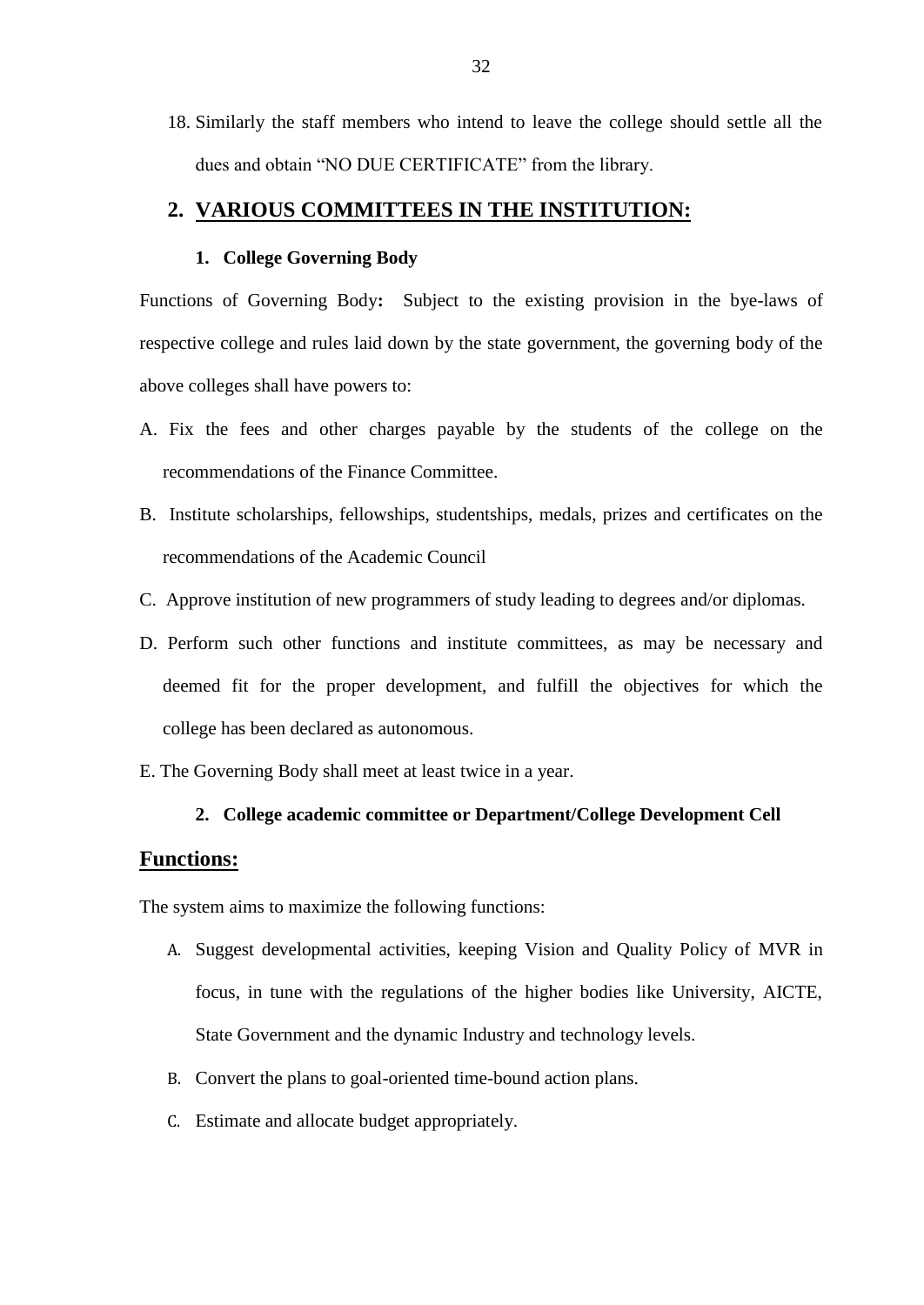- D. Feel the pulse of the organization through appropriate feedback for mid course corrections.
- E. Monitor the implementation at appropriate level.
- F. Suitably acknowledge the proposals and implementation efforts by the Organizational members.

#### **Composition:**

- $\triangleright$  Principal and Head of the Departments
- $\triangleright$  Class Teachers
- $\triangleright$  Subject Teachers
- Four Student Members

#### **3. College discipline and Anti Ragging committee:**

Self-discipline is desirable and all members in the environment adhering to rules and regulations is an ideal situation. Any aberrations in this regard are to be referred to the Discipline Committee, who should dispose of the case expeditiously. All discipline matters of students and matters related to Teaching and non-Teaching staff are to be referred to Discipline Committee, consisting of

> Chairman - Dean Discipline Members - Dean Student Affairs Physical Director Two faculty Members Co-opted - HOD of concerned Member staff/student

#### **Anti-ragging:**

Anti -ragging teams are to be formed to prevent ragging**.** Any cases of ragging observed to be referred to Disciplinary Committee for appropriate action.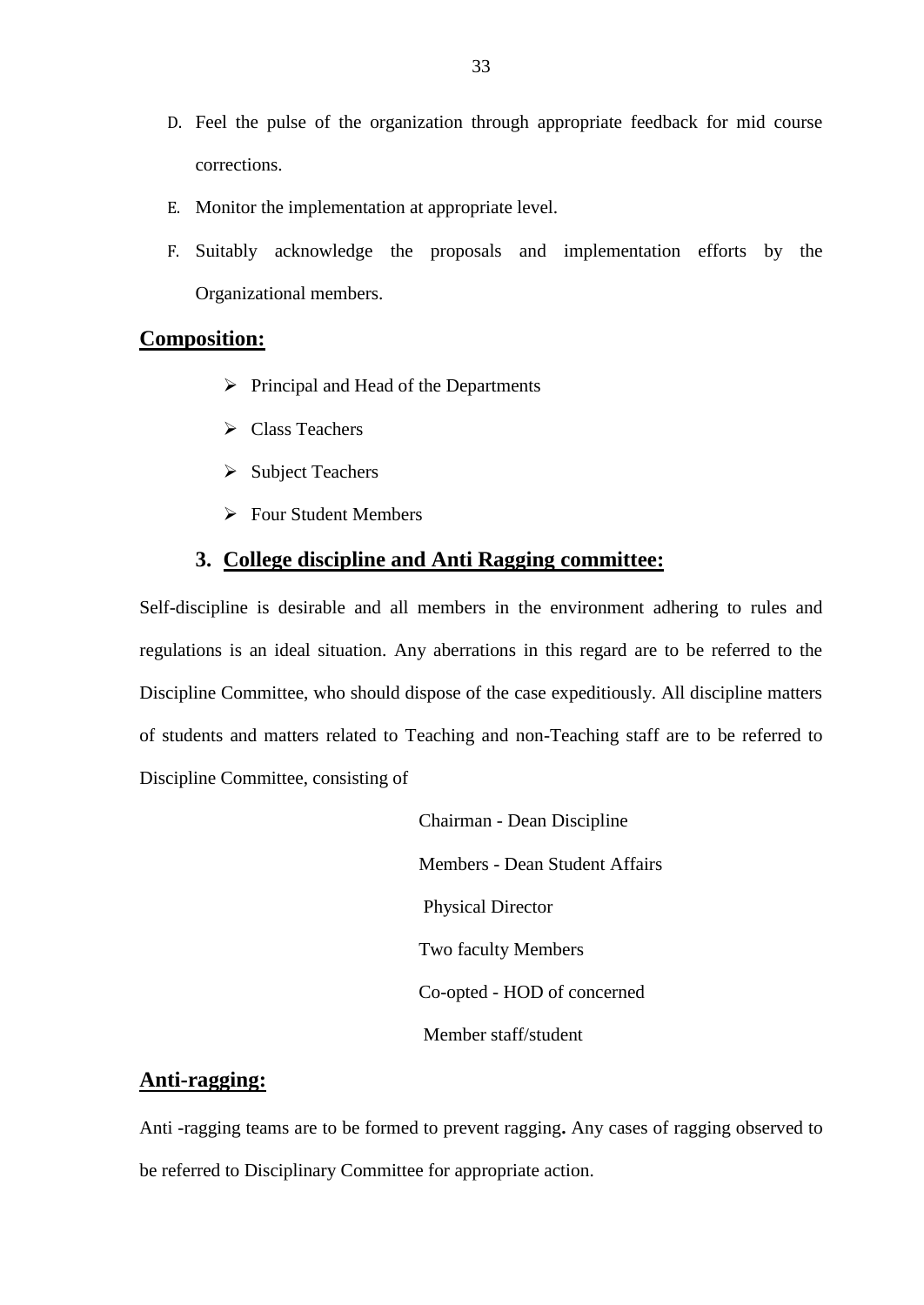#### **4. Women's redressal committee:**

#### **Functions:**

- A. Create awareness on equal opportunity for women which will ultimately lead to improved attitude and behaviour.
- B. Bring about attitudinal and behavioural change in adolescent youth of the female gender.
- C. Provide a working *I* living harassment free atmosphere by identifying and fixing responsibility on concerned persons for ensuring equal treatment of and participation by women in all areas.
- D. Conduct programmers for ladies to empower them financially, emotionally, mentally and physically.
- E. Deal appropriately with reported cases of sexual harassment, abuse or discrimination, and initiate action against particular grievances in respect of unfair treatment due to gender bias.

#### **Composition:**

- A. Principal
- B. Senior Lady Faculty
- C. Lady faculty from each department
- D. Girls students from each department

#### **5. Timetable committee:**

The following are the major points and their order for consideration in preparing a Successful schedule.

A. Finalise the number of sections Branch wise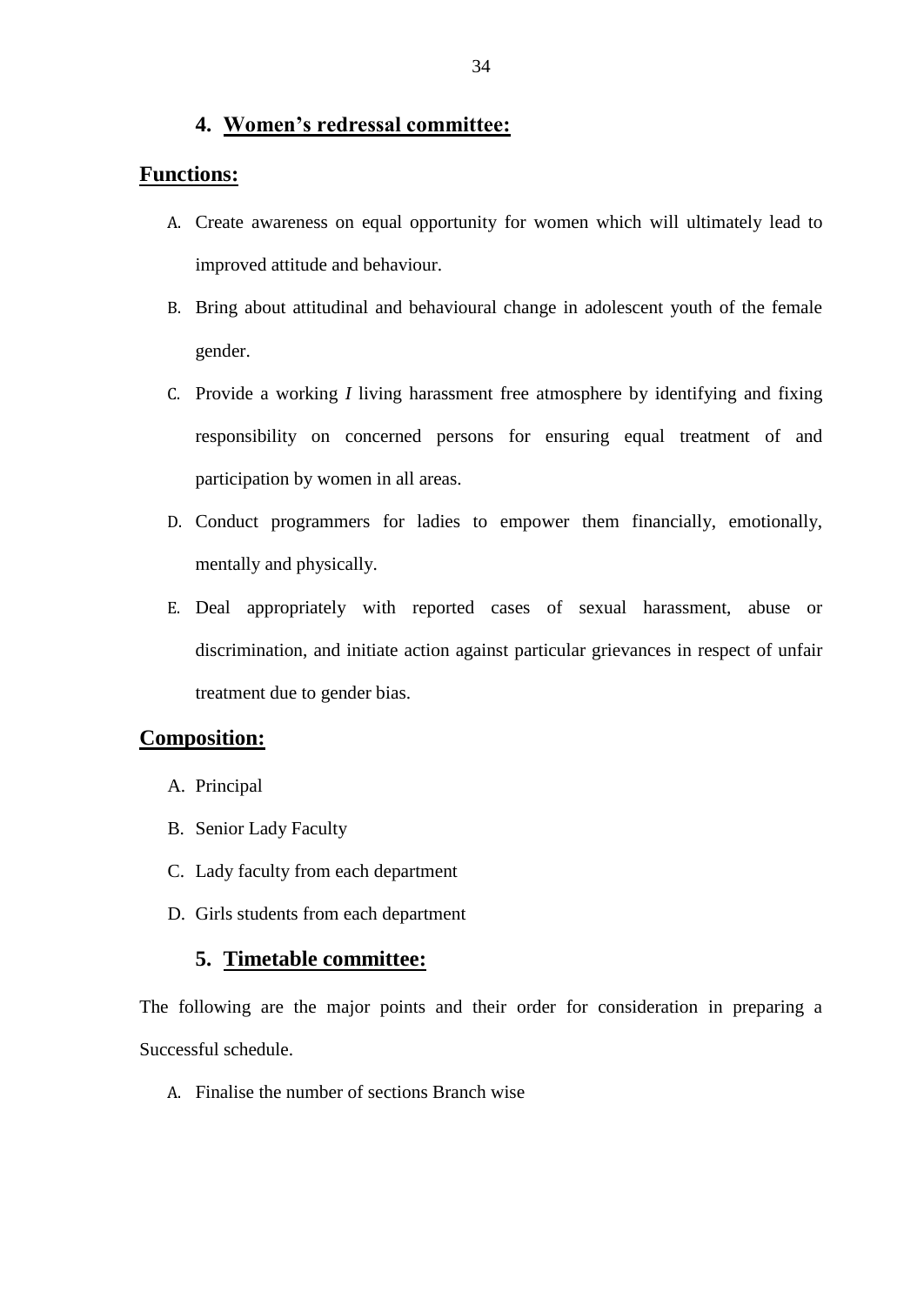- B. Finalise the laboratories as per current syllabi. Consider for the whole year, this will result in more than one semester duration and also overlap for various years of B. Tech and MCA.
- C. Finalise the time table for labs/drawing/workshop, i.e. all those which require duration of three hours/three periods at a stretch Make sure that same labs or not put continuously i.e. at least some theory is covered between two consecutive labs and also on one day there should not be two of labs/drawing/workshop or combination.
- D. Each branch / Department should depute a representative who should be available with the list of subjects, faculty for the subjects, along with the existing load of faculty and their preferences (like inabilities for some medical reasons etc.)
- E. Time Table should be finalized giving preference to HOD, senior faculty and to faculty who takemultiple sections like Basic Sciences. Management subjects.
- F. Always arrange classes diagonally so that time of the day is evenly distributed, some in the beginning of the day, some in the middle and some a the end of the day. Where ever possible give at least one day as free day to all the faculty.

#### **Composition:**

The Time Table committee shall be comprised of:

- A. Chairman
- B. One faculty member from each
- C. Branch/Department

#### **6. Entrepreneurship Development Cell:**

#### **Functions:**

EDC is proposed to have the following action plan:

A. To organize Entrepreneurship Awareness Camps, Entrepreneurship Development Programmes in the region for the benefit of Science and Technology students.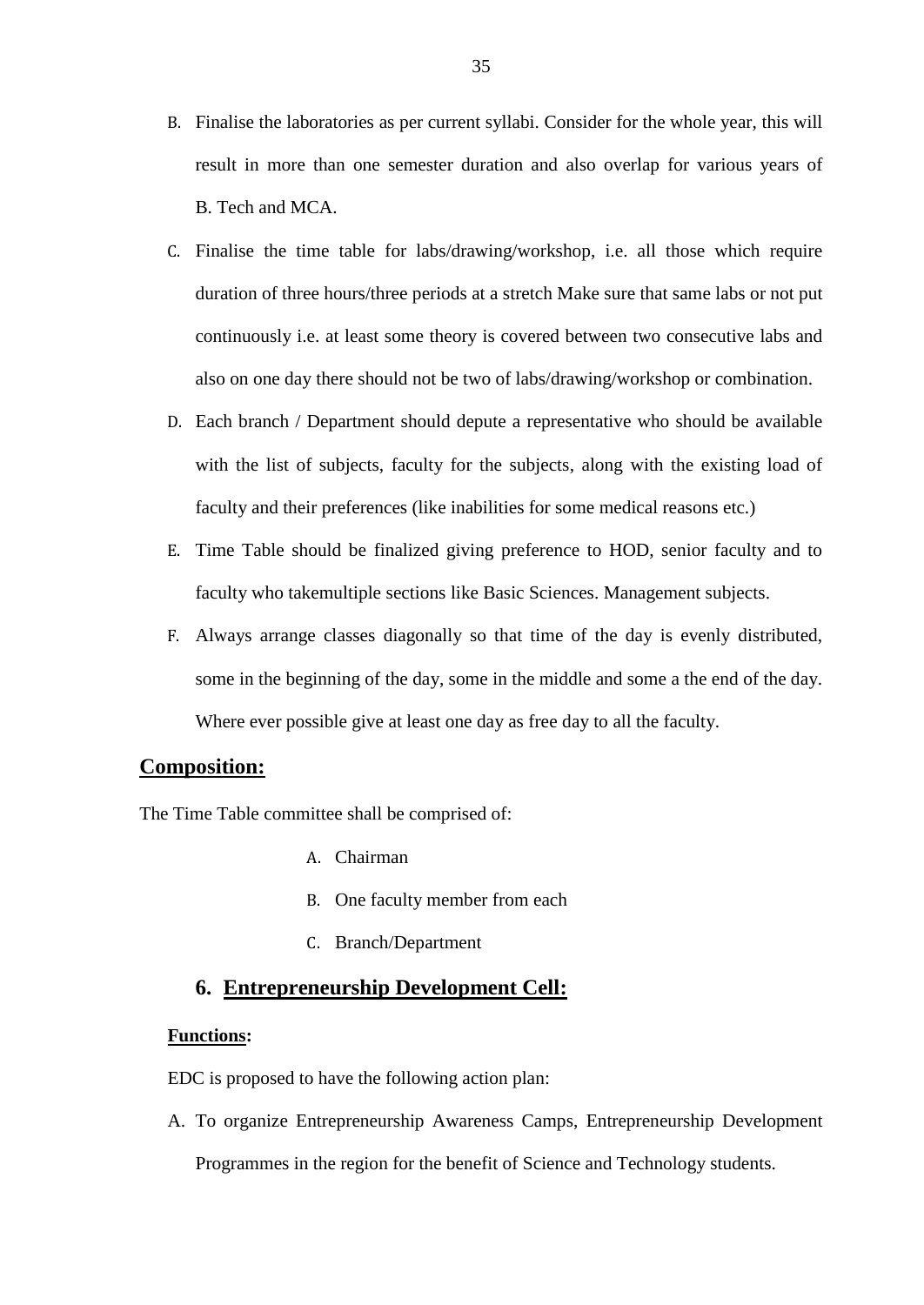- B. To conduct research work and survey for identifying entrepreneurial opportunities (Particularly in Science and Technology areas and service sector).
- C. To guide and assist prospective entrepreneurs on various aspects such as preparing project reports, obtaining, project approvals, loans and facilities from agencies of support system, information on technologies, etc.
- D. To organize guest lectures, TV & Radio talks, Seminars, etc, for promotion and growth of S&T based entrepreneurship.
- E. To extend necessary guidance and escort services to the trainees in obtaining approval and execution of their Projects.
- F. To arrange visits to industries for prospective entrepreneurs.
- G. To act as a Regional Information Centre on business opportunities, processes. Technologies, market, etc by creating and maintaining relevant database.
- H. To provide testing, Calibration, quality assurance, design, tool room pilot plant and other facilities for entrepreneurs besides expertise in intellectual property rights, patents search etc.
- I. To conduct competitions among students in developing project proposals.
- J. To conduct management games in the area of developing innovative ideas, creativeness and initiative.

#### **Composition:**

EDC shall have a coordinator and members from each departments.

#### **7. Internal Quality Assurance Cell**

#### **Functions:**

MVR's management has established the following quality objectives as the institutional level in the alignment with its quality policy.

A. To ensure high student achievements in academics.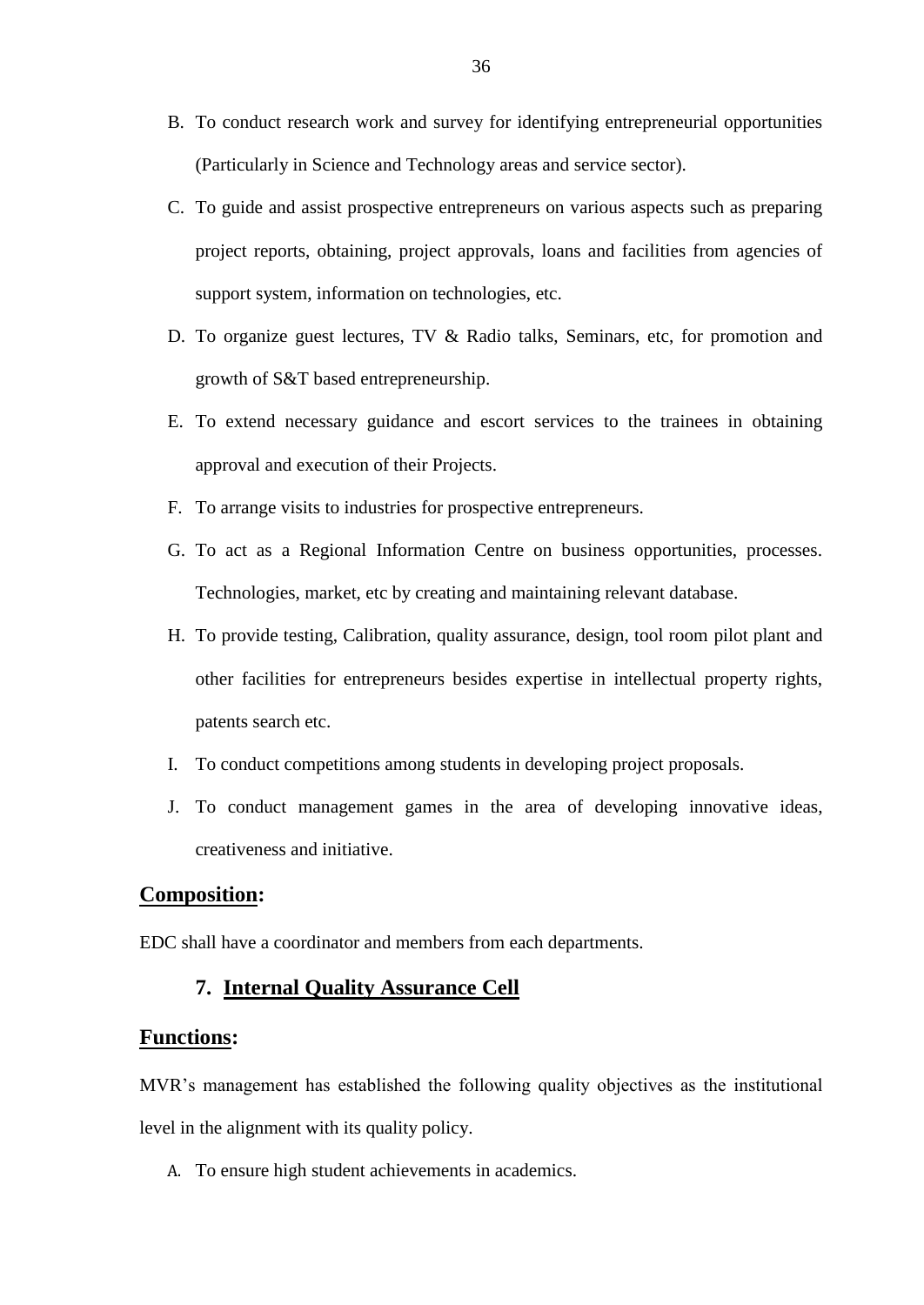- B. To provide a value added education to make students more employable.
- C. To provide adequate and well qualified staff who will contribute effectively to student learning and organizational development.
- D. To continually improve student services to promote overall development of student and support systems to create an ambience conducive to learning.
- E. To evolve and implement management and administrative mechanisms that are responsive , reliable and efficient.

#### **Procedure:**

Well formed Quality teams as per the periodicity carry out the checks so that the procedures lead to objectives. The checks are divided broadly into:-

- A. Teacher-Student Learning
- B. Department Services
- C. File Administration
- D. Lab Support

#### **Quality Terms:**

Two faculty members from each department.

#### **Periodicity:**

- A. Atleast once in 4 months for all departments and as and when necessary for any specific department.
- B. Quality teams with members formed from other departments.
- C. The team after the Audit should submit a report to the Principal asper the format shown in Annexure-I within two working days after the inspection.

#### **Follow Up:**

Principal/ HOD should initiate appropriate remedial action based on the audit report and make the actions aware through appropriate committee meetings.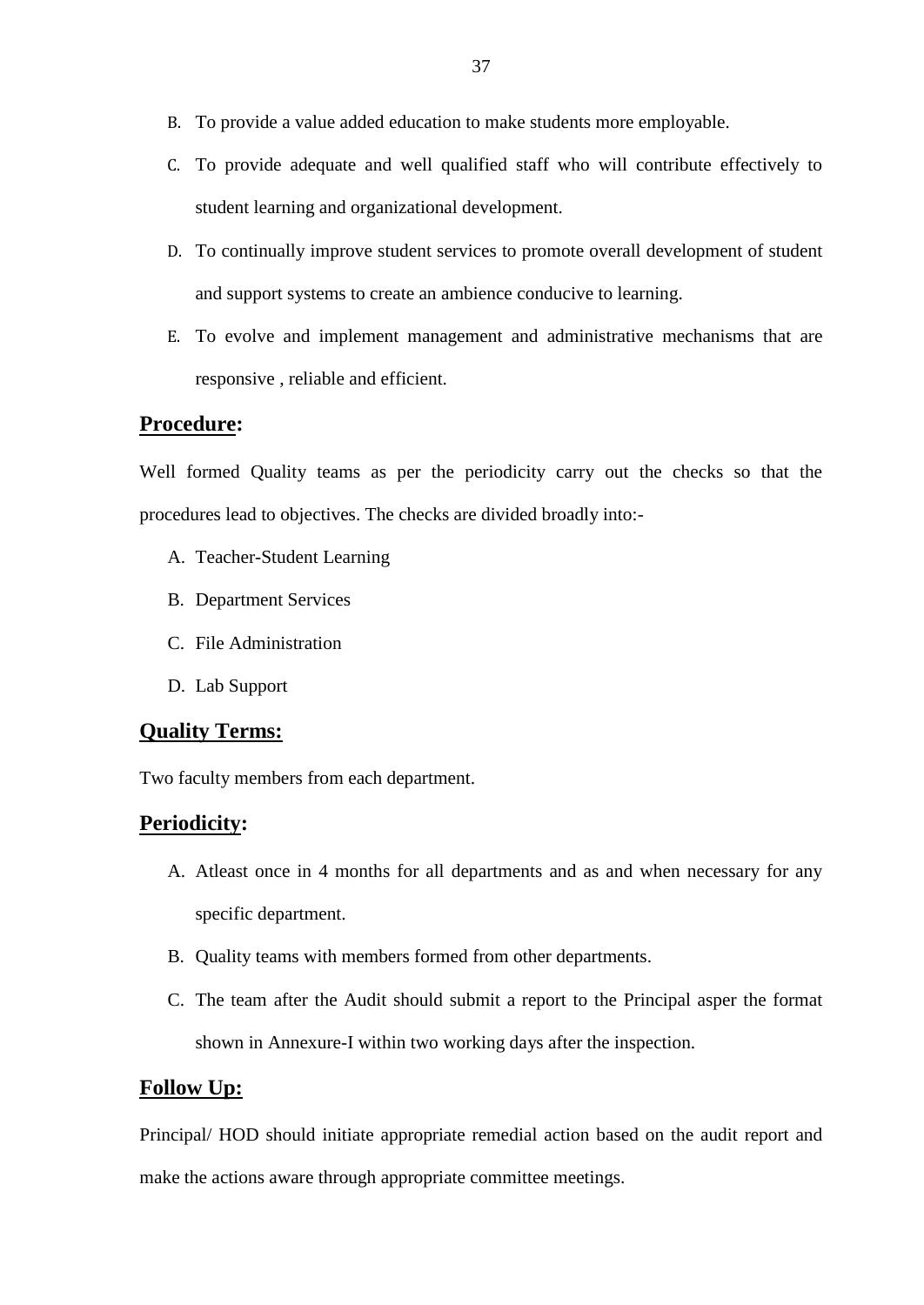#### **8. Ambudmence Committee (AICTE):**

To represent Grivences for AICTE and Higher Education

#### **Composition:**

- A. Principal
- B. HOD
- C. Senior faculty member
- D. Administrative Officer

#### **8. VARIOUS EVENTS IN THE INSTITUION:**

- **1.** Technical Fest-February 3<sup>rd</sup> or 4<sup>th</sup> Week
- **2.** Placement Day and Graduation Day June/July
- **3.** College Day/Sports Day March 3rd Week
- **4.** Department Association Day Decided by Concerned HOD
- **5.** Teachers Day September 5<sup>th</sup>
- **6.** Engineers Day September 15<sup>th</sup>
- **7.** Women's Day March 8<sup>th</sup>
- **8.** NSS Events

Apart from these workshops, conferences, guest lectures and industrial tours are arranged in the department level, a separate news letter will be prepared yearly.

## **9. DUTIES AND RESPONSIBILITIES:**

- 1. Duties and Responsibilities of Principal
- 2. Duties and Responsibilities of Head of the Department
- 3. Duties and Responsibilities of Dean of Academic
- 4. Duties and Responsibilities of Dean of Discipline
- 5. Duties and Responsibilities of Dean of Student Affairs
- 6. Duties and Responsibilities of Dean of Research and Development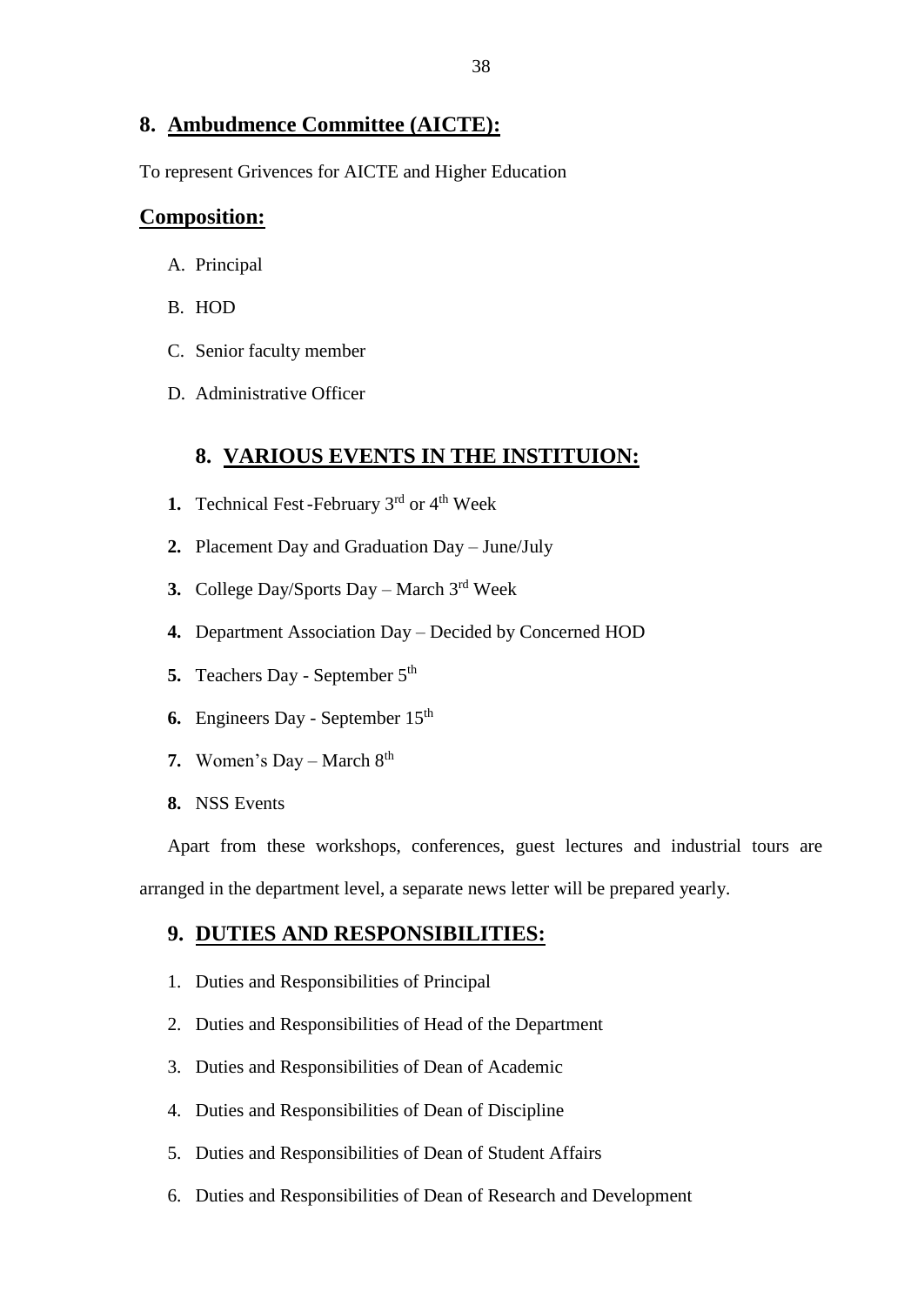- 7. Duties and Responsibilities of Laboratory Assistant
- 8. Duties and Responsibilities of Subject Teacher for Laboratory
- 9. Duties and Responsibilities of Faculty In-charge for Laboratory
- 10. Duties and Responsibilities of Class Coordinator
- 11. Duties and Responsibilities of Mentor
- 12. Duties and Responsibilities of Maintenance In-charge

#### **9.1. Duties and Responsibilities of Principal:**

Principal is overall responsible for establishing an ideal institute by promoting the various circular, co & extra-curricular activities, administrative and financial matters. As a Principal he shall advise the Management and the Director in all educational, financial and administrative matters of the institute.

In addition he shall:

- $\triangleright$  Report to the President/Vice President/Director of the BOG
- $\triangleright$  Be responsible for human resource planning for teaching and non-teaching staff for long and short term requirements.
- $\triangleright$  Assist the Director in the annual budget preparation
- $\triangleright$  Inspect the departments and their functioning on day to day
- Liaison and coordinate with JNTUH, AICTE, and other professional bodies, engineering and allied departments/industries etc.
- $\triangleright$  Work to develop the institute in all areas for an al-round growth of the institute
- $\triangleright$  Arrange and organize the various faculty and staff development programmes
- $\triangleright$  Participate in BOG meetings as a member secretary, advise in various policy decisions and ensure implementation of decisions
- $\triangleright$  Advise the HODs and faculty in various academic and administrative matters
- $\triangleright$  Represent the institute in various State and regional level bodies, societies, councils as required.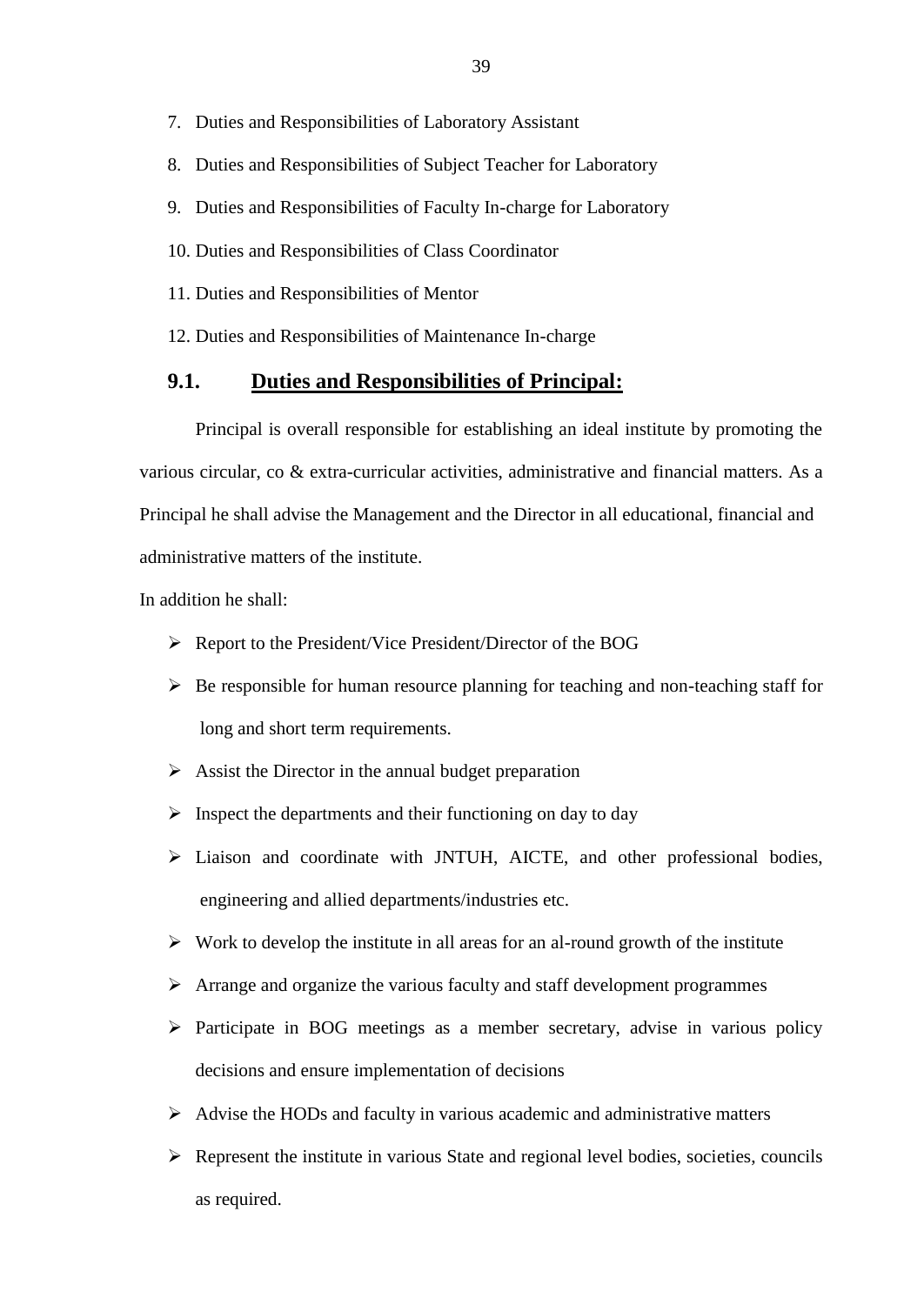- $\triangleright$  Optimize the resources available in academic, administration, finance, etc.
- $\triangleright$  Implement integrated and uniform systems in academic, administration, finance, etc. where and when ever it is possible
- $\triangleright$  Conduct regular meetings of the various committees for better liaison and coordination in academic, administration, finance, etc. and to exchange the ideas and to cooperate in various activities
- Arrange and participate in Board of Studies and Academic Council Meetings in developing the curriculum for an autonomous institute
- $\triangleright$  Conduct Institute Development & Monitoring Committee Meetings to ensure Quality Management of the Institution

#### **9.2. Vice Principal ( Academic ) / Academic Coordinator**

- $\triangleright$  Monitor smooth running of the classes & ensure timely completion of syllabus
- $\triangleright$  Monitor academic discipline among the students.
- $\triangleright$  Monitor smooth running of the Class tests
- $\triangleright$  Ensure timely evaluation of the test answer scripts
- $\triangleright$  Take necessary action on failed students and absentees
- $\triangleright$  Consolidate the weekly activities and sending MIS reports (Academic) to the Chairman
- $\triangleright$  Conduct weekly meetings to the staff to know the difficulties if any and progress
- $\triangleright$  Interact with students to know their academic problems and take necessary actions
- $\triangleright$  Complete the Academic audit (Twice in a month) and prepare necessary reports
- $\triangleright$  Based on the reports, take corrective actions if any for the timely completion of syllabus
- $\triangleright$  Make sure that the time tables are ready before opening the academic sessions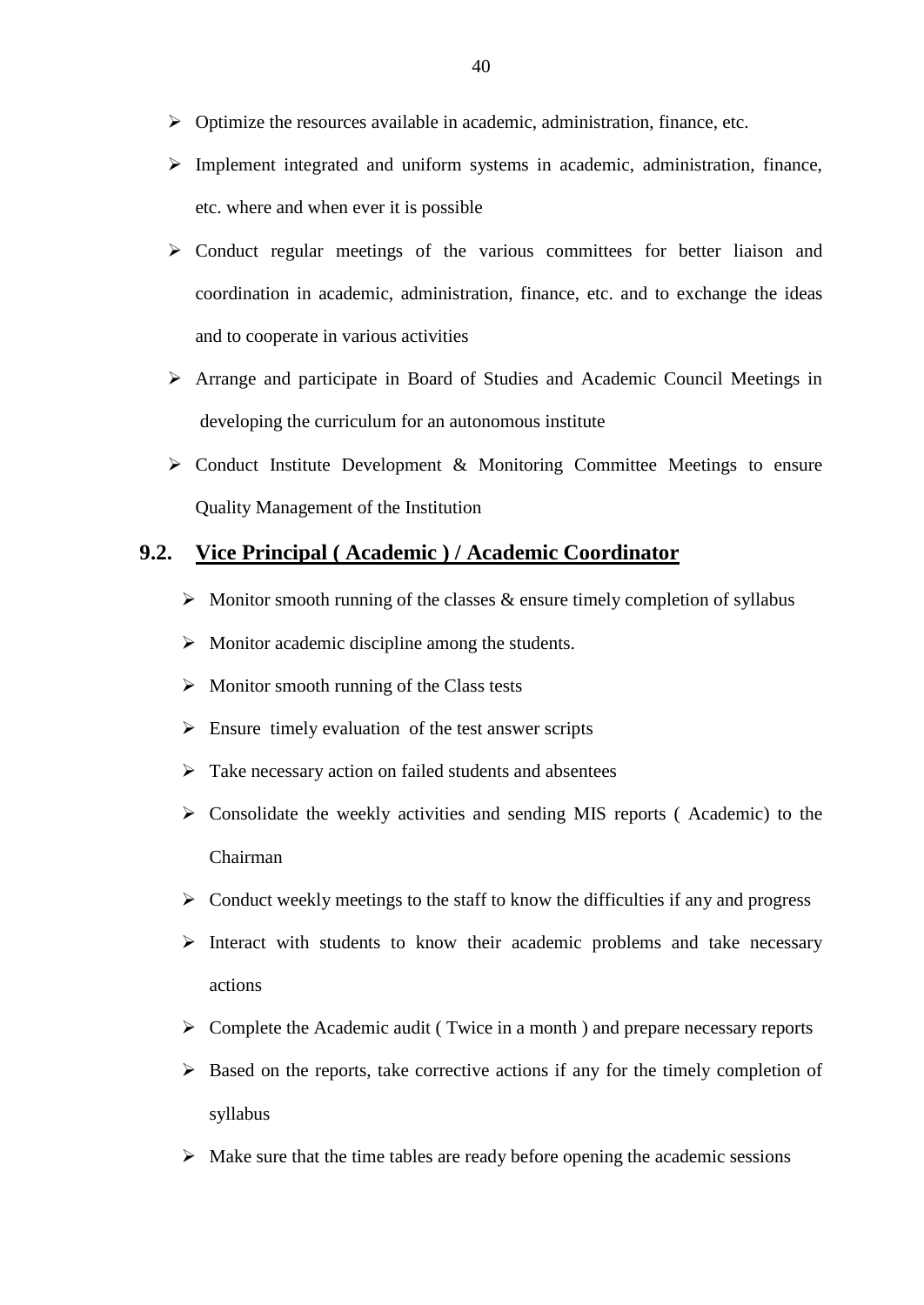- Maintain Lesson plan, Question bank, Lab Manual & Tutorial Question of all subjects
- $\triangleright$  Check the readiness of class rooms, laboratories
- Monitoring Seminar / Guest Lecture ( Students / External Faculty )
- $\triangleright$  Monitoring Tutorial Classes
- $\triangleright$  Analysis of University Exam / Mid Exam / Class Test results Preventive Action
- $\triangleright$  Faculty / Staff / Students counseling
- $\triangleright$  Monitoring of Lib books issues of students
- Prepare & Maintain consolidate Attendance / Academic Performance of all students for all sem
- Maintain all attendance / mid exam papers / Internal marks as per JNTU requirement
- $\triangleright$  Faculty & Students Discipline & Counseling
- Advertisement / Banners / Posters / Brochure
- NSS / Department Symposium / Fresher`s Day / College Day / Sports Day Activity Follow up
- $\triangleright$  Industrial Visit / In plant Training (Winter & Summer)
- Placement / Industry Institute Interaction / MOU Signing
- $\triangleright$  Follow up of JKC & Soft skill Training Programs
- $\triangleright$  Organizing Workshop / Seminar / FDP (Minimum 1 per dept / year)
- $\triangleright$  Encourage the faculty & Student to attend the Conference / FDP etc
- $\triangleright$  Faculty Recruitment
- $\triangleright$  Admin MIS Report to Chairman
- $\triangleright$  Monitoring all website and communicate to Chairman / Principal / Director
- $\triangleright$  Maintenance of College website
- $\triangleright$  Arranging GC meeting / Audit (Twice in a year)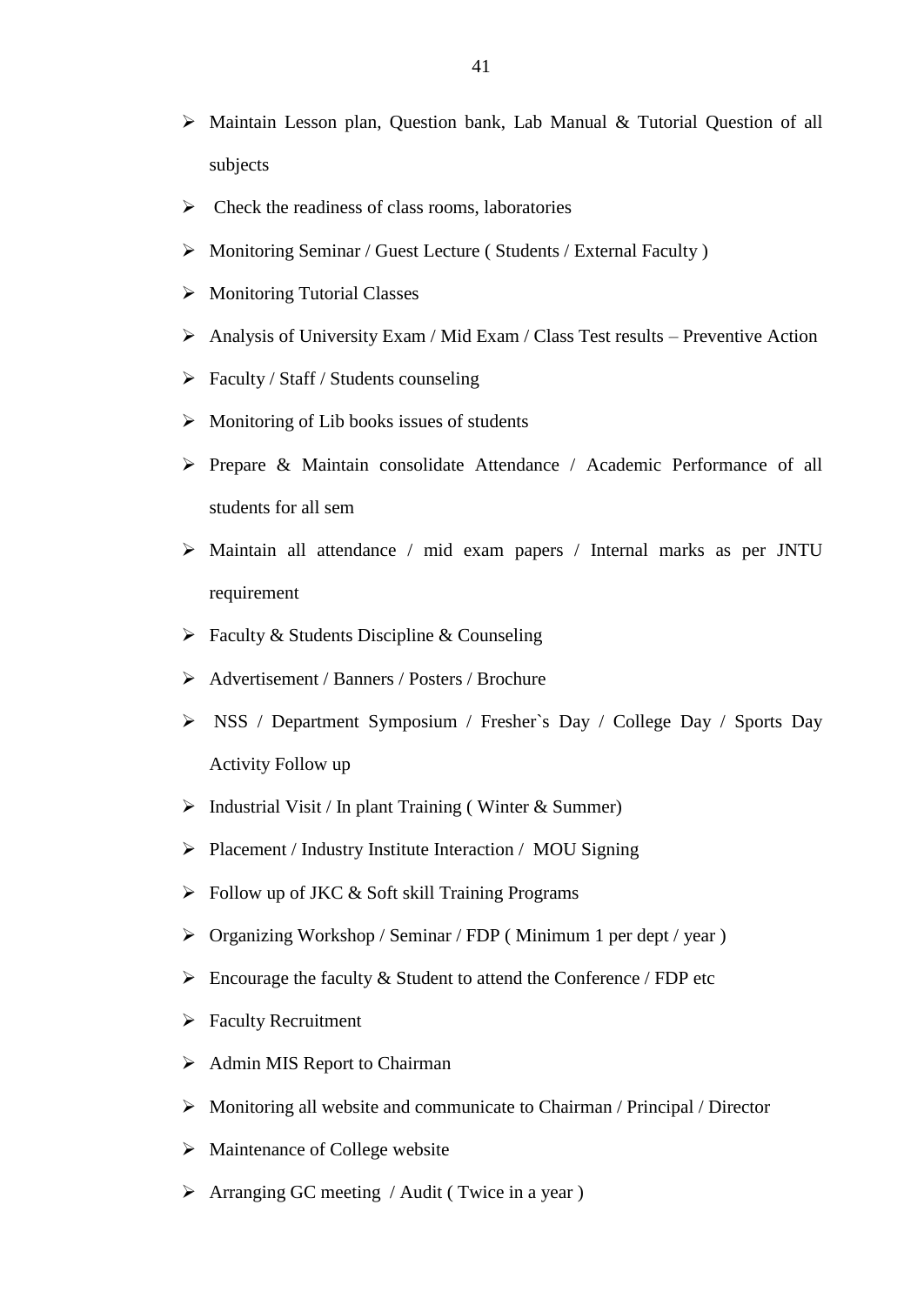#### $\triangleright$  Office Automation

Interaction with all counselors and address the issues ( Twice in a month )

#### **9.3. Duties and Responsibilities of Head of Department.**

Head of Department is overall responsible for establishing an ideal learning environment and promoting the departmental activities to achieve its objectives and in turn, the objectives of MVR College, in that.

- $\triangleright$  Responsible for the overall discipline of the students and staff of the department
- $\triangleright$  The teaching load is equally distributed as per the norms.
- $\triangleright$  Should assist in the preparation of time tables (class room) and monitor it through teacher and day time tables
- $\triangleright$  Should ensure through appropriate departmental members
- $\triangleright$  Daily attendance
- $\triangleright$  Student Proctorial sheet
- $\triangleright$  Mid examinations
- $\triangleright$  Maintain the files registers such as
	- (i) Ready Recover
	- (ii) Student Record
	- (iii) Faculty Profile
	- (iv) Mid exams and University Question paper
	- (v) Subject
- $\triangleright$  Encourage faculty to develop new teaching aids, tutorials, Lab exercises extension to syllabus specified.
- $\triangleright$  Encourage in-house projects by all students
- $\triangleright$  Monitor progress of subjects through subject diaries each faculty
- $\triangleright$  Conduct the meetings as per the academic calendar
- Departmental staff meetings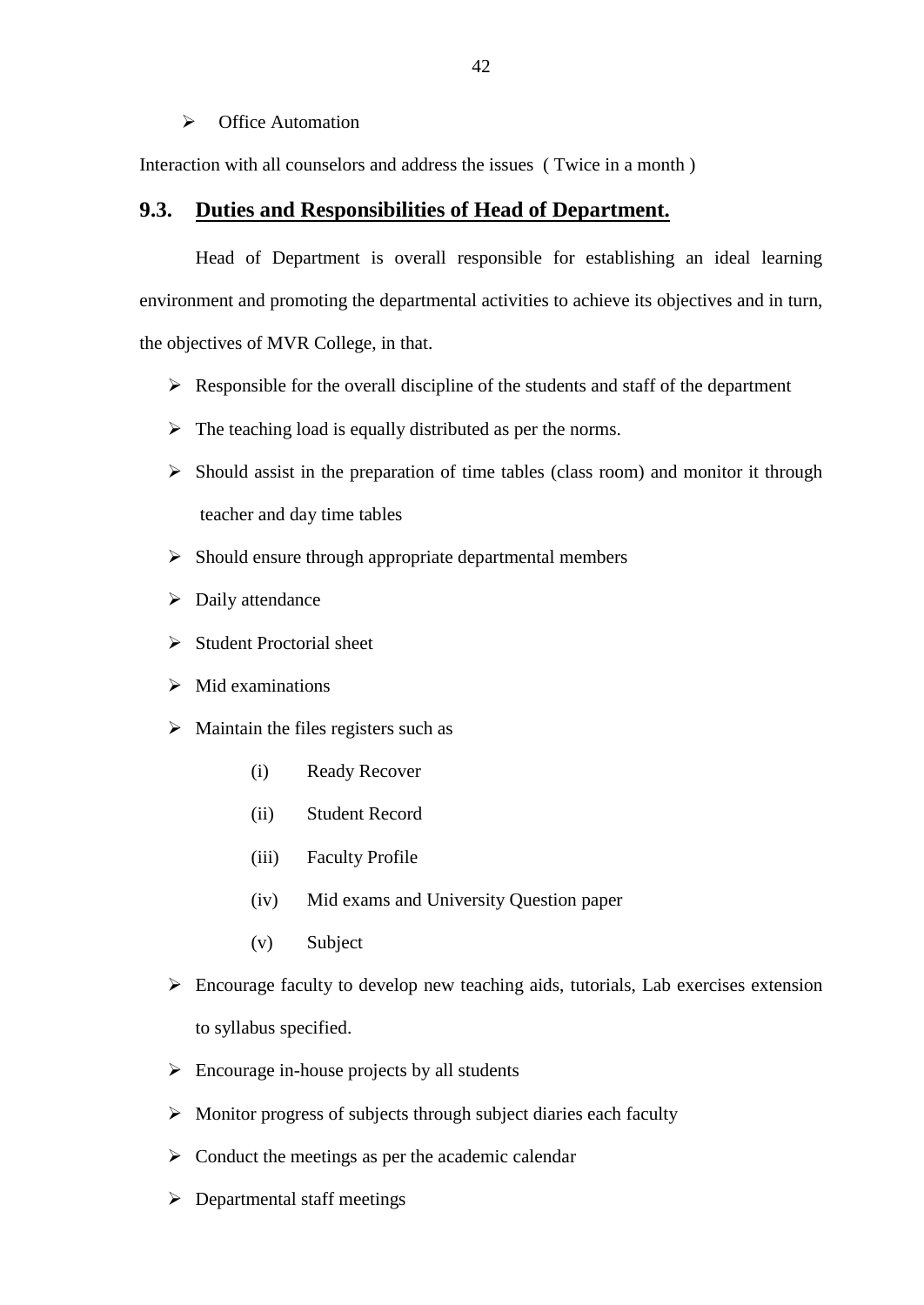$\triangleright$  Class Committee meetings

#### **9.4. Duties and Responsibilities of Dean of Academics**

Dean of Academic Affairs (DAA) is responsible for the efficient conduct of all academic activities pertaining to curriculum and faculty development, in that:

- Generation of student data required for Student Information System (SIS).
- Dissemination of Syllabus Changes, Preparation and Circulation of Time-Tables (Class, Room).
- $\triangleright$  Preparation and Circulation of mid –term examination timetables before the start of the academic session.
- $\triangleright$  Preparation and Circulation of end term laboratory time tables.
- $\triangleright$  Follow up the following activities of the Departments:
	- i. Submission on time the mid-term examination marks to the office of the Principal.
	- ii. Taking Student Feedback for each Subject (Two times in a Semester-First Feedback one month after Commencement of Class work and the Second at the of the Semester).Appropriate action to be taken by the HOD's in Consultation with the Dean and the Principal.
	- iii. Taking Suitable action on the feedback received from the parents, employers.
- $\triangleright$  Conduct Workshops at the Institute and encourage the Faculty to attend workshops at the National level for the academic development of the Faculty.

#### **9.5. Duties and Responsibilities of Dean of Discipline**

Dean of Discipline (DD) is responsible for promoting the overall discipline of the Institute environment involving students and staff, in that: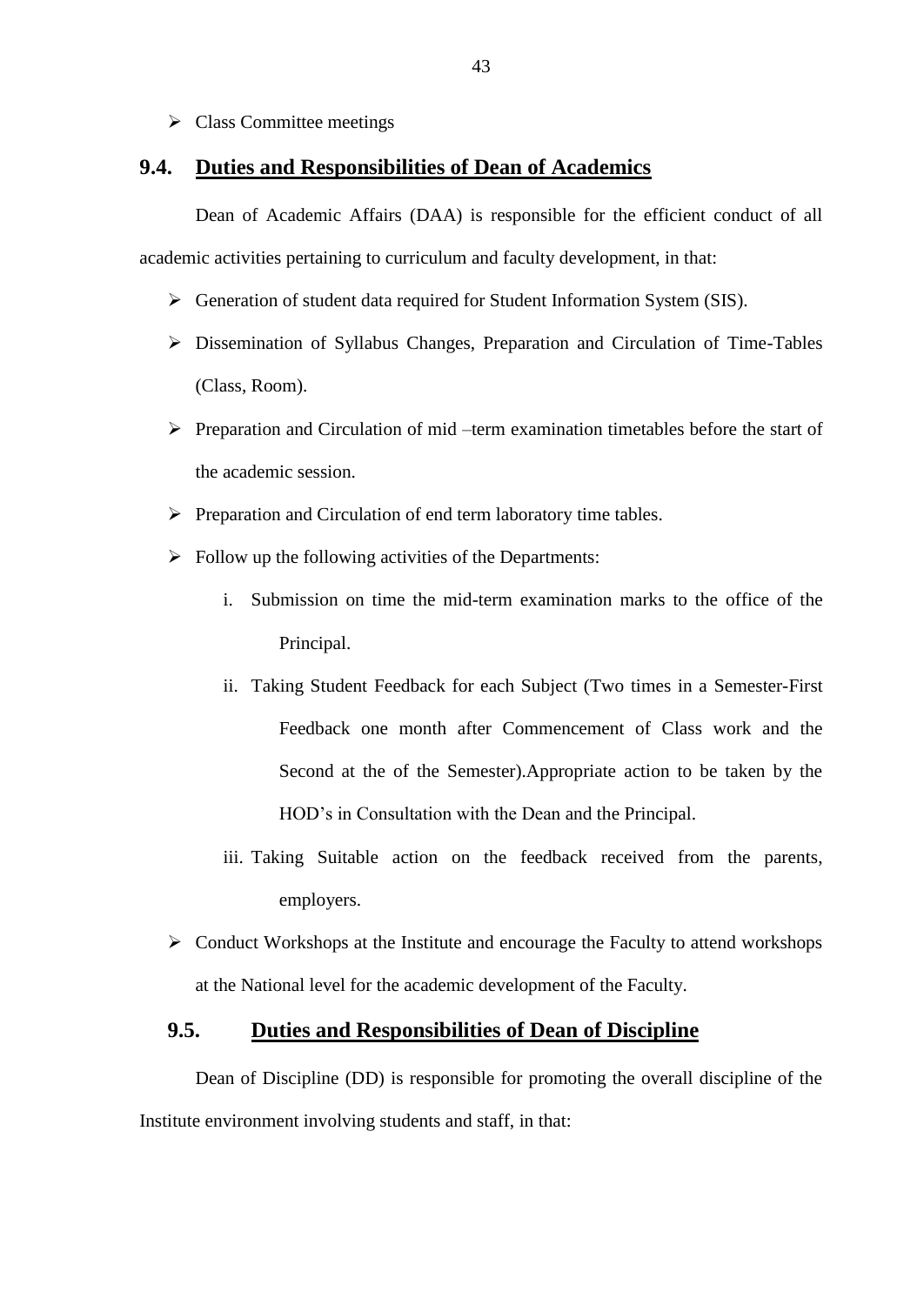- $\triangleright$  To ensure that all matters pertaining to discipline which are referred to him should be dealt with appropriately through the discipline committee and suitable recommendations are given to the Principal for further necessary action.
- $\triangleright$  To suggest any timely measures to improve the quality of discipline and good order in MVR College.
- $\triangleright$  To deal with ragging menace through a systematic and timely approach.
- **Awareness:** Make the seniors aware of ills of ragging and consequences if indulged, by way of posters, notices, counselling lectures by faculty, class in charges, HODs, Principal/ Director/ Management Representatives, undertakings by students, parents etc
- **Avoidance:** Enforce measure to avoid contact between first years and seniors by staggering timings of first year activities, formation of anti ragging squads and continuous surveillance with them at possible areas of ragging such as canteen, toilets, terraces, outside bakeries eating points bus stops etc
- **Act:** In case ragging is reported, take appropriate disciplinary action.

#### **9.6. Duties and Responsibilities of Dean of Student Affairs**

Dean of Student Affairs (DSA) is overall responsible for efficient conduct of co and extracurricular activities and availability of amenities to the best satisfaction of the committee, in that:

- $\triangleright$  To provide inputs for the academic calendar for various co and extracurricular activities.
- $\triangleright$  To ensure proper conduct of co-curricular activities through respective in charges.
- $\triangleright$  Pragnya
- $\triangleright$  To ensure proper conduct of extracurricular activities through respective in charges.
- $\triangleright$  NSS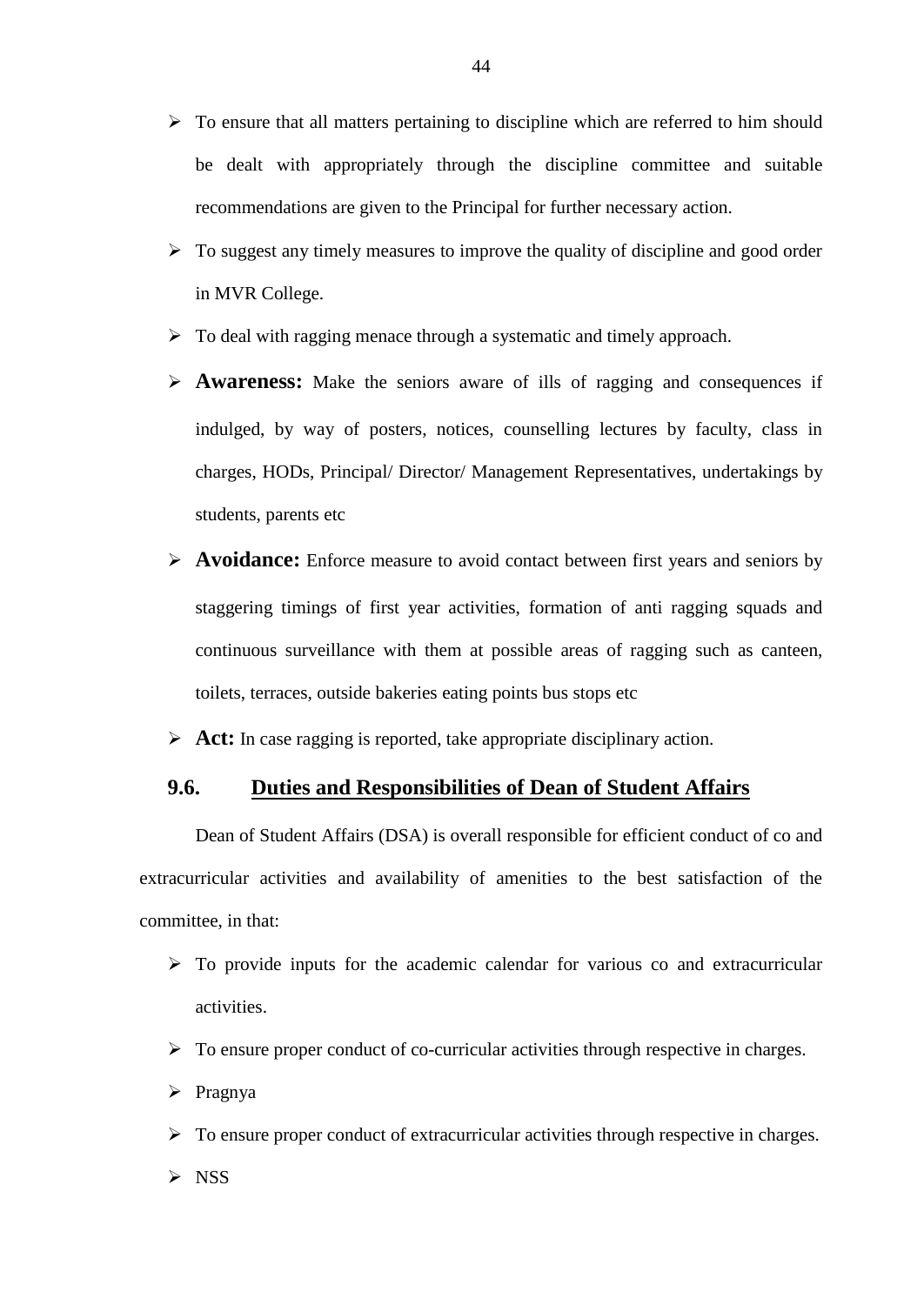- $\triangleright$  To ensure through respective In-Charges proper functioning of amenities such as
- $\triangleright$  Canteen
- > Transport
- $\triangleright$  Cooperative store
- $\triangleright$  Recreational Facilities
- $\triangleright$  To redress any suggestion / complaint from the students through respective In-Charges.
- $\triangleright$  To ensure proper planning/coordination/execution of industrial / information
- $\triangleright$  visits through respective HODs

#### **9.7. Duties and Responsibilities of Examinations In-charge**

Examinations In-charge is overall responsible for the evaluation system in that:

- $\triangleright$  To liaise with Dean of Academic Affairs for preparation of mid exam and end Lab exam schedules.
- $\triangleright$  To ensure that mid exam papers as per the norms in sufficient copies as per the strength of the class along with attendance sheets should reach the departments before exam due date.
- $\triangleright$  To ensure proper conduct of the examination
- $\triangleright$  To preserve the Question papers of Mid exams and End exams for future review.
- $\triangleright$  To preserve the evaluated Mid exams and Lab answer sheets, End exam answer sheets branch wise, year wise for a period of one academic year and have them destroyed after the due date as per norms
- $\triangleright$  Any change in schedule due to valid but unavoidable reason duly approved by the Principal should accordingly be made and communicated to students through departments.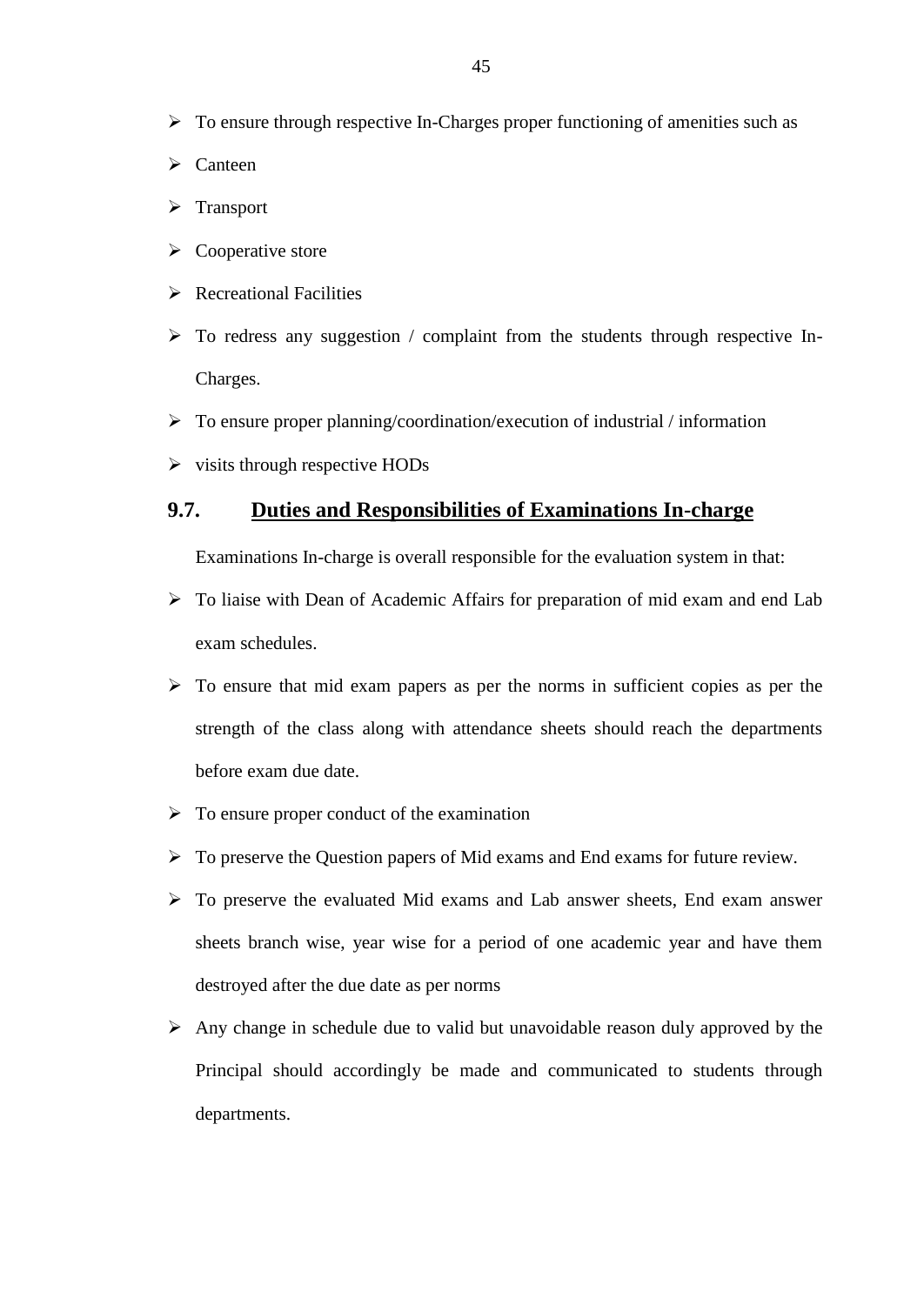#### **9.8. Duties and Responsibilities of Dean of Faculty Development**

The Dean of Faculty Development (DFD) is overall responsible to enhance faculty development with respect to teaching and learning through programming and consultation; research the needs and effectiveness of faculty development and seek funds to support programming and strategic development, in collaboration with the Dean of Academic Affairs, HODs & Principal and the many collaborating units and faculty members, in that:

- $\triangleright$  Arrange for training need analysis.
- $\triangleright$  Maintain and Update faculty database.
- $\triangleright$  Maintain faculty evaluation and teaching credentials.
- Arrange new faculty orientation program
- $\triangleright$  Manage scheduling, delivery, and effectiveness of FDP.
- $\triangleright$  Assist in budgeting and provision of FDP funding
- $\triangleright$  Provide support to activities of the Faculty Development Committee.
- $\triangleright$  Arrange for individual faculty counseling
- Make sure of FDP contain Mentoring Programs, Workshops on teaching, learning, leadership & research skills, and succession planning.

## **9.9. Duties and Responsibilities of Dean of Research and Development**

The Dean of Research and Development (DRD) is overall responsible to develop, sustain and advance a research mission in the College, among its faculty and students, and through collaborative partnerships with industry and other institutions, in that:

 $\triangleright$  Develop and promote the integration of research programs and research initiatives in collaboration with the Dean for Academic Affairs.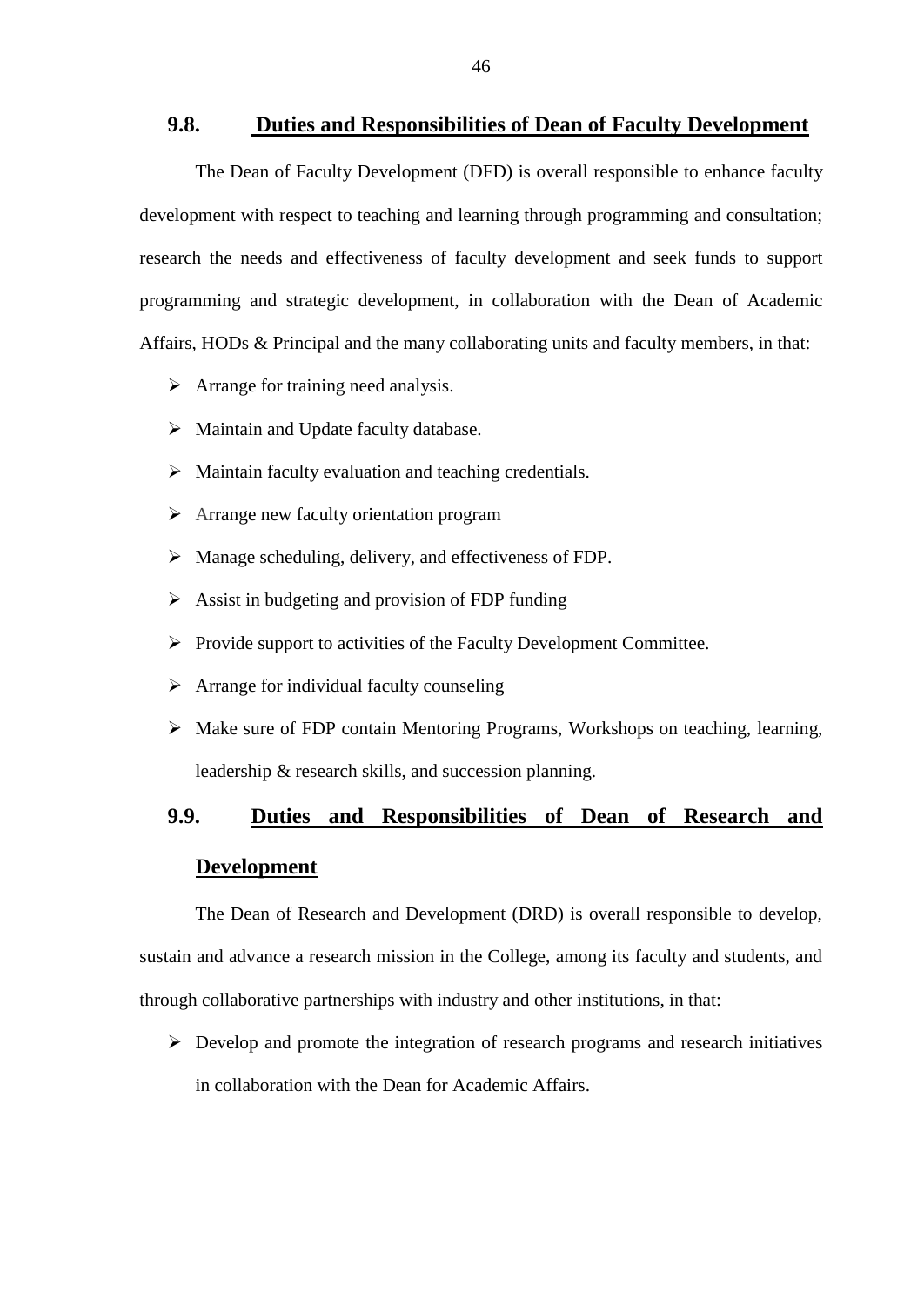- $\triangleright$  Lead the quest to establish Centers of Excellence via facilitating research creativity and innovations throughout and collaboratively with global academic and/or engineering industries.
- $\triangleright$  Conduct a program of research to maintain scientific & engineering expertise in accountability.
- $\triangleright$  Support research development among faculty and students.
- Establish research programs in the college in accord to the HOD's and faculty's priorities.
- $\triangleright$  Lead, facilitate and support grant-writing activities for research investigations within the college and throughout its collaborative partnerships in academics and industry.
- $\triangleright$  Advise to build research infrastructure within the college and collaboratively to facilitate and advance research productivity.
- $\triangleright$  Build relationships with engineering industries throughout India.
- $\triangleright$  Build relationships with local, national and international foundations and facilitate communication and interaction with federal funding agencies.
- Advise and assist faculty on research proposals, patenting, research contracts and intellectual property issues.
- Assist faculty members in identifying and securing the resources necessary for successful extramural
- Funding. Develop mechanisms for identifying research funding sources and systems to support grant applications**.**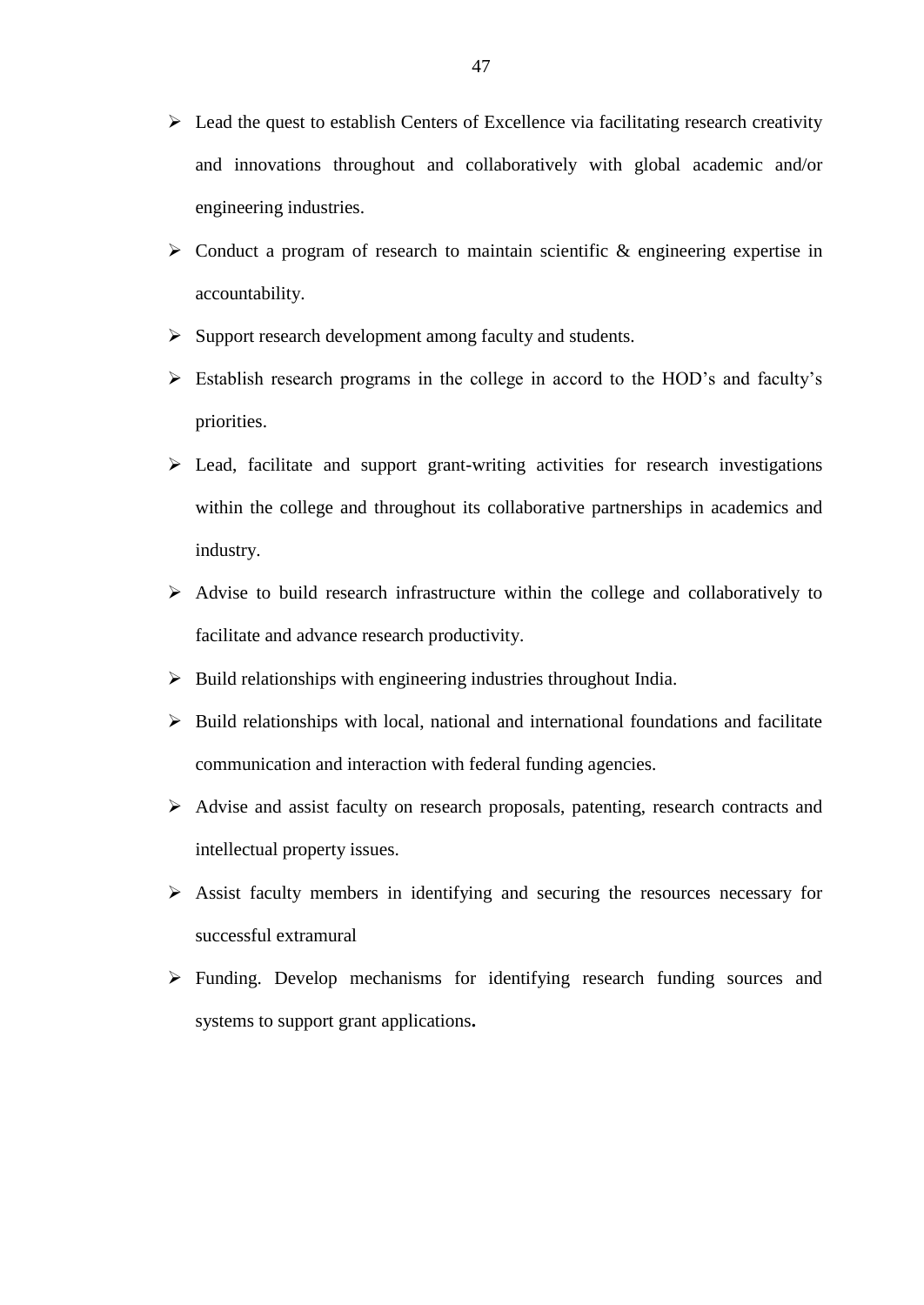## **9.10. Duties and Responsibilities of Training and Placement Officer**

To facilitate the Training and Placement Officer in carrying out the following activities.

- Collection of data in the prescribed proforma during III Year II Semester from MVR College Students of all the Disciplines related to their bio-data.
- $\triangleright$  Preparation of latest bio-data of MVR College students discipline wise for selecting the students for placements.
- Co-ordinating with various companies for conducting On-Campus or OFF Campus Selection Tests/Interviews for MVR College students of different disciplines. In the event of any ON/OFF Campus tests, providing the required information to the Companies and MVR College Students at different stages.
- $\triangleright$  Keeping an up-to-date year-wise data regarding MVR College students going abroad pursuing higher studies in India.
- Keeping an up-to-date year-wise data regarding MVR College students selected/joined in different companies.
- $\triangleright$  Preparation of printed matter giving details about College, Department, Course Structure etc and giving it to companies with the information to know about MVR College.
- $\triangleright$  Co-ordinating with various companies for MVR College students carrying out final semester project work on current areas either at company premises or at MVR College.

#### **9.11. Duties and Responsibilities of Laboratory Assistant:**

- $\triangleright$  The Laboratory Incharge (Lab I/C) is responsible for the safety, upkeep of all the equipment in the room as listed in the inventory for the room.
- $\triangleright$  The Lab I/C should maintain the following documents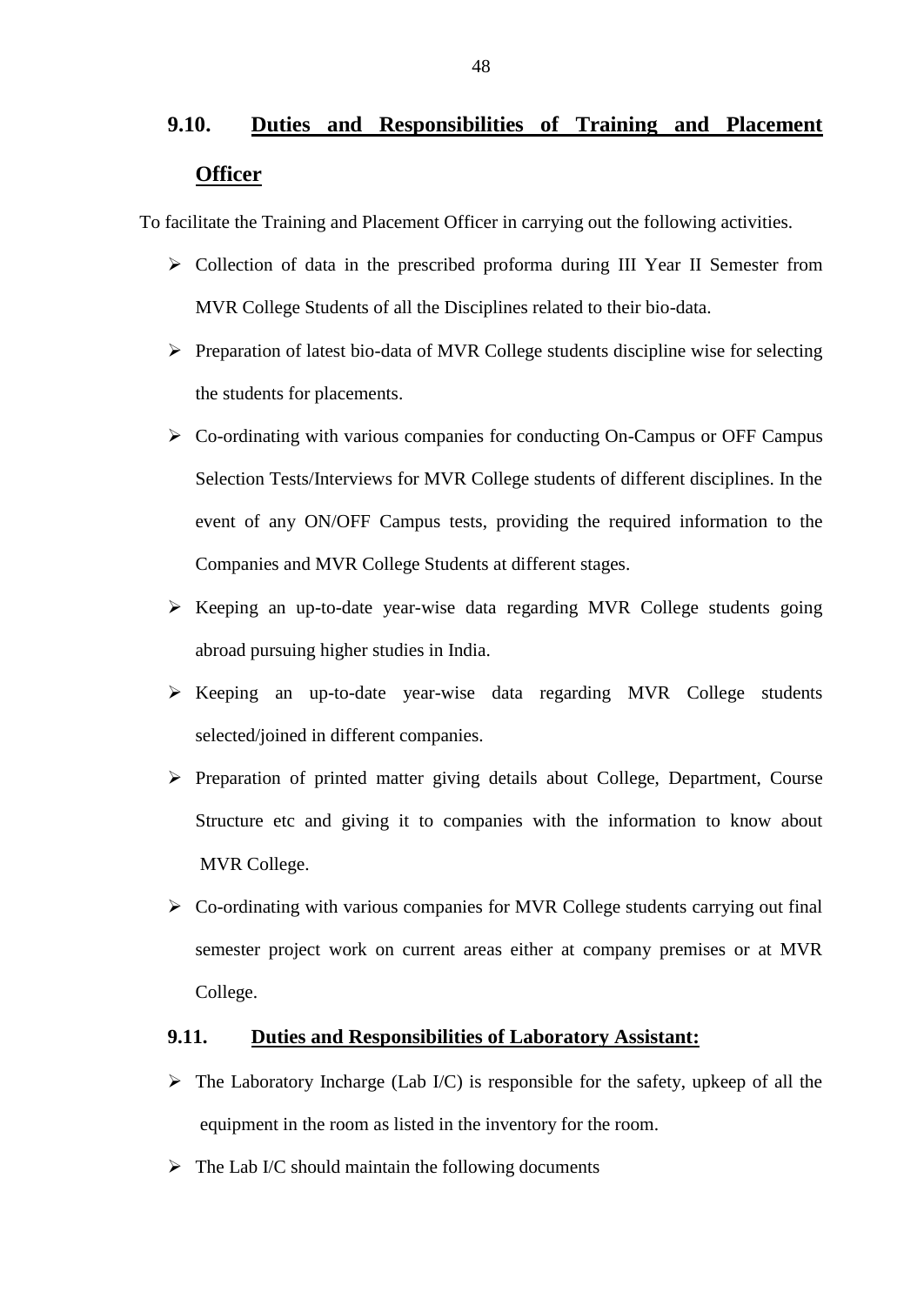- $\triangleright$  The inventory of the laboratory
- $\blacktriangleright$  Layout
- $\triangleright$  Room Time Table.
- Organization Chart
- $\triangleright$  Log Book for daily usage
- $\triangleright$  Complaint Register
- $\triangleright$  Lab Manuals
- $\triangleright$  List of Experiments
- $\triangleright$  The Lab I/C should ensure proper discipline at laboratories by ensuring the following:.
- No bags or eatables are to be allowed into the lab
- Excess talking/unnecessary movement of the students is avoided
- Chairs are in proper position at the time of leaving
- Equipment is switched off or made inactive as per authorized procedure before leaving
- All fans/ lights wherever not needed are in OFF condition
- Room and equipment are maintained neat and clean at all times
- Assist the class teachers in the laboratory proceedings.
- Suitable motivation boards and list of experiments are displayed.
- Lab I/C should be conversant with all the lab experiments and exercises.
- Lab I/C should be conversant with the key, location, locking procedure of the room, emergency procedures in case of fire, accident etc.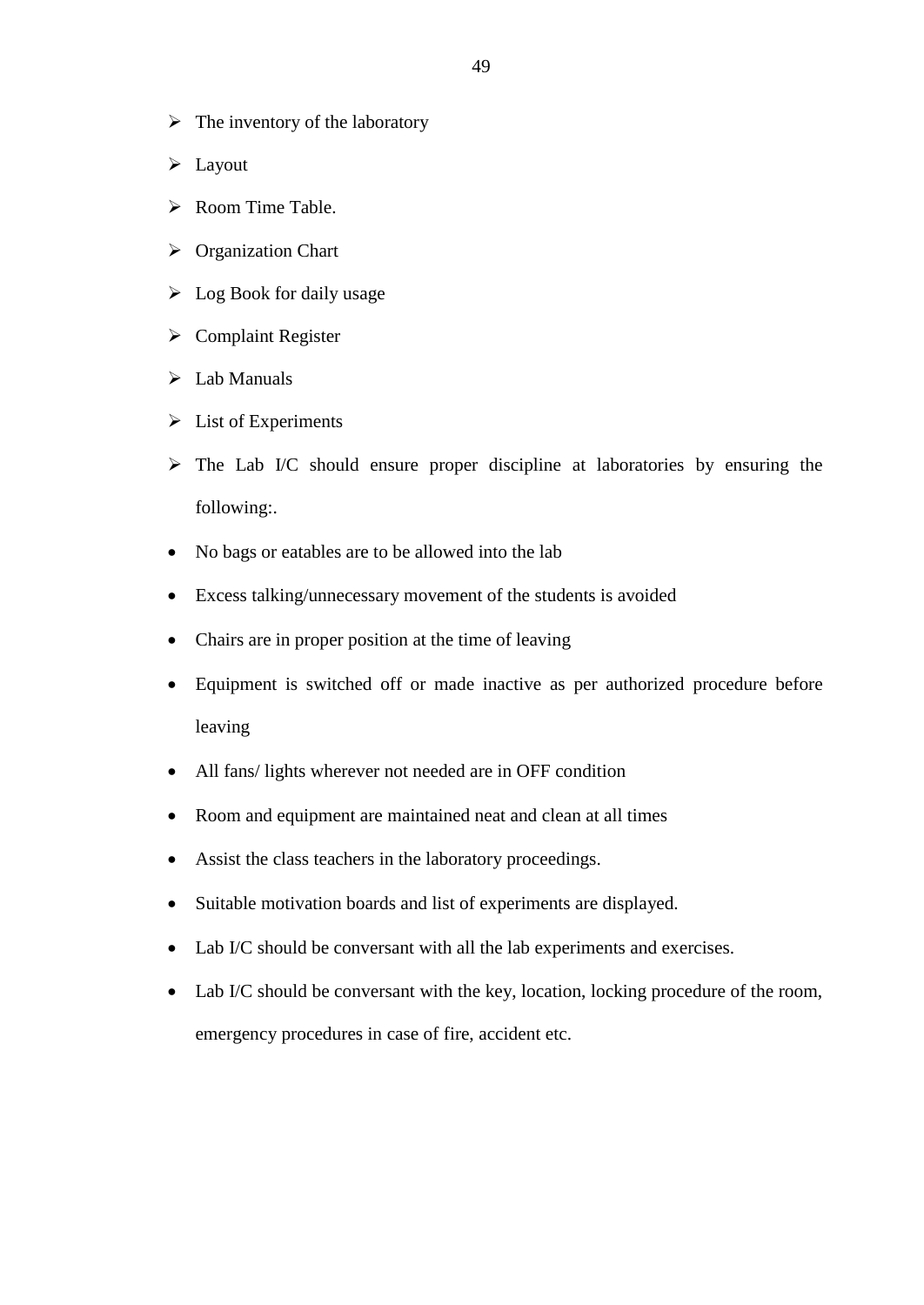#### **9.12. Duties and Responsibilities of Subject Teacher for Laboratory:**

- The Subject Teacher for Laboratory, in consultation with Subject Teacher for the corresponding theory subject and teachers for the same subject but for other sections,is responsible for preparing the list of experiments, as prescribed by JNTU.
- $\triangleright$  In addition, supplementary problems are to be developed for skill development and concept understanding.
- $\triangleright$  The teacher should be thorough with the experiments designed.
- $\triangleright$  The problems should be made known to the students well in advance for their preparation.
- $\triangleright$  Ensure attendance is taken as per the procedure and seating is done as per the order.
- $\triangleright$  Teacher should make sure that observation book is maintained by every student.
- $\triangleright$  At periodic intervals, teacher should ensure that the records are maintained neatly by all students. The experiments/programmes listed in the syllabus should mandatorily be described in the record books. Assist students in case of querries.
- $\triangleright$  Prepare and update the lab manuals continuously.
- $\triangleright$  Internal assessment is done as per JNTU regulations. This may include continuous assessment and/or lab exams at the end.
- $\triangleright$  Sessional marks are handed over to the respective departments by due date.
- $\triangleright$  As an Internal Examiner, assist the External Examiner for the conduct of university lab exam.

#### **9.13. Duties and Responsibilities of Faculty In-charge for Laboratory**

The Faculty In-Charge is responsible to HOD of Department for following

- $\triangleright$  The Faculty In-Charge of lab have to
- $\triangleright$  Take the attendance of students for the Lab.
- $\triangleright$  Verify the observation books.
- $\triangleright$  Make students to upkeep Record.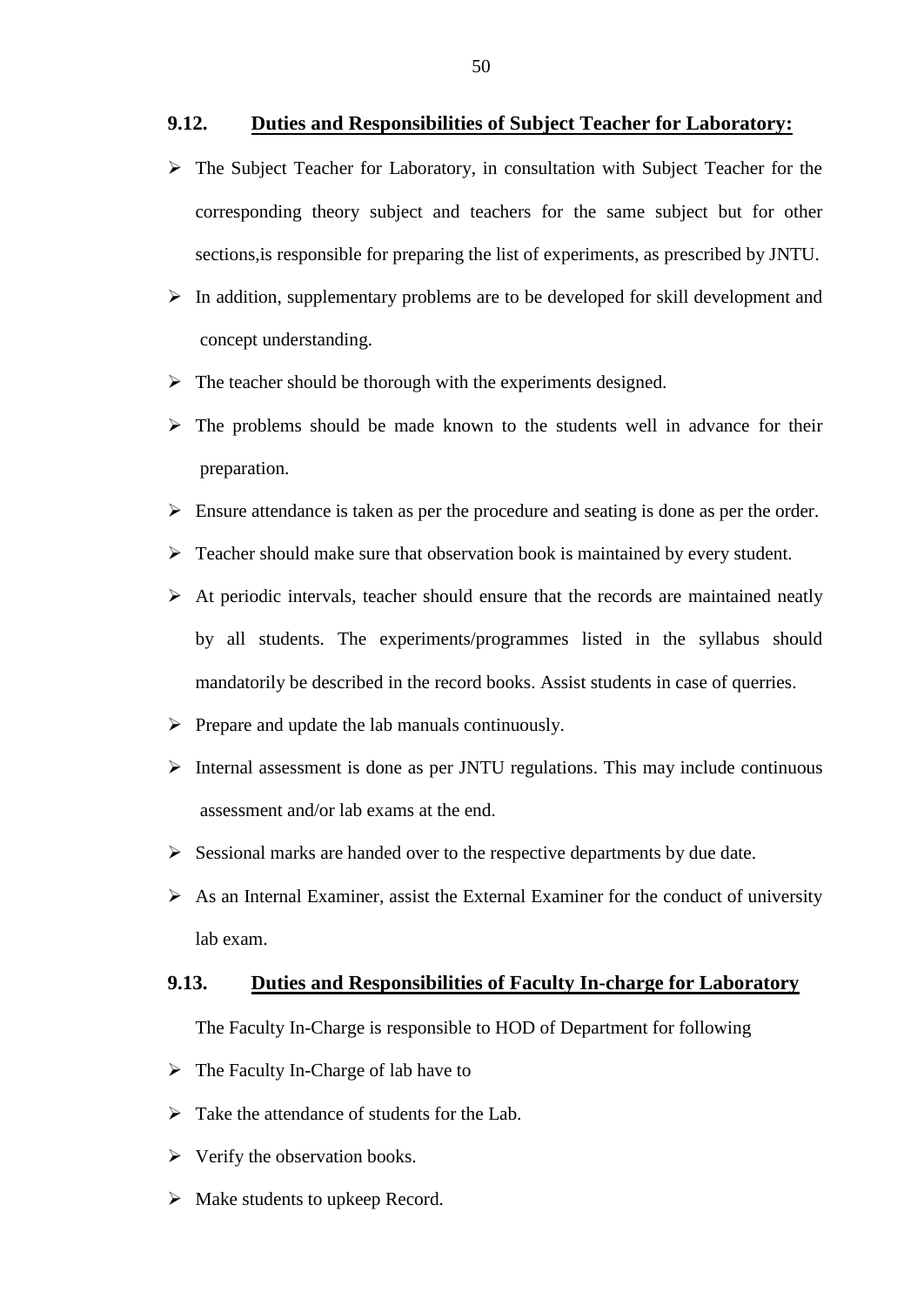- $\triangleright$  Day to day assessment.
- $\triangleright$  Conduct Final Lab Internal Exam.
- $\triangleright$  Finalize internal marks [Session Marks].
- Assist External Examiner to conduct the Final Lab Exam .,if detailed as Internal Examiner.
- Creating and Implementing New Exercises over University Syllabus requirements.
- $\triangleright$  Is responsible for Monitoring the proper utilization and upkeep of Lab Equipment.
- $\triangleright$  Is responsible for Preparing / Updating the Lab Manual.

#### **9.14. Duties and Responsibilities of Class Coordinator**

The Class Coordinator is responsible to HOD of Department for following duties

- $\triangleright$  The class coordinator has to ensure about maintenance of student list and their databases including in G-CAP.
- $\triangleright$  Has to maintain an up-to-date attendance of the class as below :
	- A. Ensure that the next day attendance sheet of class is generated .
	- B. Ensure that the sheet is handed over to class representative before the classes get commenced on that day.
	- C. Ensure that the filled in sheet is returned to the Attendance Data Entry Operator in the Evening on the same day.
- $\triangleright$  Problems regarding the class room (or) with the teaching aids should be addressed to.
- $\triangleright$  By periodic meetings with the students verify about any difficulties of subject (or) faculty (or)both , and the same should be assisted.
- $\triangleright$  Is responsible for collecting & maintaining the student feedback of teachers twice a semester as follows :
	- A. One month after course starts .
	- B. Before last 10 days.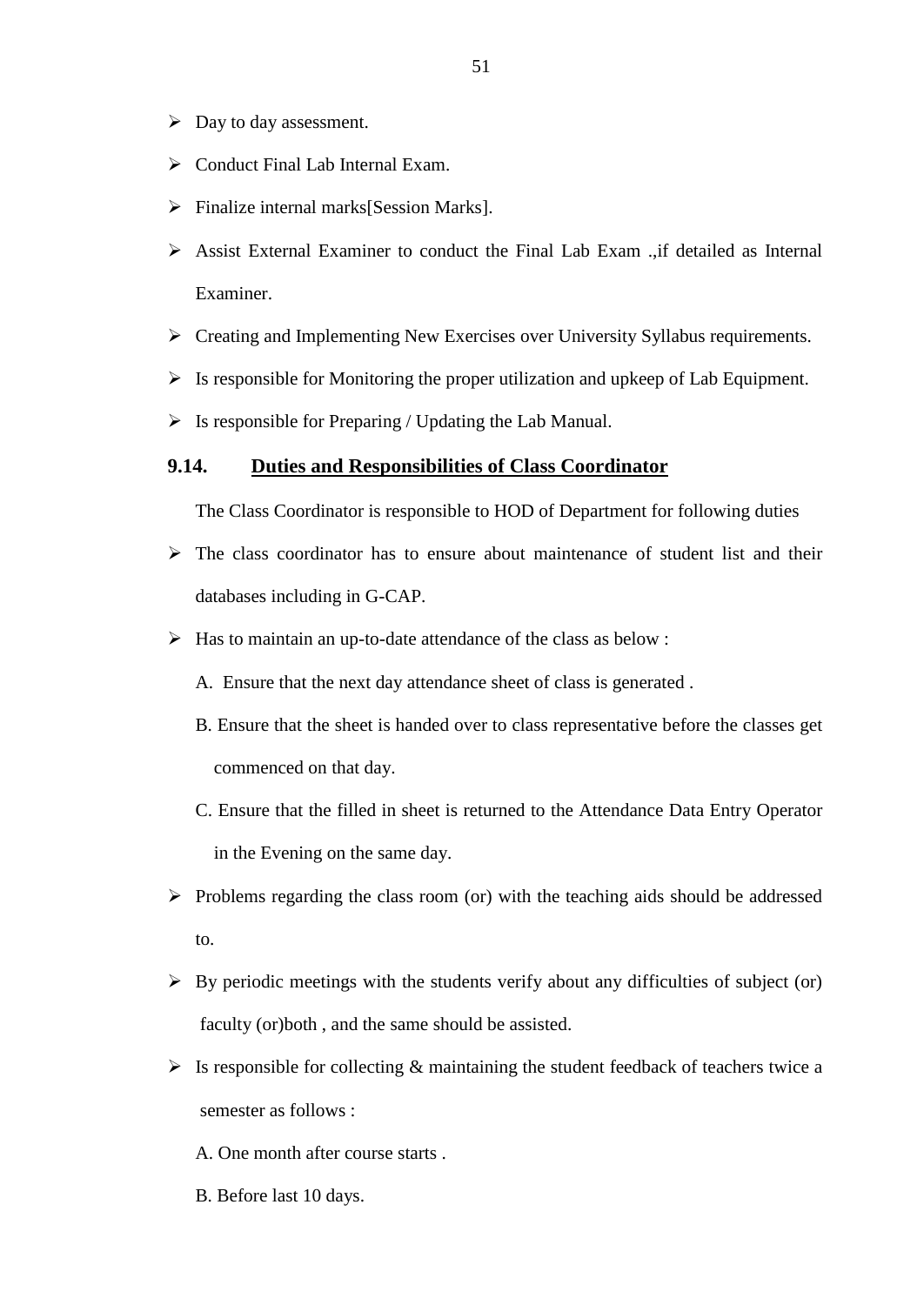- $\triangleright$  Maintain the regular Result Analysis of class.
- $\triangleright$  Is Responsible for coordinating effectively between students of class & HOD.
- $\triangleright$  Has to ensure, through class counsellors, updating of the Proctorial Sheets, assisting and counseling students observing their performance.

#### **9.15. Duties and Responsibilities of Mentor**

The **Mentor** is responsible for the batch of students assigned for the entire academic year and is answerable to the respective HOD of the students while carrying the following duties:

- $\triangleright$  Should maintain the record of the students in the pink sheets and GCAP, the information includes contact details, admission details, academic record, co/extracurricular activities details, achievements and disciplinary actions if any etc.
- $\triangleright$  Meet them at least once a month for the counseling sessions and record it.
- $\triangleright$  Know the physical, mental, emotional status of the student and provide assistance or bring it to higher authorities notice wherever necessary.
- $\triangleright$  Long absenteeism to classes or internal exams, abnormal academic performance, unusual or unacceptable behavior should definitely be brought to the notice of the parents and college authorities.
- $\triangleright$  Emphasis should be made on attitudes, value systems, hard work, career planning in all the counseling sessions.
- $\triangleright$  In short, Mentror should act as a buddy, a guide as well as a mentor.

#### **9.16. Duties and Responsibilities of Maintenance In-charge**

The Maintenance in-charge is responsible to the Director in ensuring the following:

### **9.16A. MAINTENANCE**

 $\triangleright$  He has to liaise with local authorities for uninterrupted supply of municipal and bore water as per the requirement of the college, steady as well as peak loads.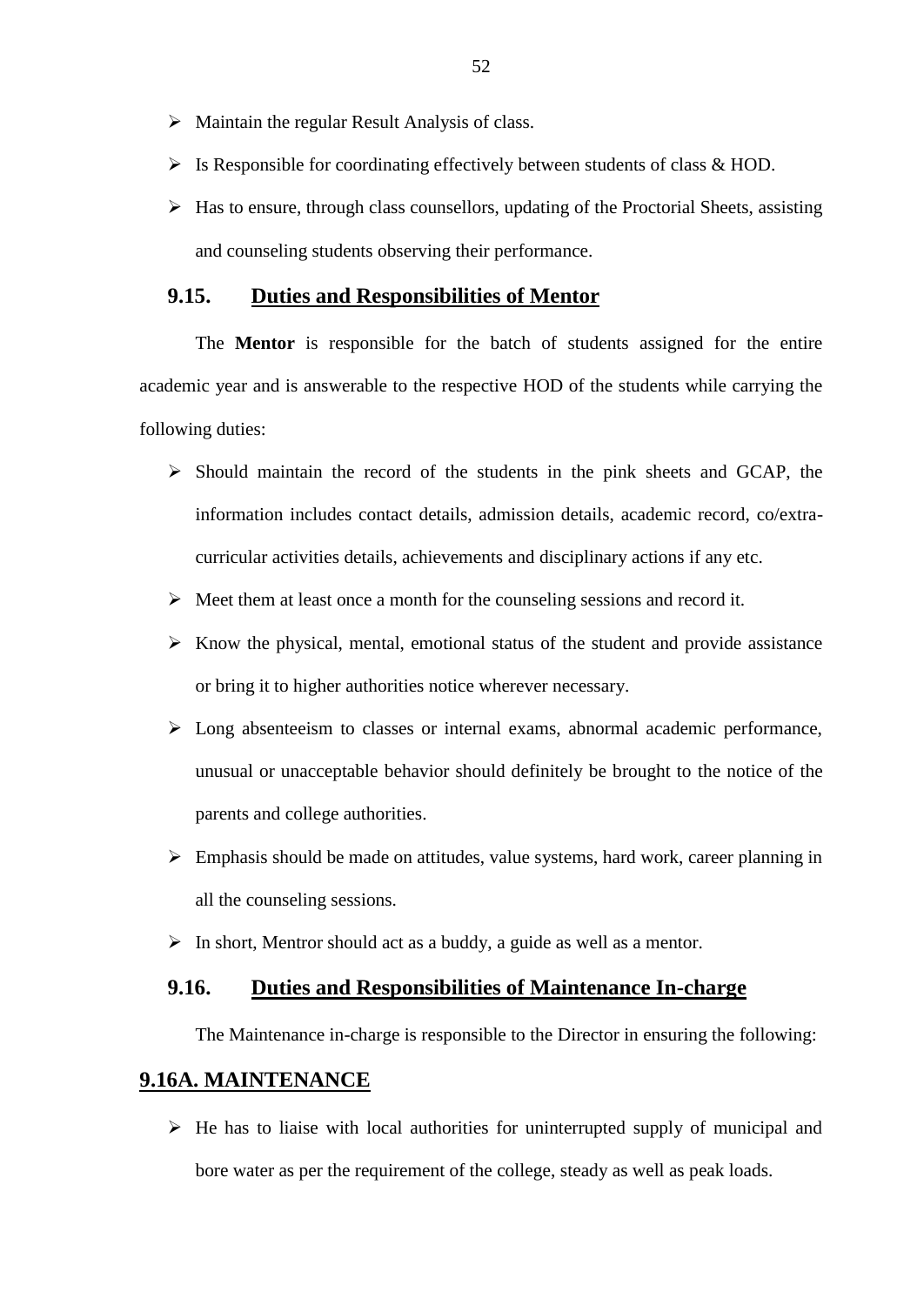- $\triangleright$  He has to supervise the maintenance team for general cleanliness of rooms, corridors, toilets, stair and surroundings.
- $\triangleright$  He has to direct with maintenance team for prompt repairs such as leaks and blockages in toilets, broken window panes, or any such maintenance works.
- $\triangleright$  He has to liaise with horticulture advisor for the upkeep of college lawns, pathways, surroundings and gardens.

#### **9.16B. HYGIENE**

- $\triangleright$  He is responsible for the quality management of hygiene of college.
- $\triangleright$  He should periodically inspect the condition of water bowser, coolers and ensure that quality of drinking water is safe.
- $\triangleright$  He should periodically inspect the toilet cleaning for proper upkeep.
- $\triangleright$  He should periodically inspect the canteen premises, wash areas for safe upkeep.

### **9.16.C. SECURITY**

- $\triangleright$  He should liaise with the security in charge for the overall safely of the college.
- $\triangleright$  He should carry out surprise visits to ensure the movement of personnel and material is as per the procedures.
- $\triangleright$  He should periodically inspect to ensure that premises are locked with power switches made safe and windows closed.

For the above activities, he should maintain records.

#### **10. STOCK VERIFICATIONS**

- $\triangleright$  Surprise checks on stocks have to be carried out by the HOD in his/her Department at least once in a year. Principal or any member of the Management may also conduct surprise checks. In addition to that library verification carried out once in a year.
- $\triangleright$  Apart from surprise checks, annual verification has to be carried out by the staff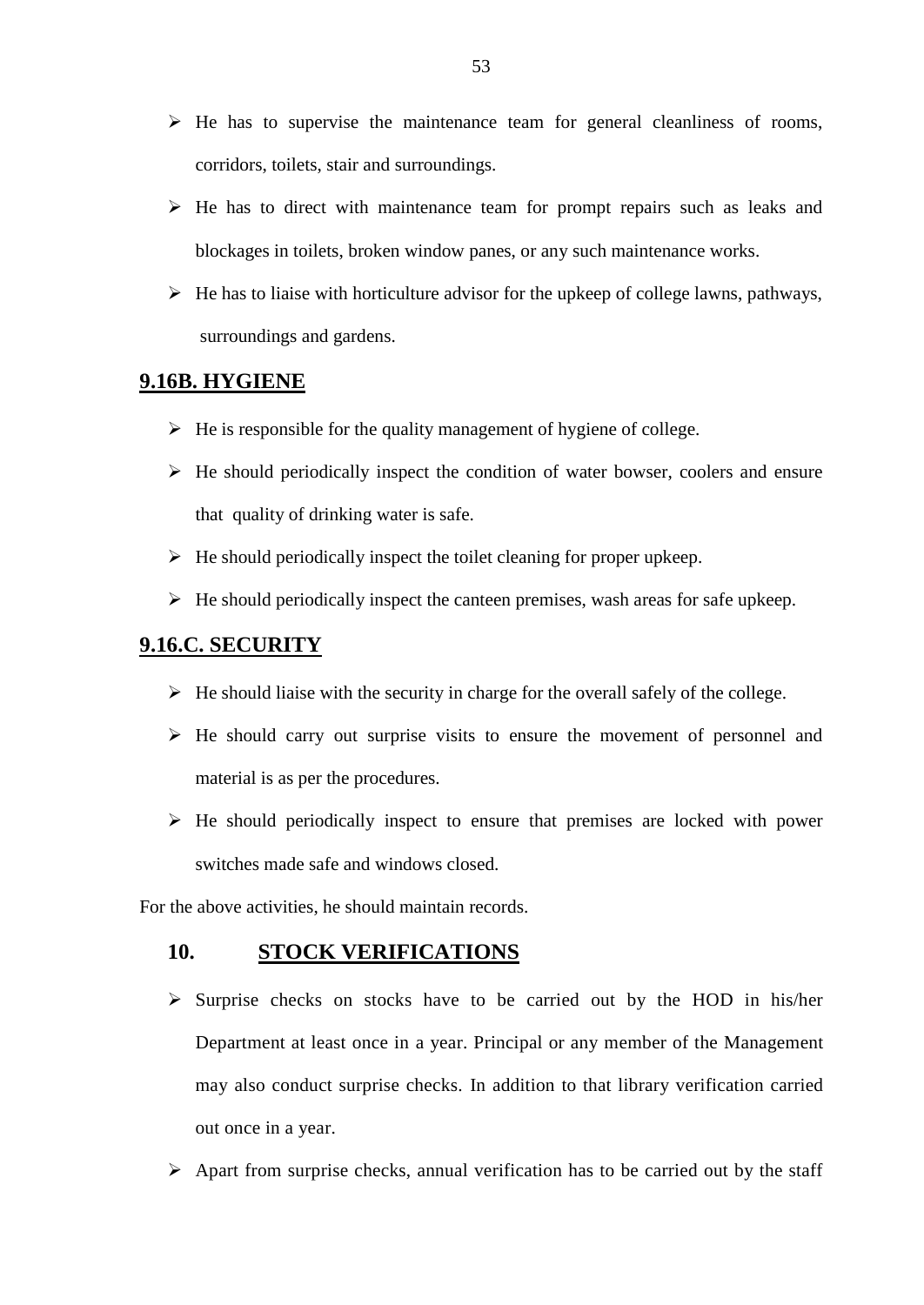members deputed by the Principal from other Departments before the end of the academic year.

 Discrepancy, if any, noticed during stock verification should bereported to the Principal immediately for further action.

#### **11.FINANCIAL POLICY:**

**Chairman:** He is vested with full financial autonomy and enjoys unlimited powers:

- A. To appoint as per the norms and fix the remuneration / salary to the teaching / nonteaching staff of the college and also sanction increments.
- B. To purchase fixed assets within the limit sanctioned in the budget.
- C. To make investment decisions and also arrange for resource mobilization to meet the financial requirements of the college.
- D. To authorise the payment of purchase bills and to confirm the oral sanction given if any to Principal / Dean / HODs, etc., over and above the delegated powers.
- E. Delegate financial powers down the line in case of any exigency.
- F. Introduce adequate checks & control systems to enforce financial discipline.
- G. To enter into any contract for any service / work.

#### **11.1. Budget Plan:**

All the departments including the Library, Transport should critically analyse their requirements taking into account the syllabus, technology, upgradation, quality / quantity, etc. and prepare the budget estimates for next academic year before the beginning of financial year.

Each laboratory or a subsection of a department should prepare the estimate in the format given in Annexure-A and B. This is to be done separately for recurring and nonrecurring. Each department should consolidate the same and review in the Departmental Development and Monitoring Committee before submitting for the Institute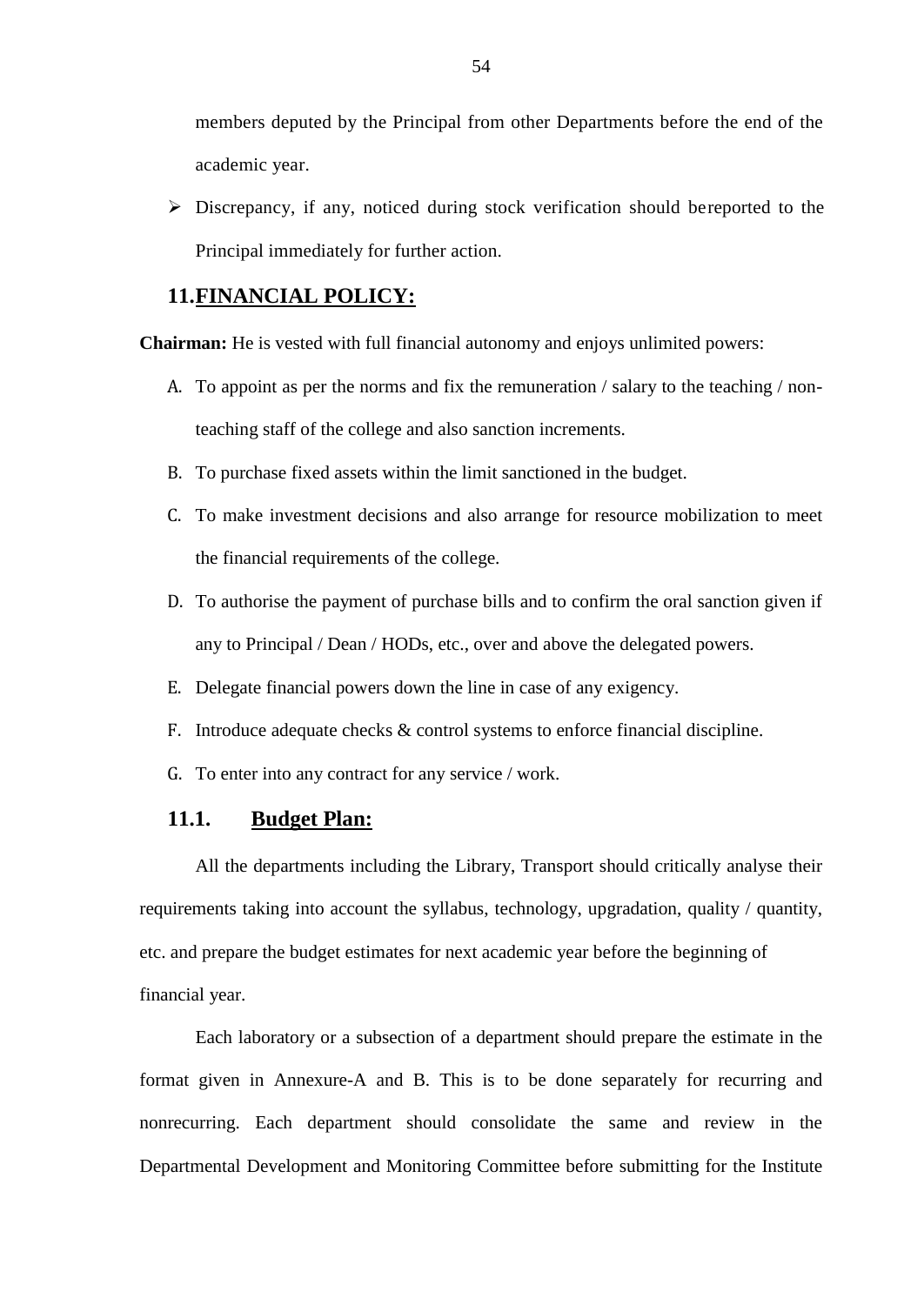Development and Monitoring Committee .The same is required to be ratified by GB for implementation. The implementation need to be done in a phased manner monitored by Development and Monitoring Committees of Institute and the respective Departments.

#### **11.2. Purchase Procedure:**

Quotations from the Vendors who have the capacity and capability, financial soundness and reputed standing. The quotations will be called by the Head of the department as directed by the Management. The performance of the Vendors may be ascertained from the market reports; discrete enquires which will form the basis for final selection of the Vendor.

Comparative statements are prepared by departments will be forwarded to the principal. The same will be forwarded to Management for approval. Once it is approved PO will be placed for the vendor as per the quotations given. The equipment receiving is authencated by HOD/Lab In-charge. Then final will be settled for vendor

The purchases can be made in case of emergency and by cash on the unit cost of the item to avoid undue delay. The departments are expected to maintain for each laboratory.

- i. Asset Register (for non-consumable item)
- ii. Consumable stock Register (itemwise folio, details of receipts and issue, balance)
- iii. Relevant registers as prescribed from time to time.

#### **11.3. Finance and Audit:**

Finance Officer is responsible for all cash and bank transactions. He has to maintain the following documents

A. Day Book – Manual & Computerized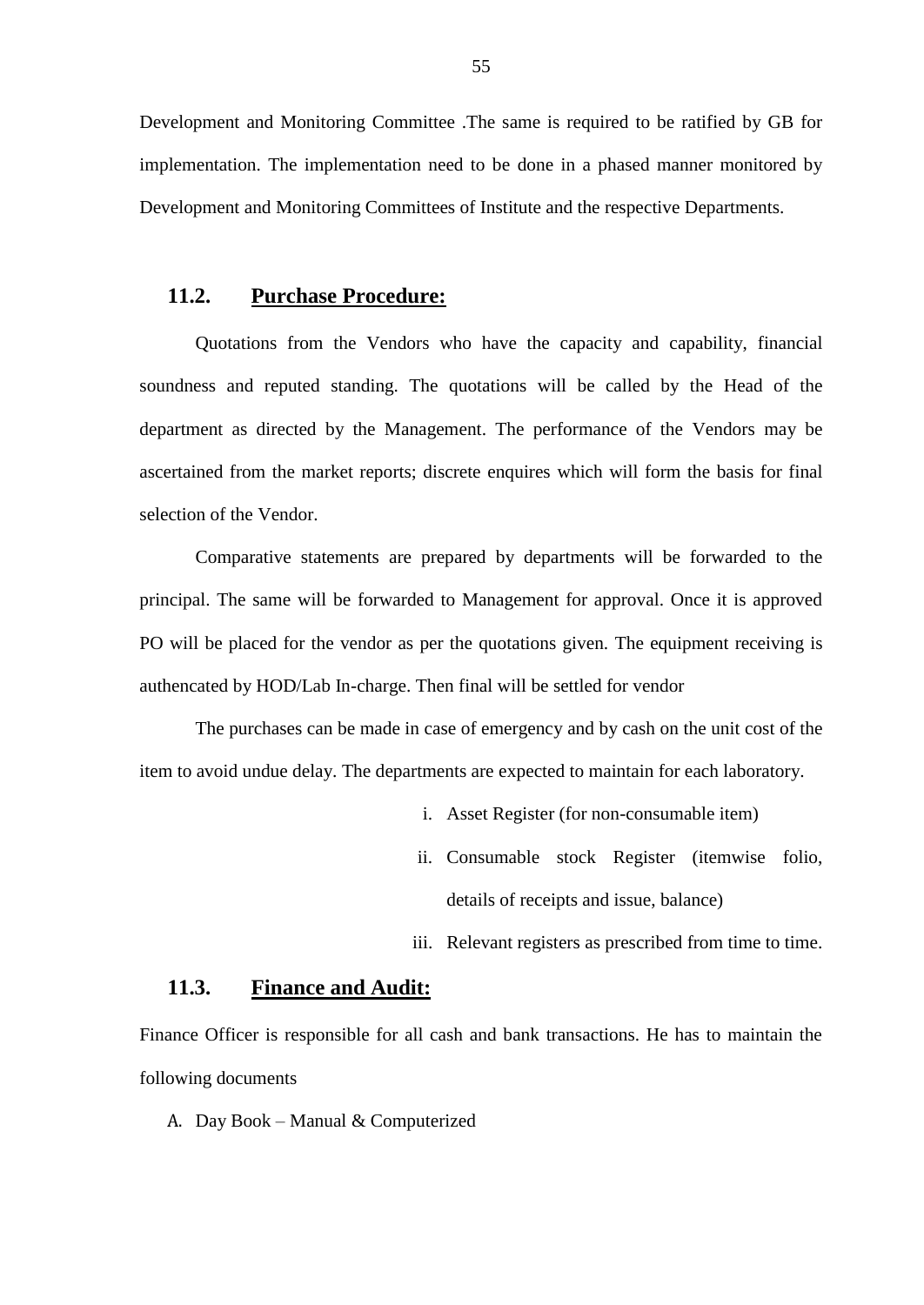- B. Reconciliations details at least once in two months with all the banks with which accounts are operated.
- C. Tuition Fee Registers batch wise
- D. Pay Bill Registers
- E. Fixed Deposit Registers
- F. Fee Receipt Books
- G. Purchase Register- Computerized

#### **11.4. Pay and Allowances:**

Pay bill has to be prepared on 1st of every month taking into consideration the leaves applied in the previous month.

#### **11.5. Student Fees:**

Fee should be collected at the beginning of the year(odd semester) through bank giving 15 days' time. Fine should be levied on defaulters.

#### **11.6. Computerization:**

Every office transaction is to be computerized.

#### **11.7. Audit:**

Records of MVR are to be submitted in time to the college accounts section and audited by a chartered accountant. The audited reports to be placed before the Governing Body for its approval.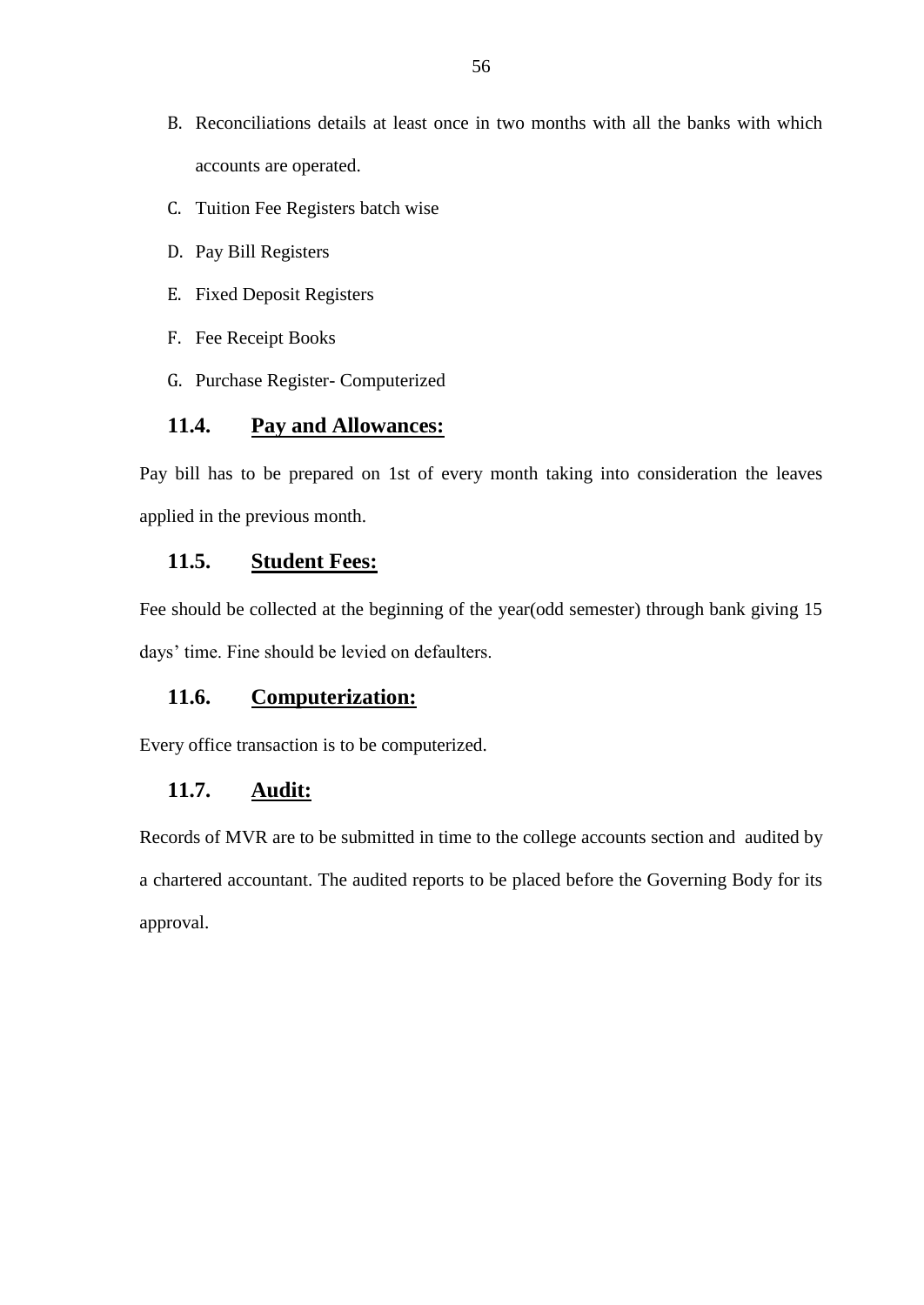#### **SELF APPRAISAL REPORT – FACULTY:**

#### **Department Period: From To**

**Name of the staff member :**

#### **Designation : Professor/Associate Professor/Asst. Professor**

• a. Subjects / handled during the above period : b. Subject coverage as per the Lecture Plan : YES /NO c. Deviations if any :

## **Work carried out during the period :**

(No.of periods) :

| Theory | Lab | Tutorials | Counselling | Other | Total |
|--------|-----|-----------|-------------|-------|-------|
|        |     |           |             | works |       |
|        |     |           |             |       |       |
|        |     |           |             |       |       |
|        |     |           |             |       |       |

#### **Academic counselling :**

(List the names of students counseled)

| Date | Name of the<br>Student | Branch /<br>Section | Nature of<br>problem | Process<br>initiated | Outcome |
|------|------------------------|---------------------|----------------------|----------------------|---------|
|      |                        |                     |                      |                      |         |

#### **Counselling to overcome personal problems :**

((List the names of students counseled):

| Date | Name of the | Branch / | Nature of | Process   | Outcome |
|------|-------------|----------|-----------|-----------|---------|
|      | Student     | Section  | problem   | initiated |         |
|      |             |          |           |           |         |
|      |             |          |           |           |         |
|      |             |          |           |           |         |

#### **Number of Papers evaluated :**

(Surprise test / quiz / Unit Test)

| Test | Subject | Branch / | No.of Answer | Date of    |
|------|---------|----------|--------------|------------|
|      |         | Section  | Scripts      | Submission |
|      |         |          |              |            |
| ۷.   |         |          |              |            |
| ິ.   |         |          |              |            |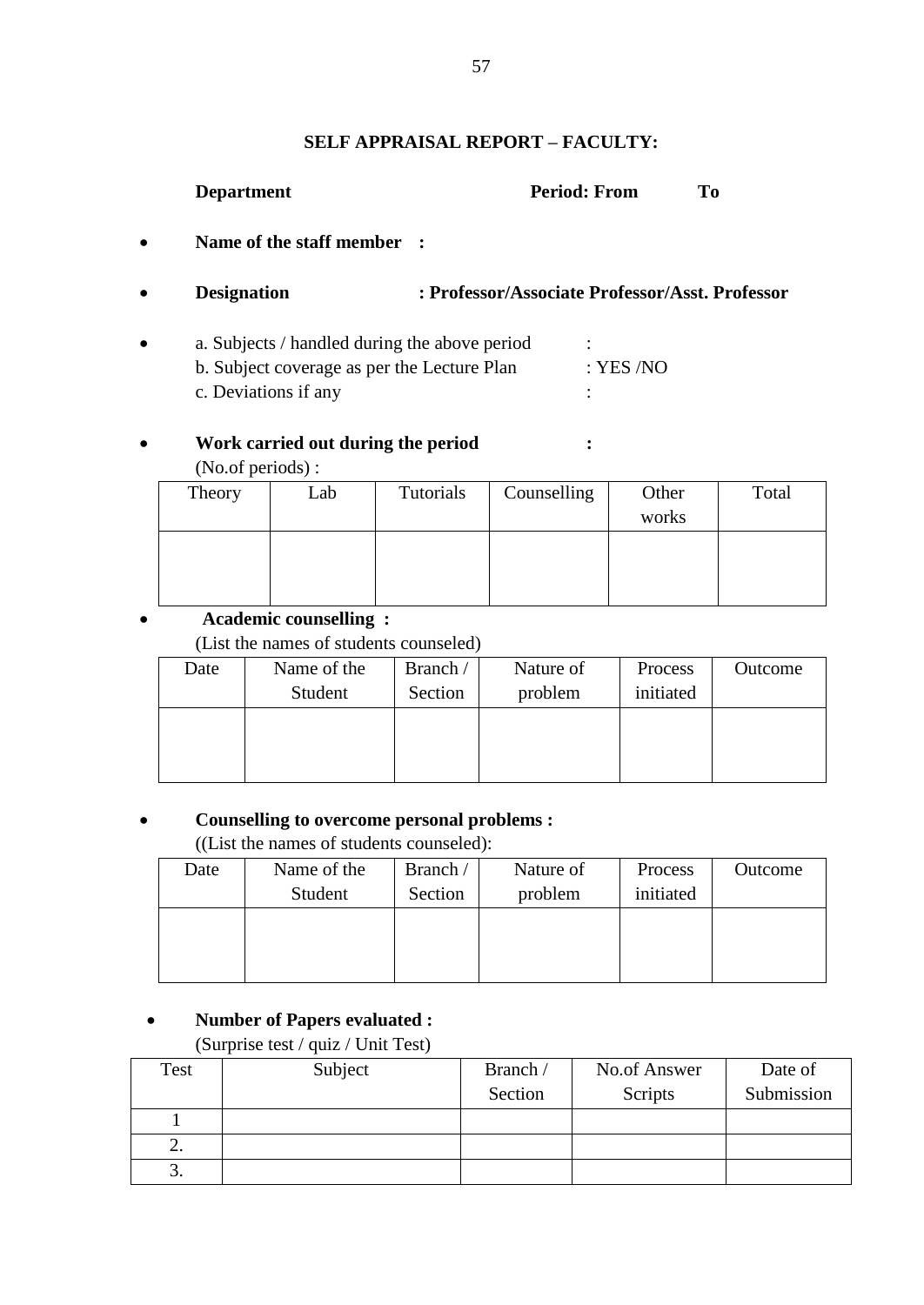## **Participation in PDP Programmes :**

## (Mention date, topic, class and outcome)

| Date | Time | Class | Title of the | Name of     | Objective | Result |
|------|------|-------|--------------|-------------|-----------|--------|
|      |      |       | Programme    | the active  |           |        |
|      |      |       |              | participant |           |        |
|      |      |       |              |             |           |        |
|      |      |       |              |             |           |        |
|      |      |       |              |             |           |        |

## **Research & Development activity / Project work :**

| Name of the | Status of the | Level of           | Time spent | Probable time for |
|-------------|---------------|--------------------|------------|-------------------|
| Project     | Project       | involvement of the | so far     | completion        |
|             |               | <b>Staff</b>       |            |                   |
|             |               |                    |            |                   |
|             |               |                    |            |                   |
|             |               |                    |            |                   |

## **Involvement in extra curricular activities :**

(Details)

| Date $\&$ | Name of the | Nature of   | Name of     | Outcome |
|-----------|-------------|-------------|-------------|---------|
| Time      | activity    | involvement | the student |         |
|           |             |             | involved    |         |
|           |             |             |             |         |
|           |             |             |             |         |
|           |             |             |             |         |

### **Contribution for the development of Department :**

| Date | Nature of work | No. of Hours<br>spent | % of utilization<br>by the Dept. | % of utilization by<br>the Students. |
|------|----------------|-----------------------|----------------------------------|--------------------------------------|
|      |                |                       |                                  |                                      |

### **Contribution for the Institutional development :**

| Date | Nature of work | Hours spent | % of utilization<br>by the Dept. | % of utilization by<br>the Students. |
|------|----------------|-------------|----------------------------------|--------------------------------------|
|      |                |             |                                  |                                      |